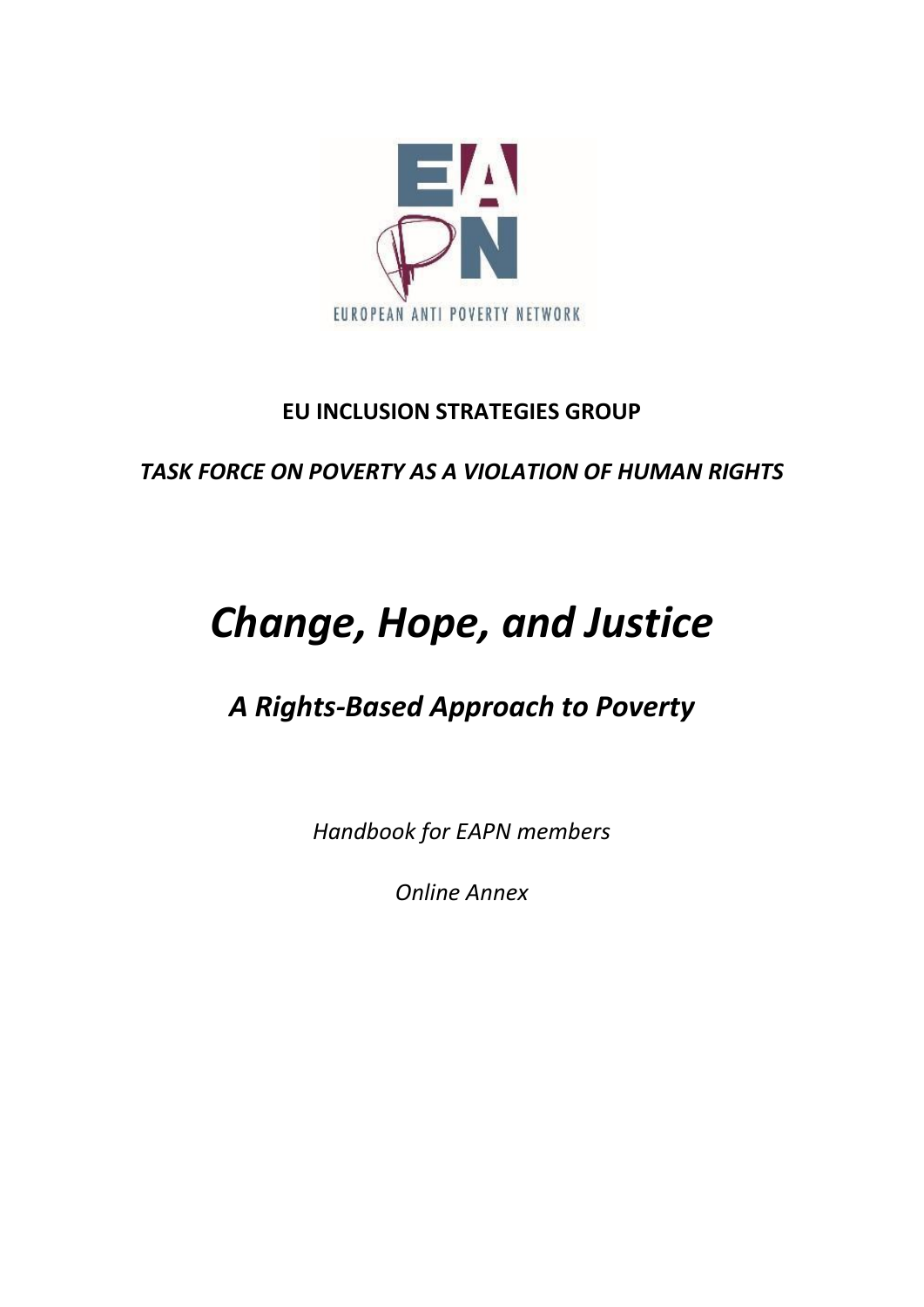## CONTENT

| I. INTERNATIONAL, REGIONAL, NATIONAL HUMAN RIGHTS SYSTEMS                                                                                         | 4              |
|---------------------------------------------------------------------------------------------------------------------------------------------------|----------------|
| <b>1. UNITED NATIONS</b>                                                                                                                          | 4              |
| 1.1. THE UNIVERSAL DECLARATION OF HUMAN RIGHTS                                                                                                    | 4              |
| 1.2. THE INTERNATIONAL COVENANT OF ECONOMIC, SOCIAL AND CULTURAL RIGHTS                                                                           | 5              |
| 1.3. INTERNATIONAL COVENANT ON CIVIL AND POLITICAL RIGHTS                                                                                         | $\overline{7}$ |
| 1.4. DECLARATION ON THE RIGHT TO DEVELOPMENT                                                                                                      | 8              |
| 1.5. COMMITTEE ON ECONOMIC, SOCIAL AND CULTURAL RIGHTS                                                                                            | 9              |
| 1.6. THE CORE INTERNATIONAL HUMAN RIGHTS INSTRUMENTS                                                                                              | 10             |
| 2. THE COUNCIL OF EUROPE                                                                                                                          | 10             |
| 2.1. THE EUROPEAN CONVENTION ON HUMAN RIGHTS                                                                                                      | 10             |
| 2.2. THE EUROPEAN SOCIAL CHARTER                                                                                                                  | 11             |
| 2.3. THE EUROPEAN SOCIAL CHARTER (REVISED)                                                                                                        | 11             |
| 2.4. ABOUT ARTICLE 30 OF THE EUROPEAN SOCIAL CHARTER (REVISED), HOW TO UNDERSTAND<br>THE RIGHT TO PROTECTION AGAINST POVERTY AND SOCIAL EXCLUSION | 15             |
| 2.5. THE EUROPEAN COMMITTEE OF SOCIAL RIGHTS                                                                                                      | 17             |
| 2.6. THE EUROPEAN CODE OF SOCIAL SECURITY                                                                                                         | 18             |
| <b>2.7. OTHER TREATIES</b>                                                                                                                        | 19             |
| 3. THE EUROPEAN UNION                                                                                                                             | 19             |
| 3.1. FUNDAMENTAL RIGHTS IN EU                                                                                                                     | 19             |
| 3.2. THE EU CHARTER OF FUNDAMENTAL RIGHTS OF THE EUROPEAN UNION                                                                                   | 20             |
| 3.3. THE EUROPE 2020 STRATEGY AND THE PLATFORM AGAINST POVERTY AND SOCIAL<br><b>EXCLUSION</b>                                                     | 22             |
| 3.4. THE EUROPEAN PILLAR OF SOCIAL RIGHTS                                                                                                         | 23             |
| II. MAGDALENA SEPÚLVEDA AND CARLY NYST: THE HUMAN RIGHTS APPROACH TO SOCIAL<br><b>PROTECTION</b>                                                  | 25             |

III. UNITED NATIONS – [COMMITTEES ON THE NINE CORE INTERNATIONAL HUMAN RIGHTS TREATIES](#page-28-0) [29](#page-28-0)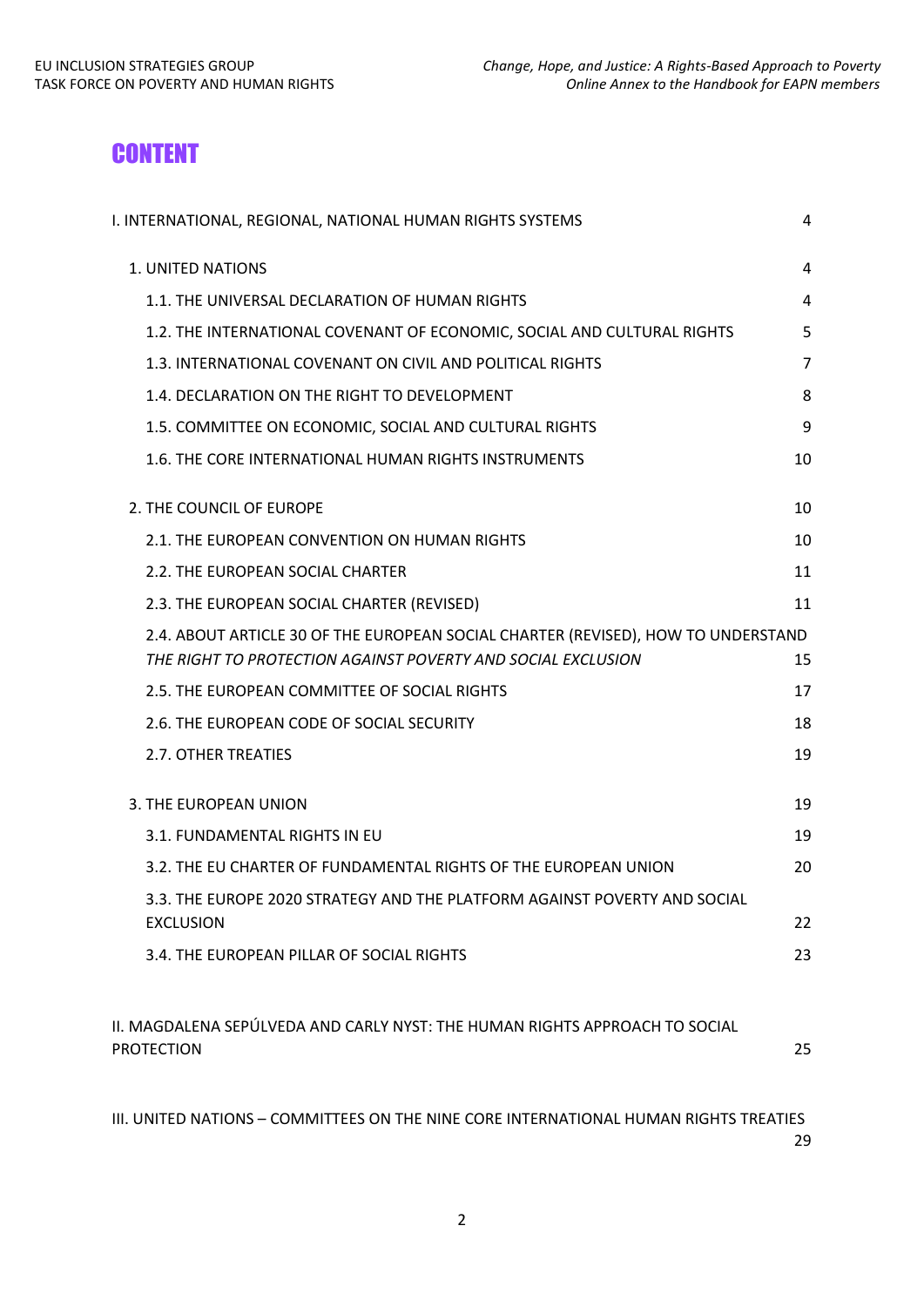| VI. PARTICIPATORY STATUS & COLLECTIVE COMPLAINTS: EAPN IN THE COUNCIL OF EUROPE             | 30 |
|---------------------------------------------------------------------------------------------|----|
| 1. WHAT IS THE COUNCIL OF EUROPE?                                                           | 30 |
| 2. THE PROTECTION OF INDIVIDUALS' RIGHTS WITHIN THE COUNCIL OF EUROPE                       | 31 |
| 3. THE EUROPEAN CONVENTION ON HUMAN RIGHTS AND THE EUROPEAN COURT OF HUMAN<br><b>RIGHTS</b> | 31 |
| 4. THE EUROPEAN SOCIAL CHARTER AND THE EUROPEAN COMMITTEE OF SOCIAL RIGHTS                  | 32 |
| 5. OVERVIEW - THE CONFERENCE OF INGOS                                                       | 33 |
| 6. THE PARTICIPATORY STATUS - MEANING                                                       | 34 |
| 7. THE PARTICIPATORY STATUS - REQUIREMENTS TO ACCESS                                        | 34 |
| 8. THE PARTICIPATORY STATUS - MODALITY OF PARTICIPATION                                     | 35 |
| 9. EAPN STATUS IN THE INGOS DATABASE                                                        | 36 |
| 10. OVERVIEW - COLLECTIVE COMPLAINTS                                                        | 36 |
| 11. NGOS ENTITLED TO LODGE COLLECTIVE COMPLAINTS                                            | 38 |
| 12. ADMISSIBILITY CONDITIONS - COLLECTIVE COMPLAINTS                                        | 39 |
| 13. FOLLOWING PROCEDURE - COLLECTIVE COMPLAINTS                                             | 40 |
| 14. POSSIBLE ALTERNATIVES – APPLYING BEFORE THE EUROPEAN COURT OF HUMAN RIGHTS &            |    |
| COOPERATE WITH THE COMMISSIONER FOR HUMAN RIGHTS                                            | 42 |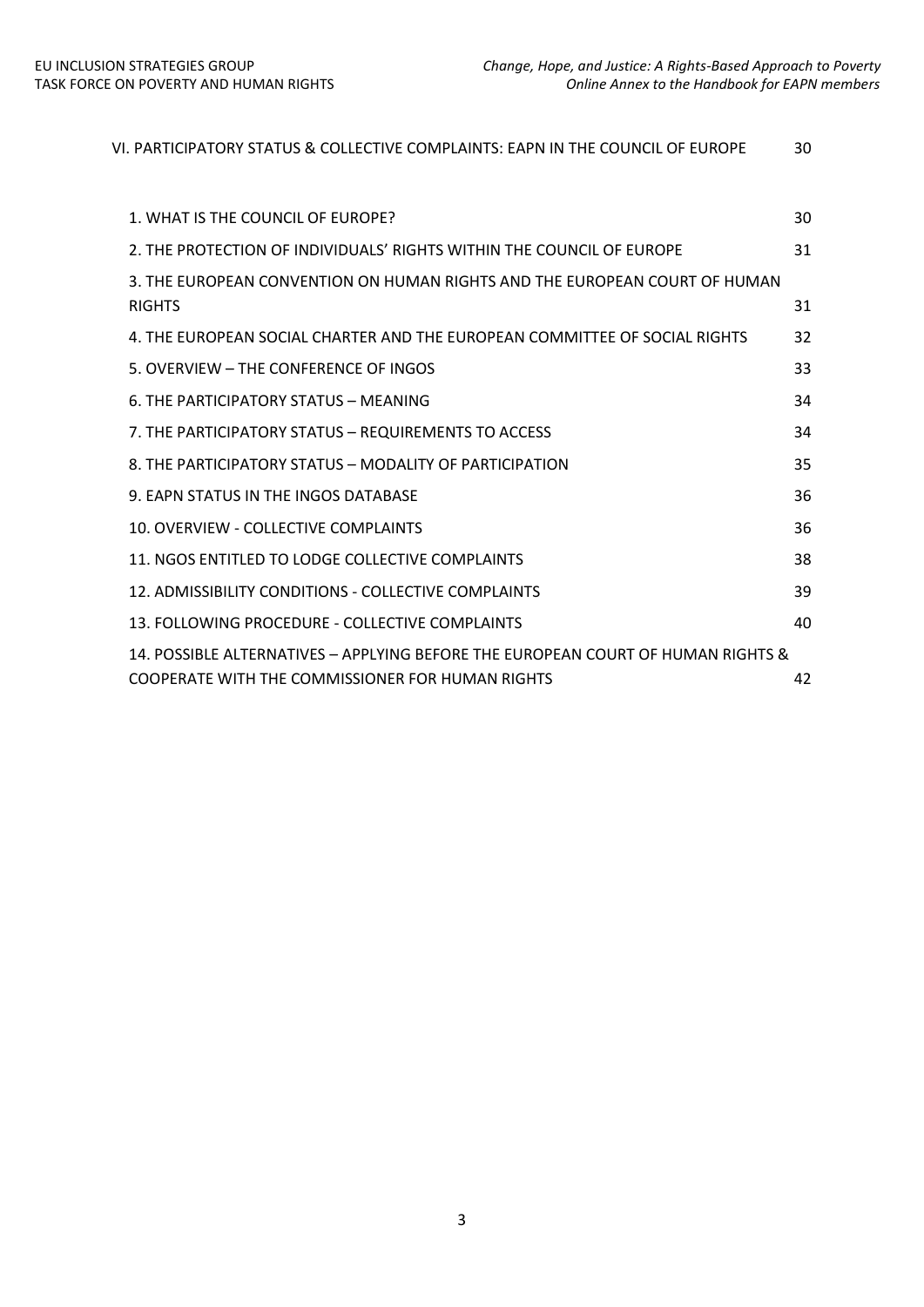## <span id="page-3-0"></span>I. International, Regional, National Human Rights **Systems**

### <span id="page-3-1"></span>*1. United Nations*

#### <span id="page-3-2"></span>**1.1. The Universal Declaration of Human Rights**

The Universal Declaration of Human Rights consists of a Preamble and thirty articles, which have been elaborated in subsequent international treaties, regional Human Rights instruments, national constitutions, and other laws.

The Preamble recognizes "the inherent dignity" and "the equal and inalienable rights of all members of the human family" as the "foundation of freedom, justice and peace in the world." Human beings "shall enjoy freedom of speech and belief and freedom from fear and want". Human Rights shall be protected by the rule of law.

The Declaration states: "All human beings are born free and equal in dignity and rights." "Everyone is entitled to all the rights and freedoms set forth in this Declaration, without distinction of any kind, such as race, colour, sex, language, religion, political or other opinion, national or social origin, property, birth or other status." "Everyone has the right to life, liberty and security of person." "Everyone has the right to freedom of opinion and expression" and has "the right to freedom of peaceful assembly and association."

#### Article 22:

Everyone, as a member of society, has the right to social security and is entitled to realization, through national effort and international co-operation and in accordance with the organization and resources of each State, of the economic, social and cultural rights indispensable for his dignity and the free development of his personality.

#### Article 23:

(1) Everyone has the right to work, to free choice of employment, to just and favourable conditions of work and to protection against unemployment.

(2) Everyone, without any discrimination, has the right to equal pay for equal work.

(3) Everyone who works has the right to just and favourable remuneration ensuring for himself and his family an existence worthy of human dignity, and supplemented, if necessary, by other means of social protection…

#### Article 24:

Everyone has the right to rest and leisure, including reasonable limitation of working hours and periodic holidays with pay.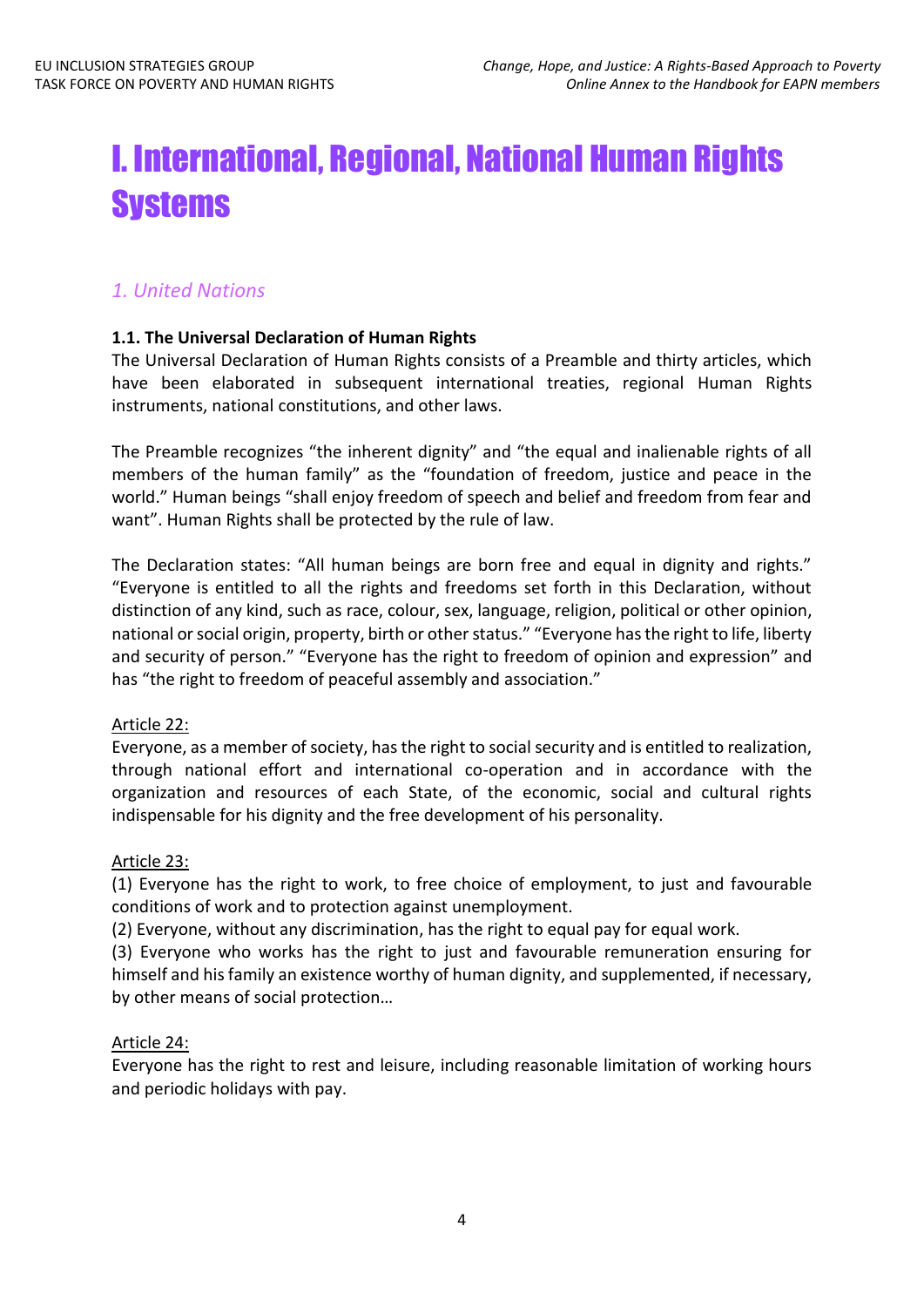#### Article 25:

(1) Everyone has the right to a standard of living adequate for the health and well-being of himself and of his family, including food, clothing, housing and medical care and necessary social services, and the right to security in the event of unemployment, sickness, disability, widowhood, old age or other lack of livelihood in circumstances beyond his control.

(2) Motherhood and childhood are entitled to special care and assistance. All children, whether born in or out of wedlock, shall enjoy the same social protection."

#### Article 26:

(1) Everyone has the right to education. Education shall be free, at least in the elementary and fundamental stages. Elementary education shall be compulsory. Technical and professional education shall be made generally available and higher education shall be equally accessible to all on the basis of merit.

(2) Education shall be directed to the full development of the human personality and to the strengthening of respect for Human Rights and fundamental freedoms. It shall promote understanding, tolerance and friendship among all nations, racial or religious groups, and shall further the activities of the United Nations for the maintenance of peace.

*The Universal Declaration of Human Rights:* <http://www.un.org/en/universal-declaration-human-rights/>

#### <span id="page-4-0"></span>**1.2. The International Covenant of Economic, Social and Cultural Rights**

The International Covenant on Economic, Social and Cultural Rights (ICESCR) is adopted by the United Nations General Assembly on 16 December 1966, and in force from 3 January 1976. It commits its parties to work toward the granting of economic, social, and cultural rights, including labour rights and the right to health, the right to education, and the right to an adequate standard of living.

The Preamble recognizes the inherent dignity and the equal and inalienable rights of all members of the human family but admit that the ideal of free human beings enjoying freedom from fear and want can only be achieved if conditions are created whereby everyone may enjoy his economic, social and cultural rights, as well as his civil and political rights.

#### PART II, Article 2 states:

1. Each State Party to the present Covenant undertakes to take steps…to the maximum of its available resources, with a view to achieving progressively the full realization of the rights recognized in the present Covenant by all appropriate means, including particularly the adoption of legislative measures.

2. The States Parties to the present Covenant undertake to guarantee that the rights enunciated in the present Covenant will be exercised without discrimination of any kind as to race, colour, sex, language, religion, political or other opinion, national or social origin, property, birth or other status.…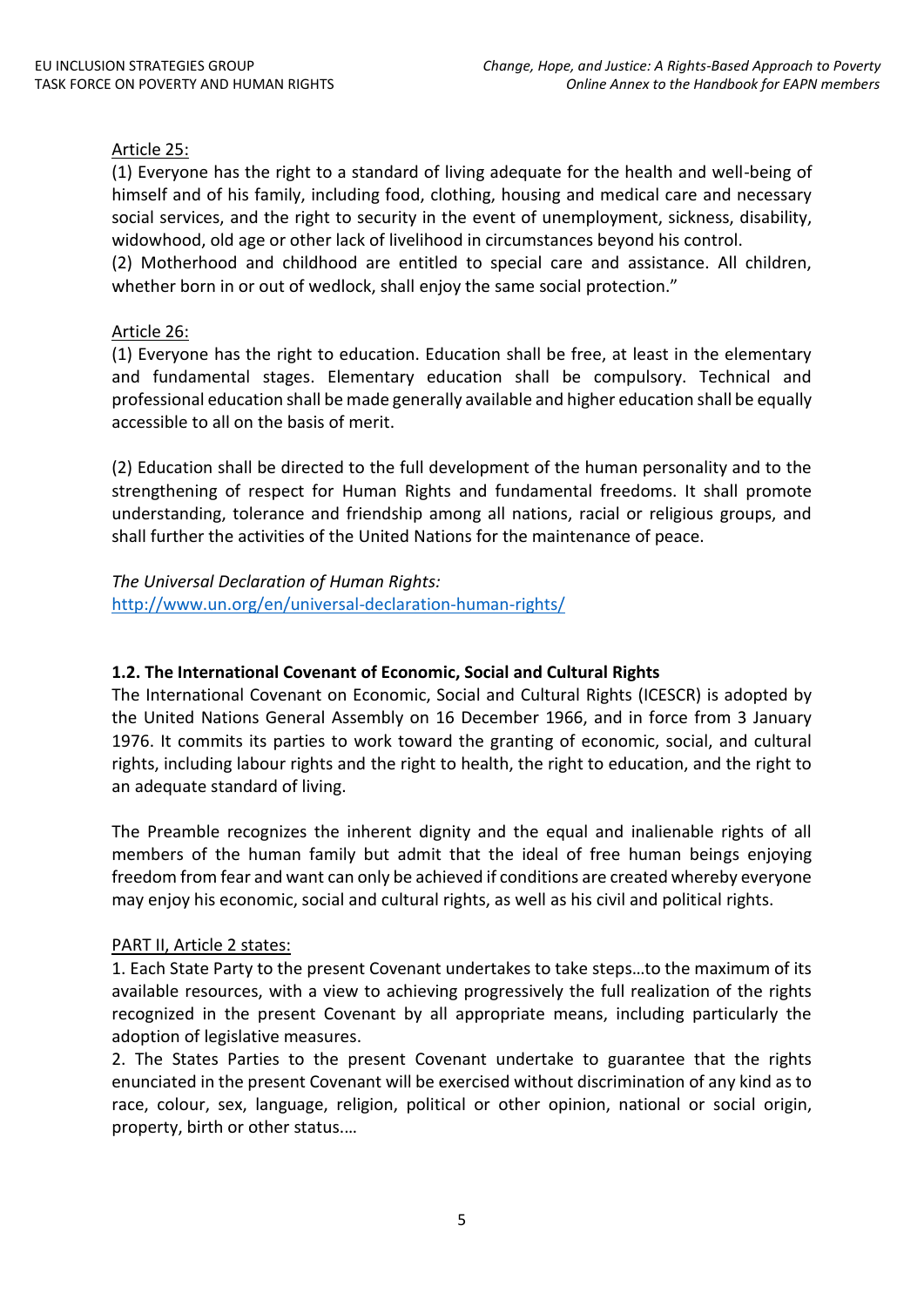#### Article 3:

The States Parties to the present Covenant undertake to ensure the equal right of men and women to the enjoyment of all economic, social and cultural rights set forth in the present Covenant.

#### PART III, Article 6 states:

1. The States Parties to the present Covenant recognize the right to work, which includes the right of everyone to the opportunity to gain his living by work which he freely chooses or accepts, and will take appropriate steps to safeguard this right.

#### Article 9:

The States Parties to the present Covenant recognize the right of everyone to social security, including social insurance.

#### Article 10:

The States Parties to the present Covenant recognize that:

1. The widest possible protection and assistance should be accorded to the family, which is the natural and fundamental group unit of society, particularly for its establishment and while it is responsible for the care and education of dependent children…

#### Article 11:

1. The States Parties to the present Covenant recognize the right of everyone to an adequate standard of living for himself and his family, including adequate food, clothing and housing, and to the continuous improvement of living conditions.…

#### Article 12:

1. The States Parties to the present Covenant recognize the right of everyone to the enjoyment of the highest attainable standard of physical and mental health.…

#### Article 13:

1. The States Parties to the present Covenant recognize the right of everyone to education. They agree that education shall be directed to the full development of the human personality and the sense of its dignity, and shall strengthen the respect for Human Rights and fundamental freedoms. They further agree that education shall enable all persons to participate effectively in a free society, promote understanding, tolerance and friendship among all nations and all racial, ethnic or religious groups, and further the activities of the United Nations for the maintenance of peace.…

*International Covenant on Economic, Social and Cultural Rights:* <http://www.ohchr.org/Documents/ProfessionalInterest/cescr.pdf> *Economic, Social and Cultural Rights. Handbook for Human Rights Institutions:* <http://www.ohchr.org/Documents/Publications/training12en.pdf>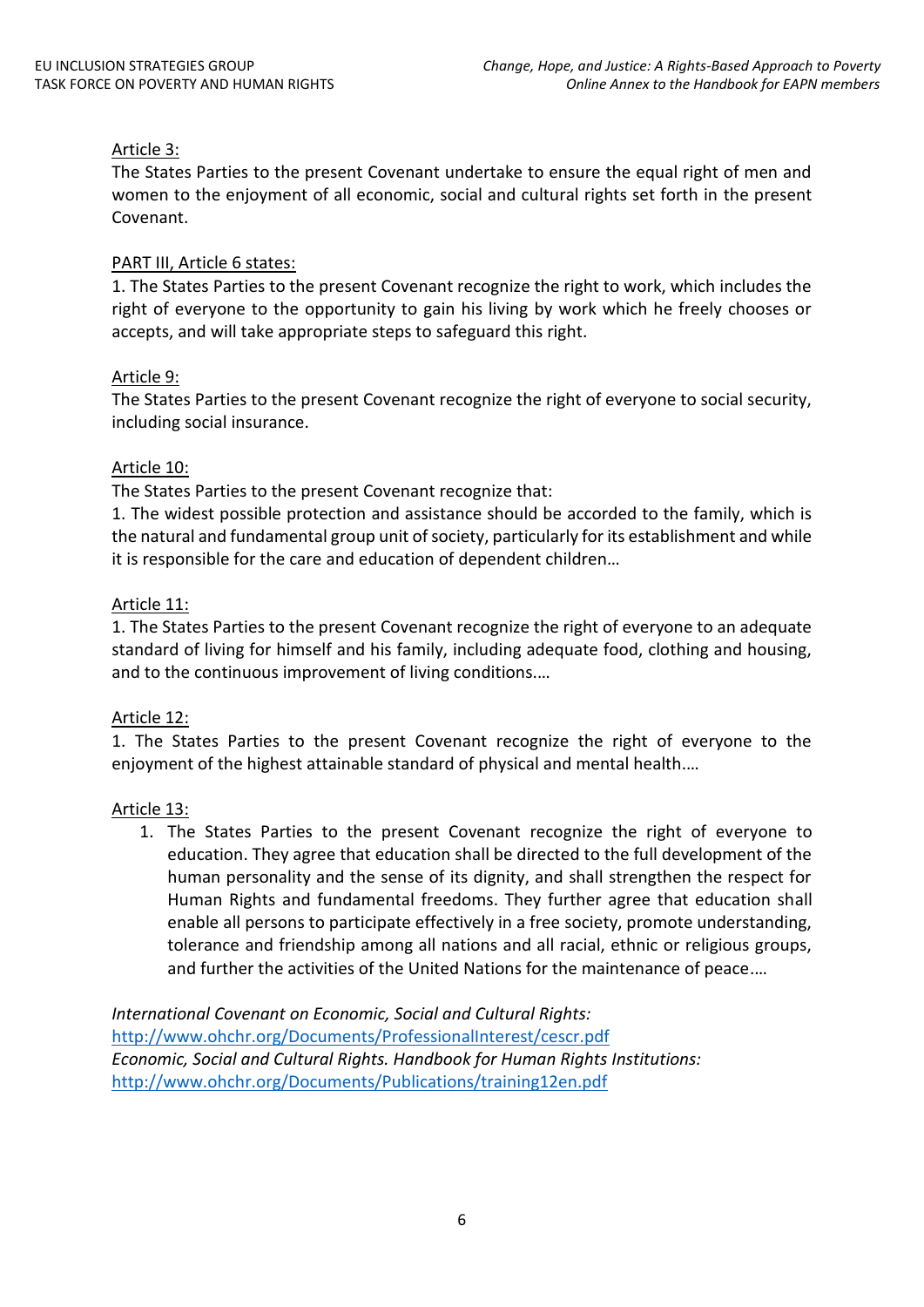#### <span id="page-6-0"></span>**1.3. International Covenant on Civil and Political Rights**

The International Covenant on Civil and Political Rights (ICCPR) is a multilateral treaty adopted by the United Nations General Assembly on 16 December 1966, and in force from 23 March 1976. It commits its parties to respect the civil and political rights of individuals, including the right to life, freedom of religion, freedom of speech, freedom of assembly, electoral rights and rights to due process and a fair trial.

The Covenant follows the structure of the UDHR and ICESCR, with a preamble and fifty-three articles, divided into six parts.

Part 1 (Article 1) recognizes the right of all peoples to self-determination, including the right to "freely determine their political status", pursue their economic, social and cultural goals, and manage and dispose of their own resources. It recognises a negative right of a people not to be deprived of its means of subsistence, and imposes an obligation on those parties still responsible for non-self governing and trust territories (colonies) to encourage and respect their self-determination.

Part 2 (Articles  $2 - 5$ ) obliges parties to legislate where necessary to give effect to the rights recognised in the Covenant, and to provide an effective legal remedy for any violation of those rights. It also requires the rights be recognised "without distinction of any kind, such as race, colour, sex, language, religion, political or other opinion, national or social origin, property, birth or other status," and to ensure that they are enjoyed equally by women.

Part 3 (Articles  $6 - 27$ ) lists the rights themselves. These include rights to:

- physical integrity, in the form of the right to life and freedom from torture and slavery (Articles 6, 7, and 8);
- liberty and security of the person, in the form of freedom from arbitrary arrest and detention and the right to habeas corpus (Articles  $9 - 11$ );
- procedural fairness in law, in the form of rights to due process, a fair and impartial trial, the presumption of innocence, and recognition as a person before the law (Articles 14, 15, and 16);
- individual liberty, in the form of the freedoms of movement, thought, conscience and religion, speech, association and assembly, family rights, the right to a nationality, and the right to privacy (Articles 12, 13, 17 – 24);
- prohibition of any propaganda for war as well as any advocacy of national or religious hatred that constitutes incitement to discrimination, hostility or violence by law (Article 20);
- political participation, including the right to the right to vote (Article 25);
- Non-discrimination, minority rights and equality before the law (Articles 26 and 27).

Part 4 (Articles  $28 - 45$ ) governs the establishment and operation of the Human Rights Committee and the reporting and monitoring of the Covenant. It also allows parties to recognise the competence of the Committee to resolve disputes between parties on the implementation of the Covenant (Articles 41 and 42).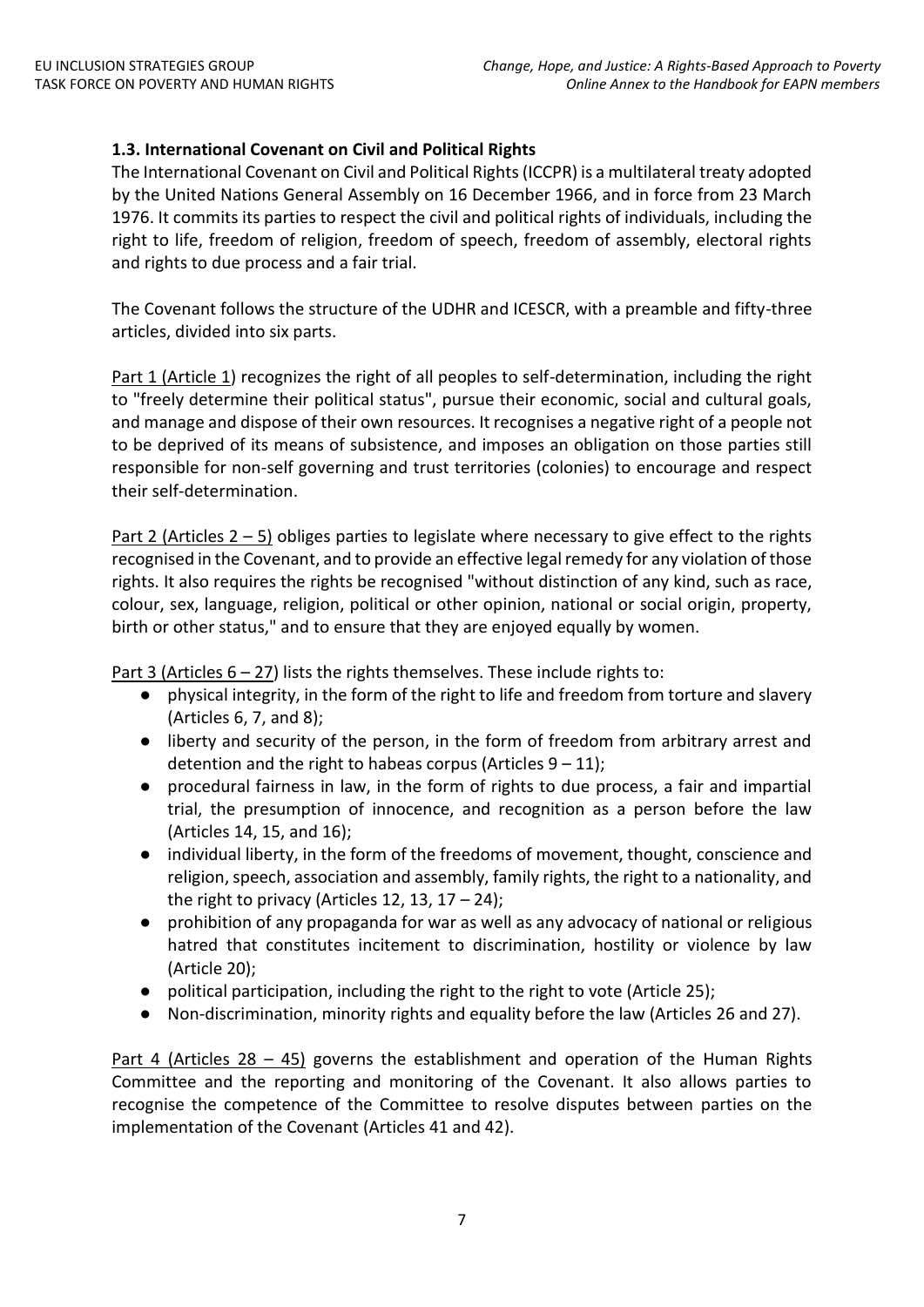Part 5 (Articles  $46 - 47$ ) clarifies that the Covenant shall not be interpreted as interfering with the operation of the United Nations or "the inherent right of all peoples to enjoy and utilize fully and freely their natural wealth and resources".[17]

Part 6 (Articles 48 – 53) governs ratification, entry into force, and amendment of the Covenant.

#### Optional protocols

There are two Optional Protocols to the Covenant. The First Optional Protocol establishes an individual complaints mechanism, allowing individuals to complain to the Human Rights Committee about violations of the Covenant.

The Second Optional Protocol abolishes the death penalty; however, countries were permitted to make a reservation allowing for use of death penalty for the most serious crimes of a military nature, committed during wartime.

*International Covenant on Civil and Political Rights:* [https://treaties.un.org/doc/publication/unts/volume%20999/volume-999-i-14668](https://treaties.un.org/doc/publication/unts/volume%20999/volume-999-i-14668-english.pdf) [english.pdf](https://treaties.un.org/doc/publication/unts/volume%20999/volume-999-i-14668-english.pdf)

#### <span id="page-7-0"></span>**1.4. Declaration on the Right to Development**

The Declaration on the Right to Development was adopted by The UN General Assembly 4 December 1986. It broke new ground in the universal struggle for greater human dignity, freedom, equality and justice.

It called for every member of society to be empowered to participate fully and freely in vital decisions. It demanded equal opportunities, and the equitable distribution of economic resources - including for people traditionally marginalized, disempowered and excluded from development, such as women, minorities, indigenous peoples, migrants, older persons, persons with disabilities and the poor; and for countries at all levels of development, including those most lagging behind. It demanded better governance of the international economic framework. And it re-defined development as far deeper, broader and more complex than the narrow, growth-and-profit focus of previous decades.

The Declaration stated that "development is a comprehensive economic, social, cultural and political process, which aims at the constant improvement of the well-being of the entire population and of all individuals on the basis of their active, free and meaningful participation in development and in the fair distribution of benefits resulting therefrom…". "Everyone is entitled to a social and international order in which the rights and freedoms set forth in that Declaration can be fully realized…". Efforts to promote and protect Human Rights "should be accompanied by efforts to establish a new international economic order…"

#### The Declaration consists of 10 articles. Edited:

Article 1: The right to development is an inalienable human right by virtue of which every human person and all peoples are entitled to participate in, contribute to, and enjoy economic, social, cultural and political development, in which all Human Rights and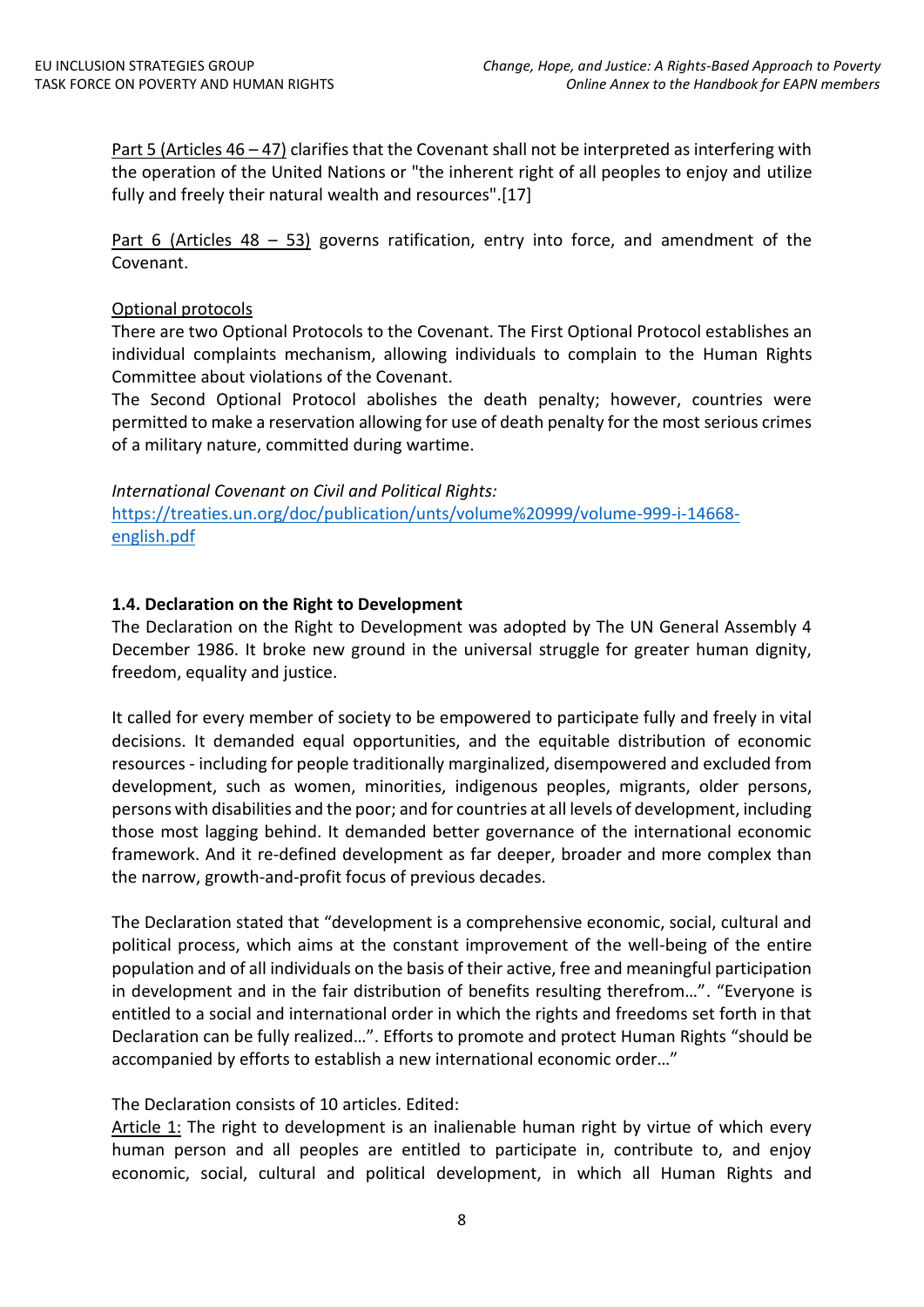fundamental freedoms can be fully realized.

Article 2: States have the right and the duty to formulate appropriate national development policies that aim at the constant improvement of the well-being of the entire population and of all individuals, on the basis of their active, free and meaningful participation in development and in the fair distribution of the benefits resulting therefrom.

Article 3: States have the primary responsibility for the creation of national and international conditions favourable to the realization of the right to development.

States have the duty to co-operate with each other in ensuring development and eliminating obstacles to development. States should realize their rights and fulfil their duties in such a manner as to promote a new international economic order based on sovereign equality, interdependence, mutual interest and co-operation among all States, as well as to encourage the observance and realization of Human Rights.

Article 8: States should undertake, at the national level, all necessary measures for the realization of the right to development and shall ensure, inter alia, equality of opportunity for all in their access to basic resources, education, health services, food, housing, employment and the fair distribution of income. Effective measures should be undertaken to ensure that women have an active role in the development process. Appropriate economic and social reforms should be carried out with a view to eradicating all social injustices.

Article 10: Steps should be taken to ensure the full exercise and progressive enhancement of the right to development, including the formulation, adoption and implementation of policy, legislative and other measures at the national and international levels.

*Declaration on the Right to Development:*

<http://www.un.org/documents/ga/res/41/a41r128.htm>

#### <span id="page-8-0"></span>**1.5. Committee on Economic, Social and Cultural Rights**

The Committee on Economic, Social and Cultural Rights (CESCR) is the body of independent experts that monitors implementation of the International Covenant on Economic, Social and Cultural Rights by its States parties.

All States parties are obliged to submit regular reports to the Committee on how the rights are being implemented. States must report initially within two years of accepting the Covenant and thereafter every five years. The Committee examines each report and addresses its concerns and recommendations to the State party in the form of "concluding observations".

In addition to the reporting procedure, the Optional Protocol to the International Covenant on Economic, Social and Cultural Rights, which entered into force on 5th May 2013, provides the Committee competence to receive and consider communications from individuals claiming that their rights under the Covenant have been violated. The Committee may also under certain circumstances undertake inquiries on grave or systematic violations of any of the economic, social and cultural rights set forth in the Covenant, and consider inter-state complaints.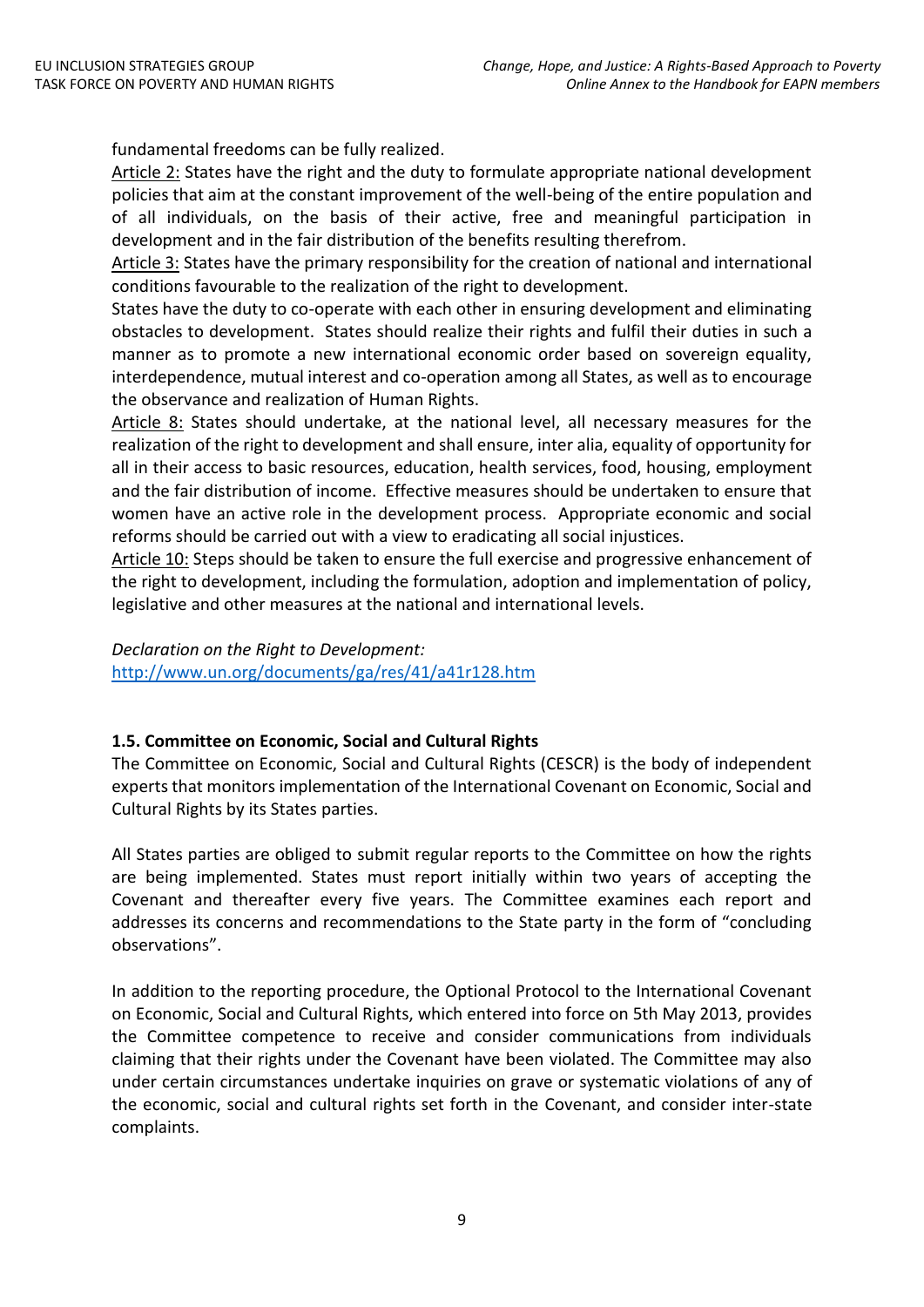The Committee meets in Geneva and normally holds two sessions per year, consisting of a three-week plenary and a one-week pre-sessional working group.

The Committee also publishes its interpretation of the provisions of the Covenant, known as general comments. The general comments specify and detail the provisions. It is worthwhile to be continually aware of these general comments and to insert the comments in the strategy for fight against poverty. See for instance the general comments on the Right to Social Security and the Right to food.

*General Comments:*

[http://tbinternet.ohchr.org/\\_layouts/treatybodyexternal/TBSearch.aspx?Lang=en&TreatyID](http://tbinternet.ohchr.org/_layouts/treatybodyexternal/TBSearch.aspx?Lang=en&TreatyID=9&DocTypeID=11) [=9&DocTypeID=11](http://tbinternet.ohchr.org/_layouts/treatybodyexternal/TBSearch.aspx?Lang=en&TreatyID=9&DocTypeID=11)

#### <span id="page-9-0"></span>**1.6. The Core International Human Rights Instruments**

Consult the links below for the core international Human Rights instruments and their monitoring bodies, all conventions, Human Right bodies, publications, country reports, status of ratification for each country, committee reports etc. These are highly recommended resources when working with United Nations Human Rights framework.

*The United Nations Human Rights Treaty System:* <http://www.ohchr.org/Documents/Publications/FactSheet30Rev1.pdf> *United Nations Protect Human Rights:* <http://www.un.org/en/sections/what-we-do/protect-human-rights/index.html> *The Core International Human Rights Instruments and their monitoring bodies:* <http://www.ohchr.org/EN/ProfessionalInterest/Pages/CoreInstruments.aspx>

## <span id="page-9-1"></span>*2. The Council of Europe*

#### <span id="page-9-2"></span>**2.1. The European Convention on Human Rights**

The European Convention on Human Rights (ECHR) (formally the Convention for the Protection of Human Rights and Fundamental Freedoms) is an international treaty to protect Human Rights and fundamental freedoms in Europe. It is the Council of Europe's first convention aiming at protection of Human Rights. Drafted in 1950 by the then newly formed Council of Europe, the convention entered into force on 3 September 1953. All Council of Europe member states are party to the Convention and new members are expected to ratify the convention at the earliest opportunity. The Convention contains civil and political rights. ECHR does not embody economic, social or cultural rights. These are guaranteed instead by the Council of Europe's European Social Charter of 1961.

The European Convention on Human Rights consists of three parts. The first focuses on the fundamental civil and political rights including: freedom of speech, freedom of assembly and association, freedom of religion, the right to free and fair elections and the right to fair trial.

The second part deals with limitations on Human Rights that may be imposed by the signatories under special circumstances. For example, a state may restrict Human Rights on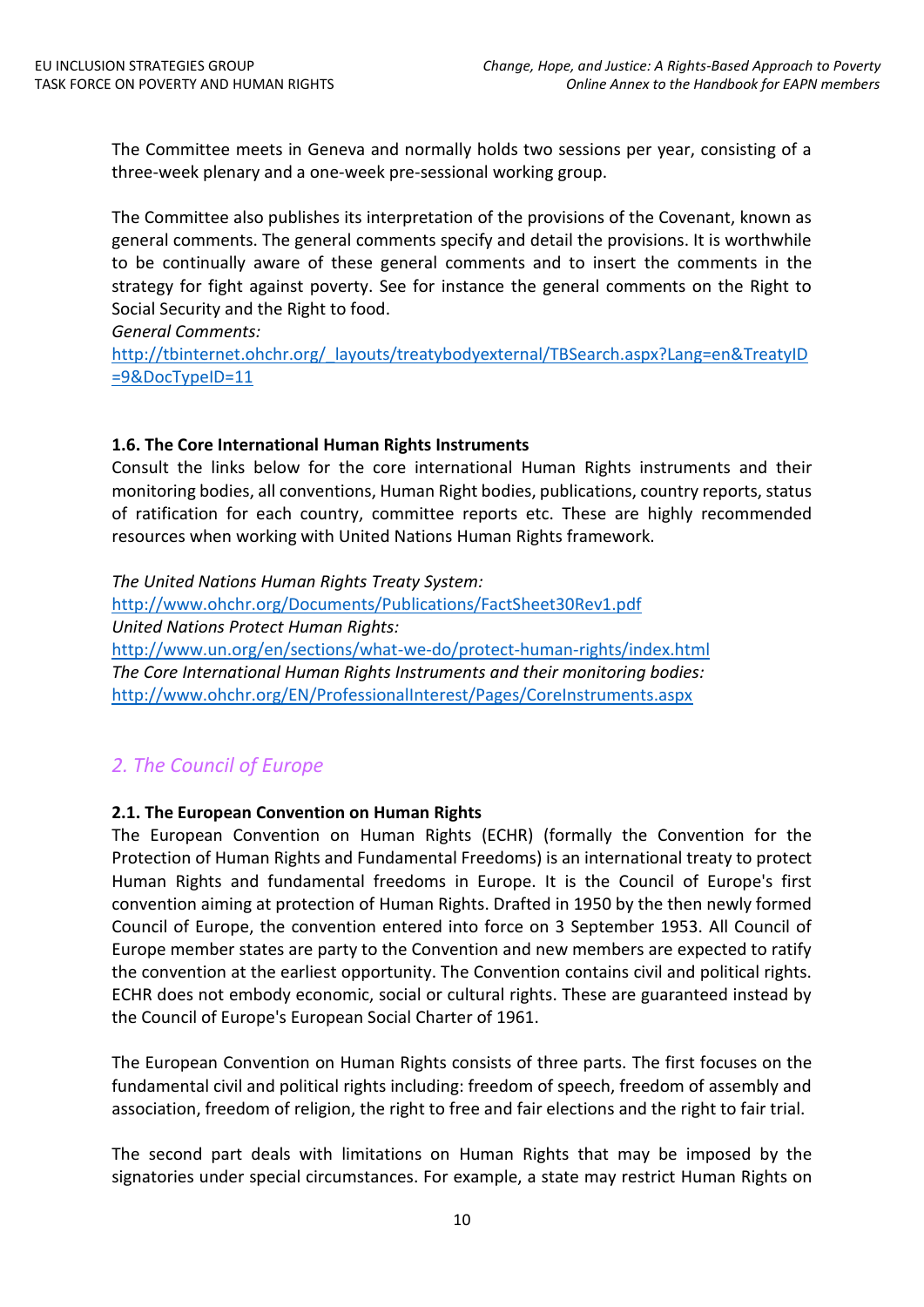grounds of national security, to prevent unrest and crime or to protect the rights and freedoms of others.

The third and last part reviews the complaints system linked to ECHR. The ECHR has 16 protocols, which amend the convention framework.

### *The European Convention on Human Rights:*

[http://www.echr.coe.int/Documents/Convention\\_ENG.pdf](http://www.echr.coe.int/Documents/Convention_ENG.pdf)

#### <span id="page-10-0"></span>**2.2. The European Social Charter**

The European Social Charter of 1961 is the counterpart of the European Convention on Human Rights in the sphere of economic and social rights. The Charter is therefore seen as the Social Constitution of Europe and represents an essential component of Europe's Human Rights architecture.

The Charter of 1961 guarantees the enjoyment, without discrimination, of fundamental social and economic rights defined in the framework of a social policy that Parties undertake to pursue, by all appropriate means.

Of the rights guaranteed by the Charter is the right to work, the right to organise, the right to bargain collectively, the right to social security, the right to social and medical assistance, the right to the social, legal and economic protection of the family, and the right to protection and assistance for migrant workers and their families are regarded as particularly significant (Part II).

#### <span id="page-10-1"></span>**2.3. The European Social Charter (revised)**

The European Social Charter was revised in 1996 and the revised charter embodies in one instrument all rights guaranteed by the Charter of 1961, its additional Protocol of 1988 and adds new rights and amendments adopted by the Parties. It came into force in 1999 and is gradually replacing the initial 1961 treaty.

The European Social Charter (revised) guarantees fundamental social and economic rights of all individuals in their daily lives. It takes account of the evolution which has occurred in Europe since the Charter was adopted in 1961, and includes the following:

New rights: right to protection against poverty and social exclusion; right to housing; right to protection in cases of termination of employment; right to protection against sexual harassment in the workplace and other forms of harassment; rights of workers with family responsibilities to equal opportunities and equal treatment; rights of workers' representatives in undertakings.

Amendments: reinforcement of principle of non-discrimination; improvement of gender equality in all fields covered by the treaty; better protection of maternity and social protection of mothers; better social, legal and economic protection of children and young persons; better protection of handicapped people.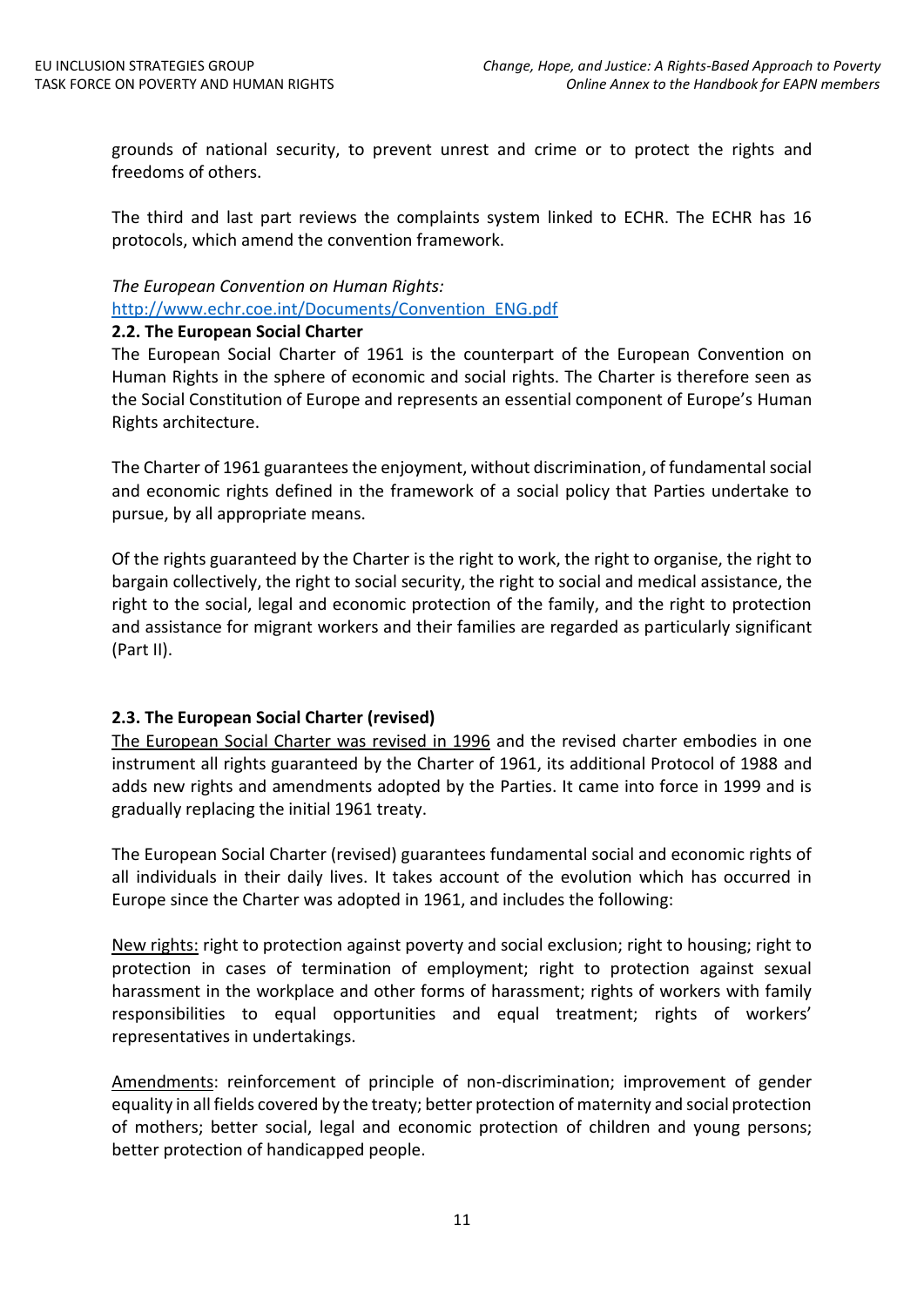All EU member countries have ratified the Charter, however Croatia, The Czech Republic, Denmark, Germany, Luxembourg, Poland, Spain and UK have ratified the 1961 Charter only. The preamble states that the aim of The Council of Europe is "the achievement of greater unity between its members for the purpose of safeguarding and realising the ideals and principles which are their common heritage and of facilitating their economic and social progress, in particular by the maintenance and further realisation of Human Rights and fundamental freedoms" and to secure to their populations "the social rights specified therein in order to improve their standard of living and their social well-being".

The Parties accept as the aim of their policy, to be pursued by all appropriate means both national and international in character, the attainment of conditions in which the following rights and principles may be effectively realised:

- 1. Everyone shall have the opportunity to earn his living in an occupation freely entered upon.
- 2. All workers have the right to just conditions of work.
- 3. All workers have the right to safe and healthy working conditions.
- 4. All workers have the right to a fair remuneration sufficient for a decent standard of living for themselves and their families.
- 5. All workers and employers have the right to freedom of association in national or international organisations for the protection of their economic and social interests.
- 6. All workers and employers have the right to bargain collectively.
- 7. Children and young persons have the right to a special protection against the physical and moral hazards to which they are exposed.
- 8. Employed women, in case of maternity, have the right to a special protection.
- 9. Everyone has the right to appropriate facilities for vocational guidance with a view to helping him choose an occupation suited to his personal aptitude and interests.
- 10. Everyone has the right to appropriate facilities for vocational training.
- 11. Everyone has the right to benefit from any measures enabling him to enjoy the highest possible standard of health attainable.
- 12. All workers and their dependents have the right to social security.
- 13. Anyone without adequate resources has the right to social and medical assistance.
- 14. Everyone has the right to benefit from social welfare services.
- 15. Disabled persons have the right to independence, social integration and participation in the life of the community.
- 16. The family as a fundamental unit of society has the right to appropriate social, legal and economic protection to ensure its full development.
- 17. Children and young persons have the right to appropriate social, legal and economic protection.
- 18. The nationals of any one of the Parties have the right to engage in any gainful occupation in the territory of any one of the others on a footing of equality with the nationals of the latter, subject to restrictions based on cogent economic or social reasons.
- 19. Migrant workers who are nationals of a Party and their families have the right to protection and assistance in the territory of any other Party.
- 20. All workers have the right to equal opportunities and equal treatment in matters of employment and occupation without discrimination on the grounds of sex.
- 21. Workers have the right to be informed and to be consulted within the undertaking.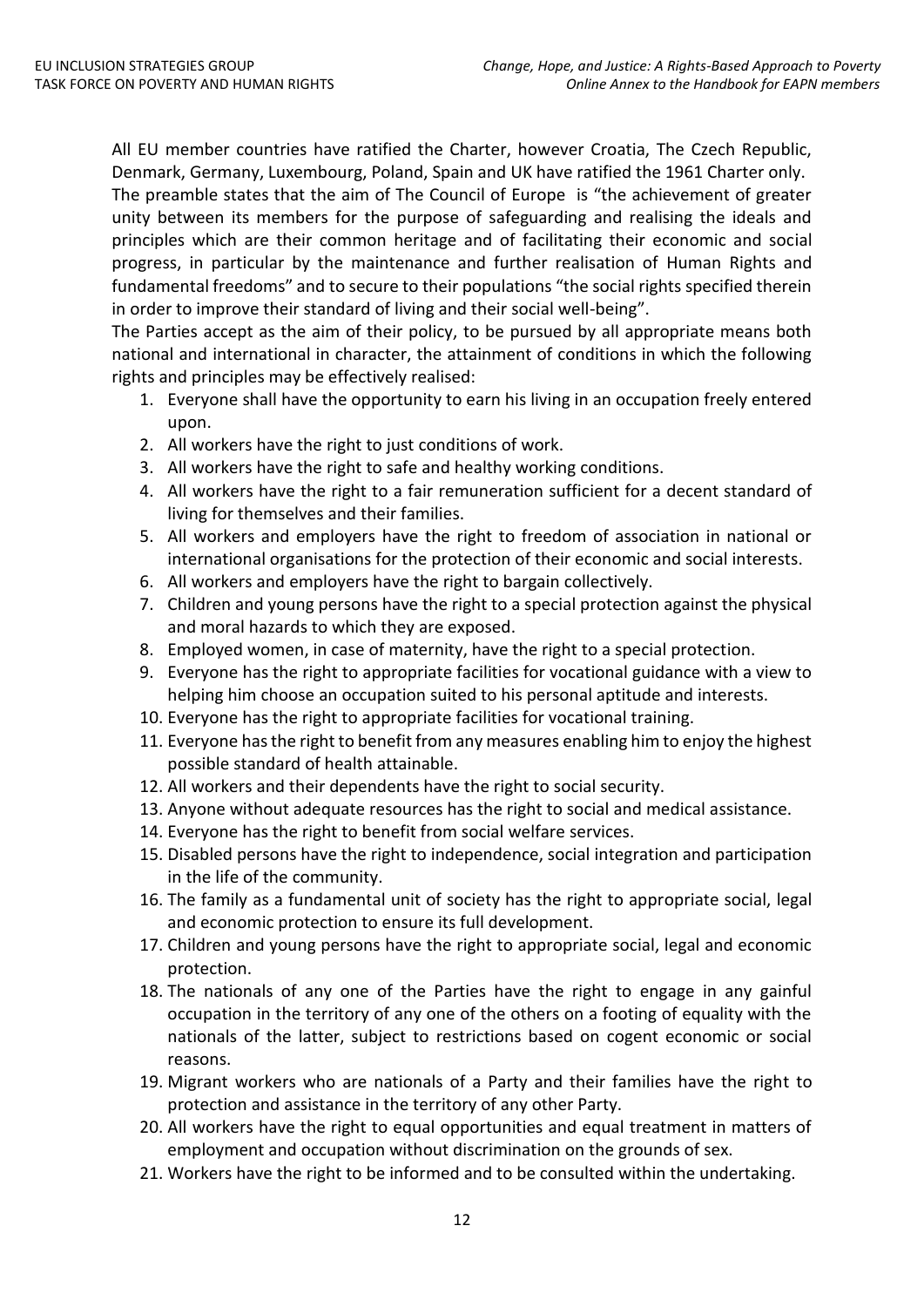- 22. Workers have the right to take part in the determination and improvement of the working conditions and working environment in the undertaking.
- 23. Every elderly person has the right to social protection.
- 24. All workers have the right to protection in cases of termination of employment.
- 25. All workers have the right to protection of their claims in the event of the insolvency of their employer.
- 26. All workers have the right to dignity at work.
- 27. All persons with family responsibilities and who are engaged or wish to engage in employment have a right to do so without being subject to discrimination and as far as possible without conflict between their employment and family responsibilities.
- 28. Workers' representatives in undertakings have the right to protection against acts prejudicial to them and should be afforded appropriate facilities to carry out their functions.
- 29. All workers have the right to be informed and consulted in collective redundancy procedures.
- 30. Everyone has the right to protection against poverty and social exclusion.
- 31. Everyone has the right to housing.

#### Article 12 – The right to social security

With a view to ensuring the effective exercise of the right to social security, the Parties undertake:

**1** to establish or maintain a system of social security;

**2** to maintain the social security system at a satisfactory level at least equal to that necessary for the ratification of the European Code of Social Security;

**3** to endeavour to raise progressively the system of social security to a higher level;

**4** to take steps, by the conclusion of appropriate bilateral and multilateral agreements or by other means, and subject to the conditions laid down in such agreements, in order to ensure: **a** equal treatment with their own nationals of the nationals of other Parties in respect of social security rights, including the retention of benefits arising out of social security legislation, whatever movements the persons protected may undertake between the territories of the Parties;

**b** the granting, maintenance and resumption of social security rights by such means as the accumulation of insurance or employment periods completed under the legislation of each of the Parties.

#### Article 13 – The right to social and medical assistance

With a view to ensuring the effective exercise of the right to social and medical assistance, the Parties undertake:

**1** to ensure that any person who is without adequate resources and who is unable to secure such resources either by his own efforts or from other sources, in particular by benefits under a social security scheme, be granted adequate assistance, and, in case of sickness, the care necessitated by his condition;

**2** to ensure that persons receiving such assistance shall not, for that reason, suffer from a diminution of their political or social rights;

**3** to provide that everyone may receive by appropriate public or private services such advice and personal help as may be required to prevent, to remove, or to alleviate personal or family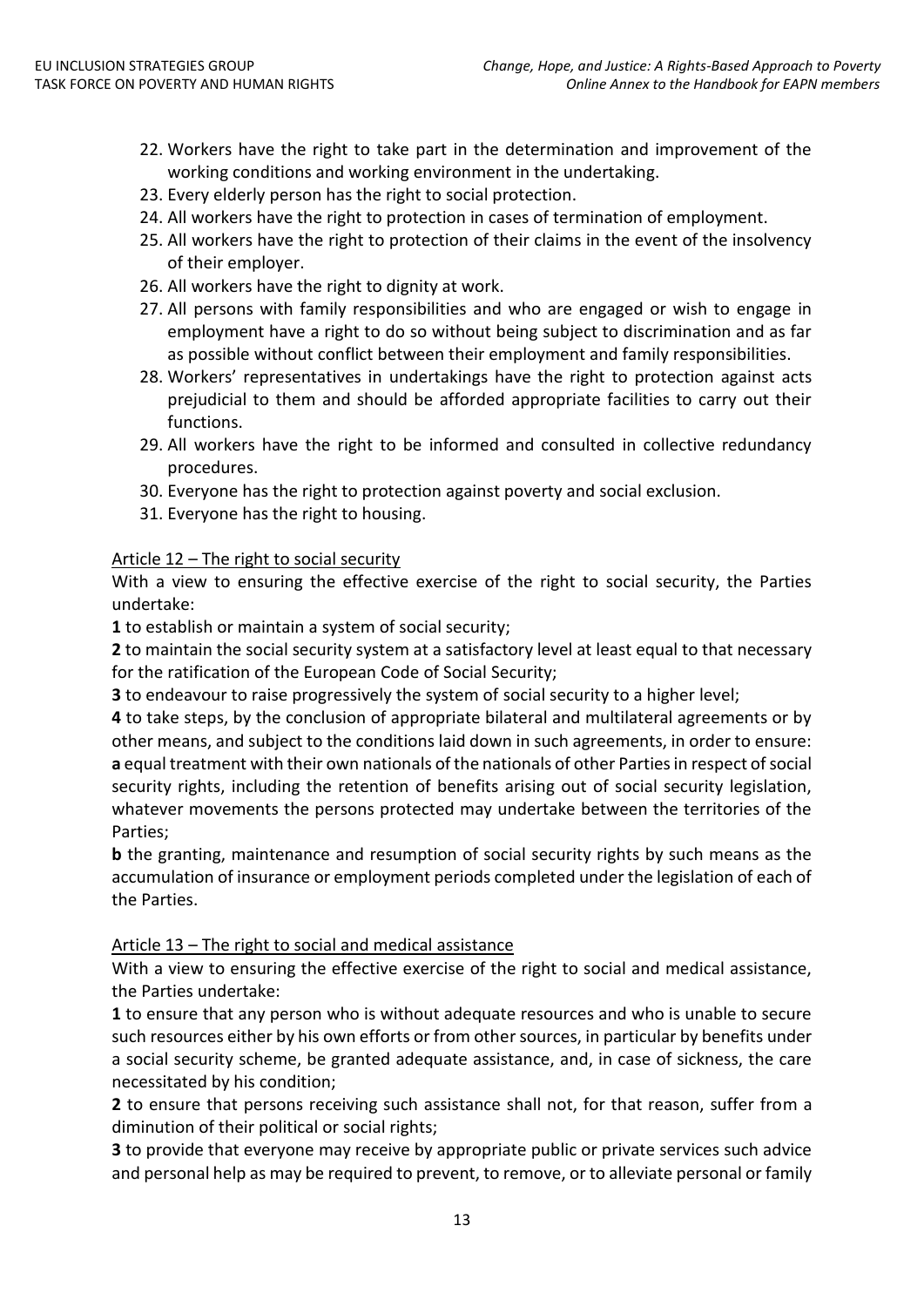want;

**4** to apply the provisions referred to in paragraphs 1, 2 and 3 of this article on an equal footing with their nationals to nationals of other Parties lawfully within their territories, in accordance with their obligations under the European Convention on Social and Medical Assistance, signed at Paris on 11 December 1953.

#### Article 14 – The right to benefit from social welfare services

With a view to ensuring the effective exercise of the right to benefit from social welfare services, the Parties undertake:

**1** to promote or provide services which, by using methods of social work, would contribute to the welfare and development of both individuals and groups in the community, and to their adjustment to the social environment;

**2** to encourage the participation of individuals and voluntary or other organisations in the establishment and maintenance of such services.

#### Article 15 – The right of persons with disabilities to independence, social integration and participation in the life of the community

With a view to ensuring to persons with disabilities, irrespective of age and the nature and origin of their disabilities, the effective exercise of the right to independence, social integration and participation in the life of the community, the Parties undertake, in particular: **1** to take the necessary measures to provide persons with disabilities with guidance, education and vocational training in the framework of general schemes wherever possible or, where this is not possible, through specialised bodies, public or private;

**2** to promote their access to employment through all measures tending to encourage employers to hire and keep in employment persons with disabilities in the ordinary working environment and to adjust the working conditions to the needs of the disabled or, where this is not possible by reason of the disability, by arranging for or creating sheltered employment according to the level of disability. In certain cases, such measures may require recourse to specialized placement and support services;

**3** to promote their full social integration and participation in the life of the community in particular through measures, including technical aids, aiming to overcome barriers to communication and mobility and enabling access to transport, housing, cultural activities and leisure.

#### Article 16 – The right of the family to social, legal and economic protection

With a view to ensuring the necessary conditions for the full development of the family, which is a fundamental unit of society, the Parties undertake to promote the economic, legal and social protection of family life by such means as social and family benefits, fiscal arrangements, provision of family housing, benefits for the newly married and other appropriate means.

Article 17 – The right of children and young persons to social, legal and economic protection With a view to ensuring the effective exercise of the right of children and young persons to grow up in an environment which encourages the full development of their personality and of their physical and mental capacities, the Parties undertake, either directly or in cooperation with public and private organisations, to take all appropriate and necessary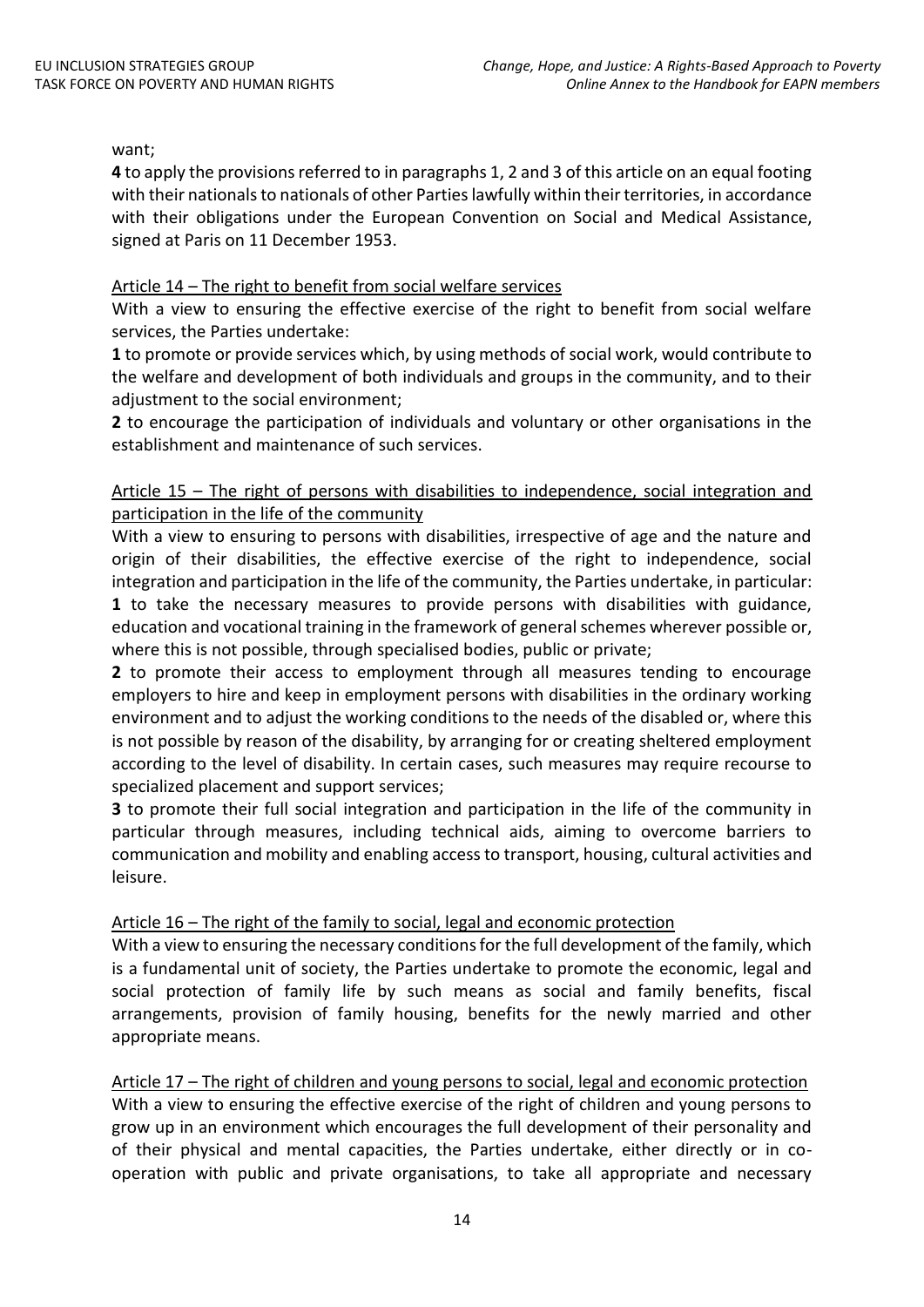measures designed:

**1 a** to ensure that children and young persons, taking account of the rights and duties of their parents, have the care, the assistance, the education and the training they need, in particular by providing for the establishment or maintenance of institutions and services sufficient and adequate for this purpose;

**b** to protect children and young persons against negligence, violence or exploitation;

**c** to provide protection and special aid from the state for children and young persons temporarily or definitively deprived of their family's support;

**2** to provide to children and young persons a free primary and secondary education as well as to encourage regular attendance at schools.

#### Article 30 – The right to protection against poverty and social exclusion

With a view to ensuring the effective exercise of the right to protection against poverty and social exclusion, the Parties undertake:

**a** to take measures within the framework of an overall and co-ordinated approach to promote the effective access of persons who live or risk living in a situation of social exclusion or poverty, as well as their families, to, in particular, employment, housing, training, education, culture and social and medical assistance;

**b** to review these measures with a view to their adaptation if necessary.

Article 31 – The right to housing

With a view to ensuring the effective exercise of the right to housing, the Parties undertake to take measures designed:

**1** to promote access to housing of an adequate standard;

**2** to prevent and reduce homelessness with a view to its gradual elimination;

**3** to make the price of housing accessible to those without adequate resources.

*The European Social Charter (Revised):*

[https://rm.coe.int/CoERMPublicCommonSearchServices/DisplayDCTMContent?documentId](https://rm.coe.int/CoERMPublicCommonSearchServices/DisplayDCTMContent?documentId=090000168007cf93) [=090000168007cf93](https://rm.coe.int/CoERMPublicCommonSearchServices/DisplayDCTMContent?documentId=090000168007cf93)

#### <span id="page-14-0"></span>**2.4. About Article 30 of The European Social Charter (revised), how to understand** *The right to protection against poverty and social exclusion*

The European Committee of Social Rights makes interpretations of the different provisions of the Revised Charter. In an interpretation of Article 30 (Everyone has the right to protection against poverty and social exclusion) , the Committee states:

*"Living in a situation of poverty and social exclusion violates the dignity of human beings. Poverty means deprivation due to a lack of resources. With a view to ensuring the effective exercise of the right to protection against poverty and social exclusion, Article 30 requires States Parties to adopt an overall and coordinated approach, which should consist of an analytical framework, a set of priorities and measures to prevent and remove obstacles to access fundamental social rights. There should also exist monitoring mechanisms involving all relevant actors, including civil society and persons affected by poverty and exclusion. This approach must link and integrate policies in a consistent way, moving beyond a purely sectoral or target group approach.*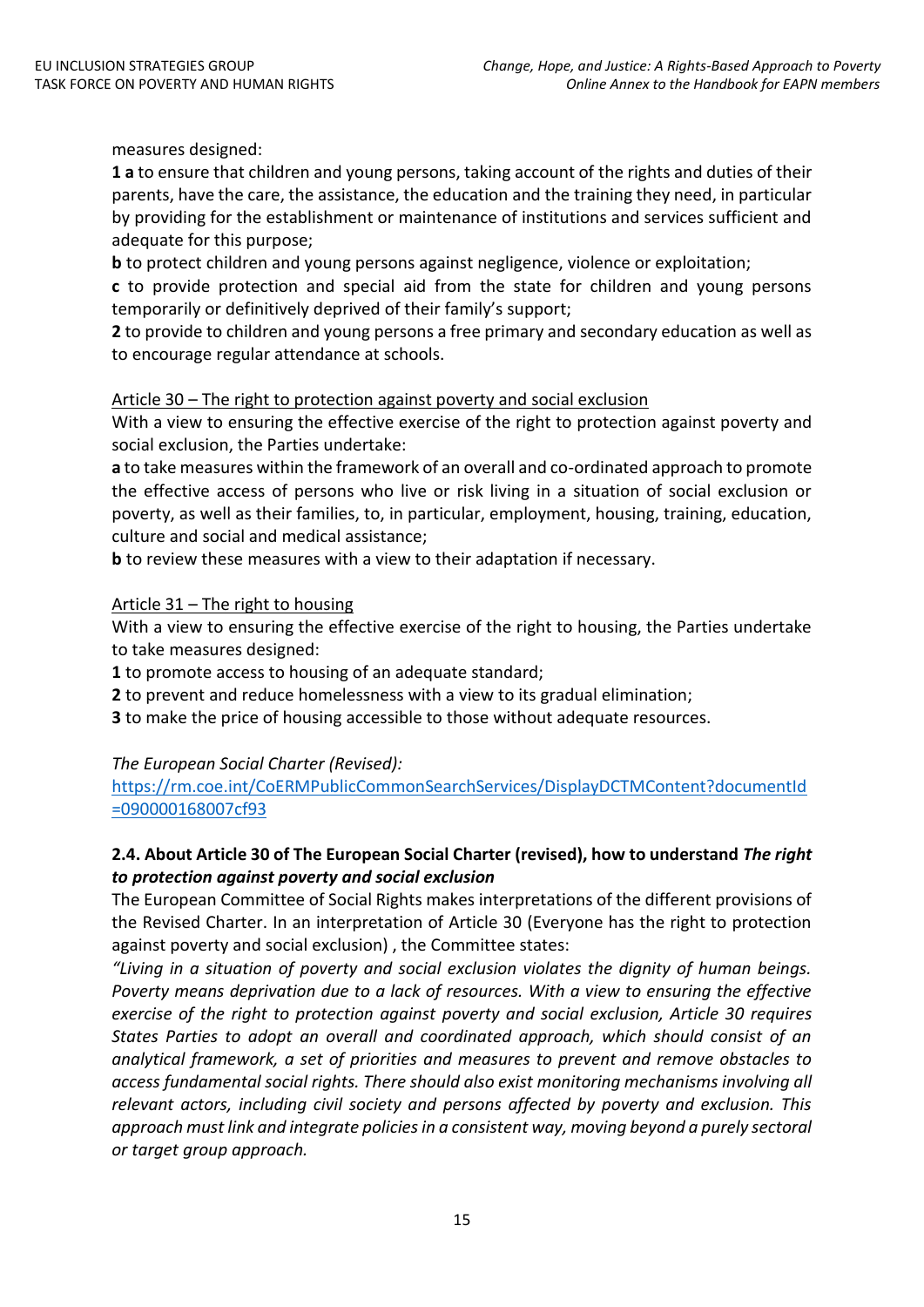*The measures taken for such a purpose must promote and remove obstacles to access to fundamental social rights, in particular employment, housing, training, education, culture and social and medical assistance. It should be noted that this is not an exhaustive list of the areas in which measures must be taken to address the multidimensional phenomena of poverty and social exclusion.*

*The measures should strengthen access to social rights, their monitoring and enforcement, improve the procedures and management of benefits and services, improve information about social rights and related benefits and services, combat psychological and socio-cultural obstacles to accessing rights and where necessary specifically target the most vulnerable groups and regions. Access to fundamental social rights is assessed by taking into consideration the effectiveness of policies, measures and actions undertaken.*

*As long as poverty and social exclusion persist, alongside the measures there should also be an increase in the resources deployed to make social rights possible. Adequate resources are one of the main elements of the overall strategy to fight social exclusion and poverty, and should consequently be allocated to attain the objectives of the strategy. Moreover, adequate resources are an essential element to enable people to become self-sufficient.*

*Finally, the measures should be adequate in their quality and quantity to the nature and extent of poverty and social exclusion in the country concerned. In this respect the definitions and measuring methodologies applied at the national level and the main data made available are systematically reviewed. The at risk-of-poverty rate before and after social transfers (Eurostat), is used as a comparative value to assess national situations."*

*The Council of Europe. Digest of the Case Law of The European Committee of Social Rights:* [https://rm.coe.int/CoERMPublicCommonSearchServices/DisplayDCTMContent?documentId](https://rm.coe.int/CoERMPublicCommonSearchServices/DisplayDCTMContent?documentId=090000168049159f) [=090000168049159f](https://rm.coe.int/CoERMPublicCommonSearchServices/DisplayDCTMContent?documentId=090000168049159f)

In more countries, the efforts to promote and protect Human Rights is unsystematic and inadequate, despite a high Human Rights protection level. There might be plans on Human Rights areas, but there is a need for an overview of the Human Rights challenges and systematic gathering of information on the implementation of Human Rights.

The European Committee of Social Rights (the Council of Europe) has stated in a conclusion that "By introducing into the Charter a new Article 30, the Council of Europe member states considered that living in a situation of poverty and social exclusion violates the dignity of human beings".

"With a view to ensuring the effective exercise of the right to protection against poverty and social exclusion Article 30 requires States parties to adopt an overall and coordinated approach, which shall consist of an analytical framework, a set of priorities and corresponding measures to prevent and remove obstacles to access to social rights as well as monitoring mechanisms involving all relevant actors, including civil society and persons affected by poverty and exclusion. It must link and integrate policies in a consistent way moving beyond a purely sectoral or target group approach".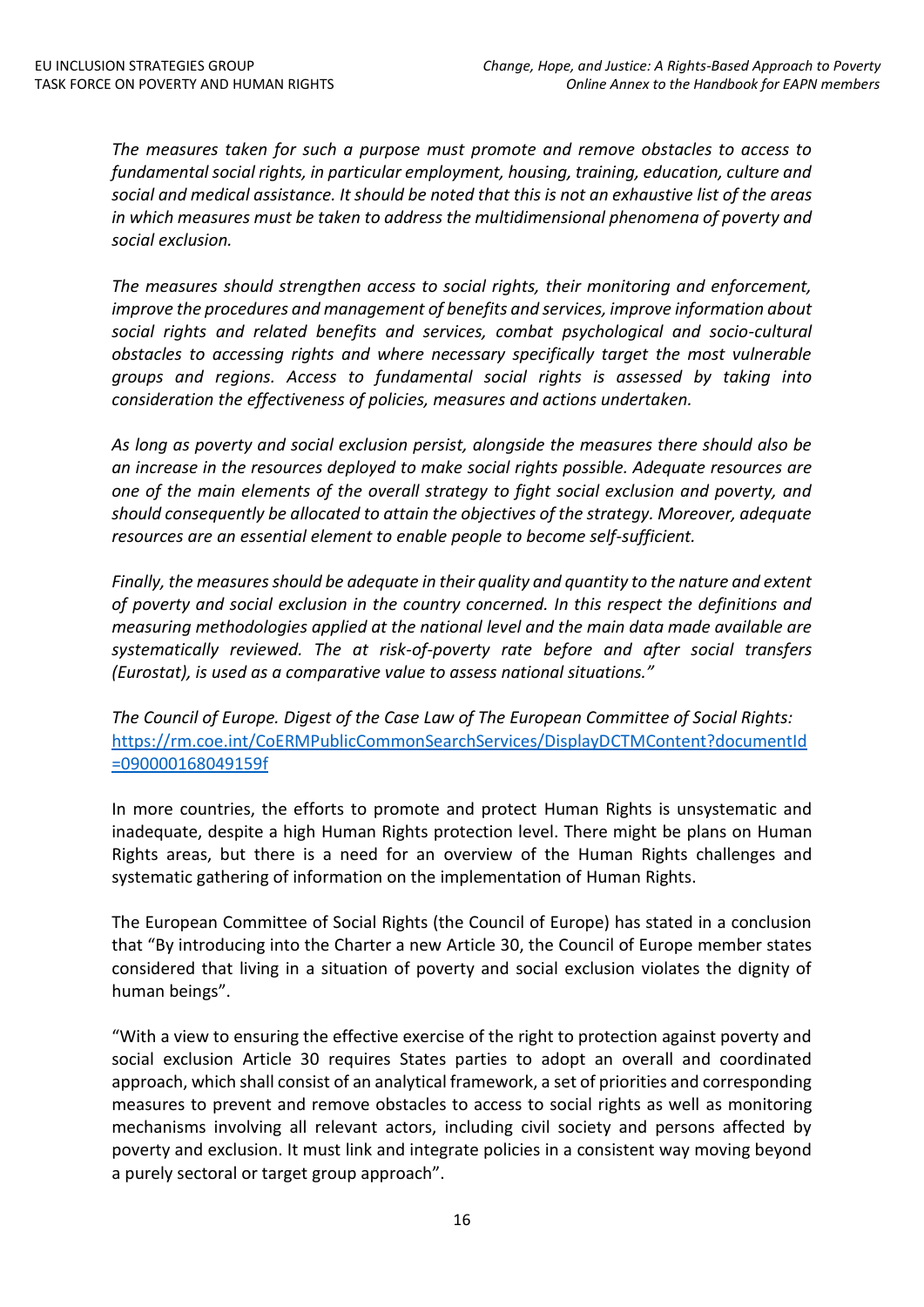"The measures taken in pursuance of the approach must promote access to social rights, in particular employment, housing, training, education, culture and social and medical assistance.

"The measures should strengthen entitlement to social rights, their monitoring and enforcement, improve the procedures and management of benefits and services, improve information about social rights and related benefits and services, combat psychological and socio-cultural obstacles to accessing rights and where necessary specifically target the most vulnerable groups and regions".

"The Committee recalls that, in order to comply with Article 30 of the Charter, adequate resources are one of the main elements of the overall strategy to fight social exclusion and, therefore, requires the necessary resources to be allocated to attain the objectives of the strategy.

https://rm.coe.int/CoERMPublicCommonSearchServices/DisplayDCTMContent?documentId =090000168049159f

#### <span id="page-16-0"></span>**2.5. The European Committee of Social Rights**

The mission of the European Committee of Social Rights (ECSR) is to oversee that State Parties are in conformity in law and in practice with the provisions of the European Social Charter. In respect of national reports, the Committee adopts conclusions, in respect of collective complaints, it adopts decisions.

Every year the State Parties submit a report indicating how they implement the Charter in law and in practice. Each report concerns some of the accepted provisions of the Charter. The Committee examines the reports and decides whether or not the situations in the countries concerned are in conformity with the Charter. Its conclusions are published every year. If a state takes no action on a Committee decision to the effect that it does not comply with the Charter, the Committee of Ministers addresses a recommendation to that state, asking it to change the situation in law and/or in practice.

Under a protocol opened for signature in 1995, which came into force in 1998, complaints of violations of the Charter may be lodged with the European Committee of Social Rights.

*The Council of Europe: State of Democracy, Human Rights and the Rule of Law. 2016:* http://at.gov.lv/files/uploads/files/9 Tieslietu padome/ENCJ/SG\_REPORT\_ANG\_09042014. [pdf](http://at.gov.lv/files/uploads/files/9_Tieslietu_padome/ENCJ/SG_REPORT_ANG_09042014.pdf)

*The Council of Europe Human Rights:*

<http://www.coe.int/en/web/portal/human-rights>

*Conclusions 2015 concerning States having ratified the Revised European Social Charter:* [https://rm.coe.int/CoERMPublicCommonSearchServices/DisplayDCTMContent?documentId](https://rm.coe.int/CoERMPublicCommonSearchServices/DisplayDCTMContent?documentId=0900001680593904) [=0900001680593904](https://rm.coe.int/CoERMPublicCommonSearchServices/DisplayDCTMContent?documentId=0900001680593904)

*Conclusions 2015 concerning States having ratified the European Social Charter:* [https://rm.coe.int/CoERMPublicCommonSearchServices/DisplayDCTMContent?documentId](https://rm.coe.int/CoERMPublicCommonSearchServices/DisplayDCTMContent?documentId=09000016805939f3) [=09000016805939f3](https://rm.coe.int/CoERMPublicCommonSearchServices/DisplayDCTMContent?documentId=09000016805939f3)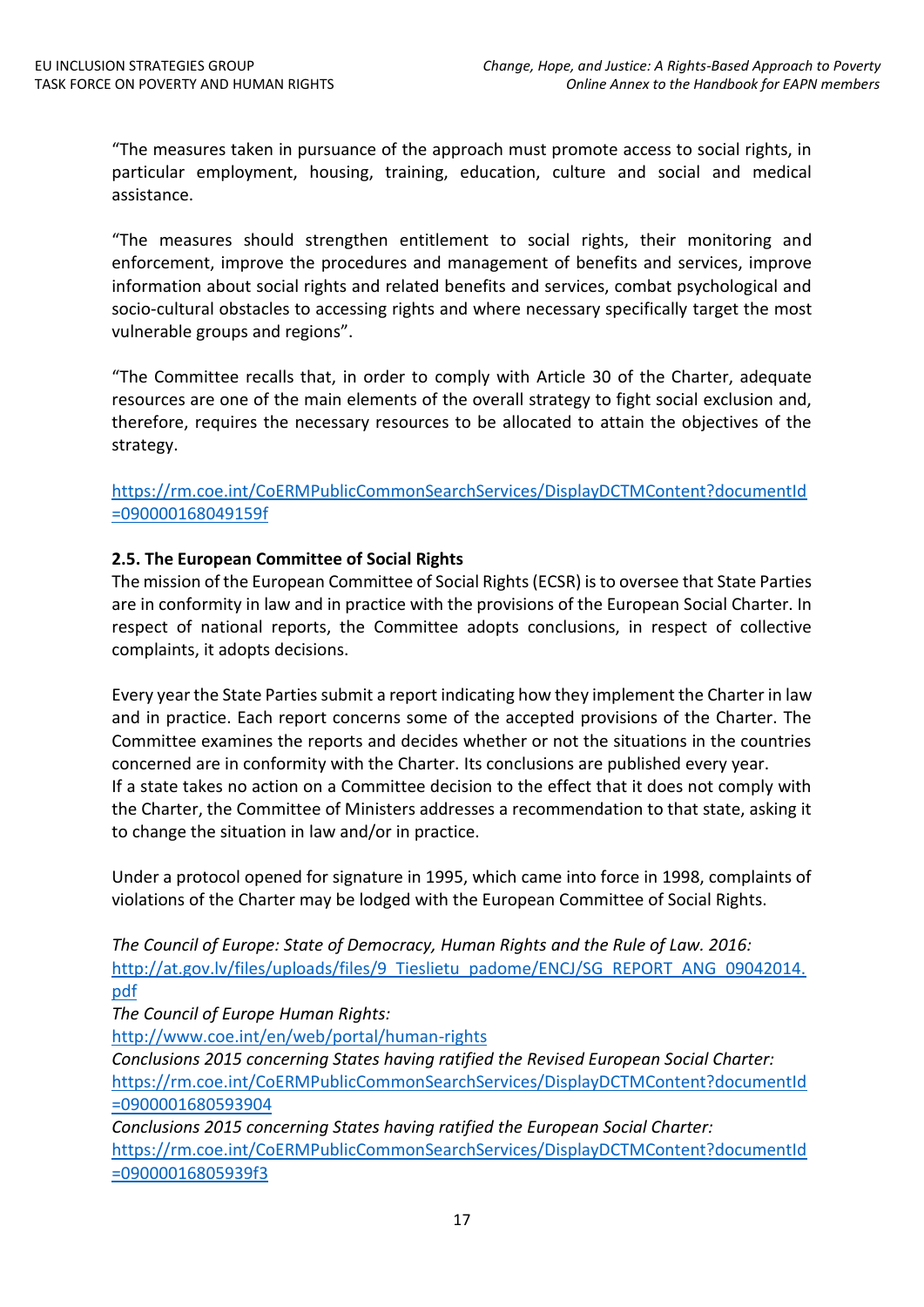*Findings 2015 relating to the follow-up to decisions on the merits of collective complaints:* [https://rm.coe.int/CoERMPublicCommonSearchServices/DisplayDCTMContent?documentId](https://rm.coe.int/CoERMPublicCommonSearchServices/DisplayDCTMContent?documentId=09000016805939f5) [=09000016805939f5](https://rm.coe.int/CoERMPublicCommonSearchServices/DisplayDCTMContent?documentId=09000016805939f5)

#### <span id="page-17-0"></span>**2.6. The European Code of Social Security**

The European Code of Social Security, its Protocol and the European Code of Social Security (Revised) are the basic standard-setting instruments of the Council of Europe in the field of social security.

The European Code of Social Security aims at encouraging the development of social security in all member States of the Council of Europe in order that they may gradually reach the highest level possible. The Code fixes a series of standards which Parties undertake to include in their social security systems. It defines norms for social security coverage and establishes minimum levels of protection which Parties must provide in such areas as medical care, sickness benefits, unemployment benefit, old-age benefits, employment injury benefits, family benefits, maternity benefits, invalidity benefits, survivors' benefits, etc.

The European Code of Social Security, its Protocol and the European Code of Social Security (Revised) are the basic standard-setting instruments of the Council of Europe in the field of social security.

The underlying idea of these instruments is to promote a social security model based on social justice. The state is deemed to be responsible for establishing and maintaining a stable and financially sound social security system. Those who cannot earn their own living because of sickness, unemployment, old age, employment injury, occupational disease, maternity, invalidity, or death of the breadwinner should be guaranteed a decent standard of living; those who have to look after children should be supported by the society.

These specialised social security instruments form an essential component of the protection of Human Rights through the Council of Europe. *The right to social security* is enshrined in one of the basic Human Rights instruments of the Council of Europe, namely in the European Social Charter. States having ratified the revised European Social Charter and having accepted Article 12, paragraph 2, are obliged to maintain the social security system at a satisfactory level at least equal to that necessary for the ratification of the European Code of Social Security. Therefore, the promotion of the European Code of Social Security is seen as one of the core tasks of the Council of Europe in order to secure common values in the field of social cohesion in its member countries.

It is worth noting that the standards of the Council of Europe in the field of social security are closely linked to the conventions of the International Labour Organisation (ILO). Convention No. 102 (Social Security Minimum Standards) from 1952 served as a model for the elaboration of the European Code of Social Security. Moreover, the higher standards enshrined in the Protocol to the European Code of Social Security and in the later social security conventions of the ILO also largely coincide. The control of the implementation of the social security standards of the Council of Europe is based on institutional co-operation between the Council of Europe and the ILO.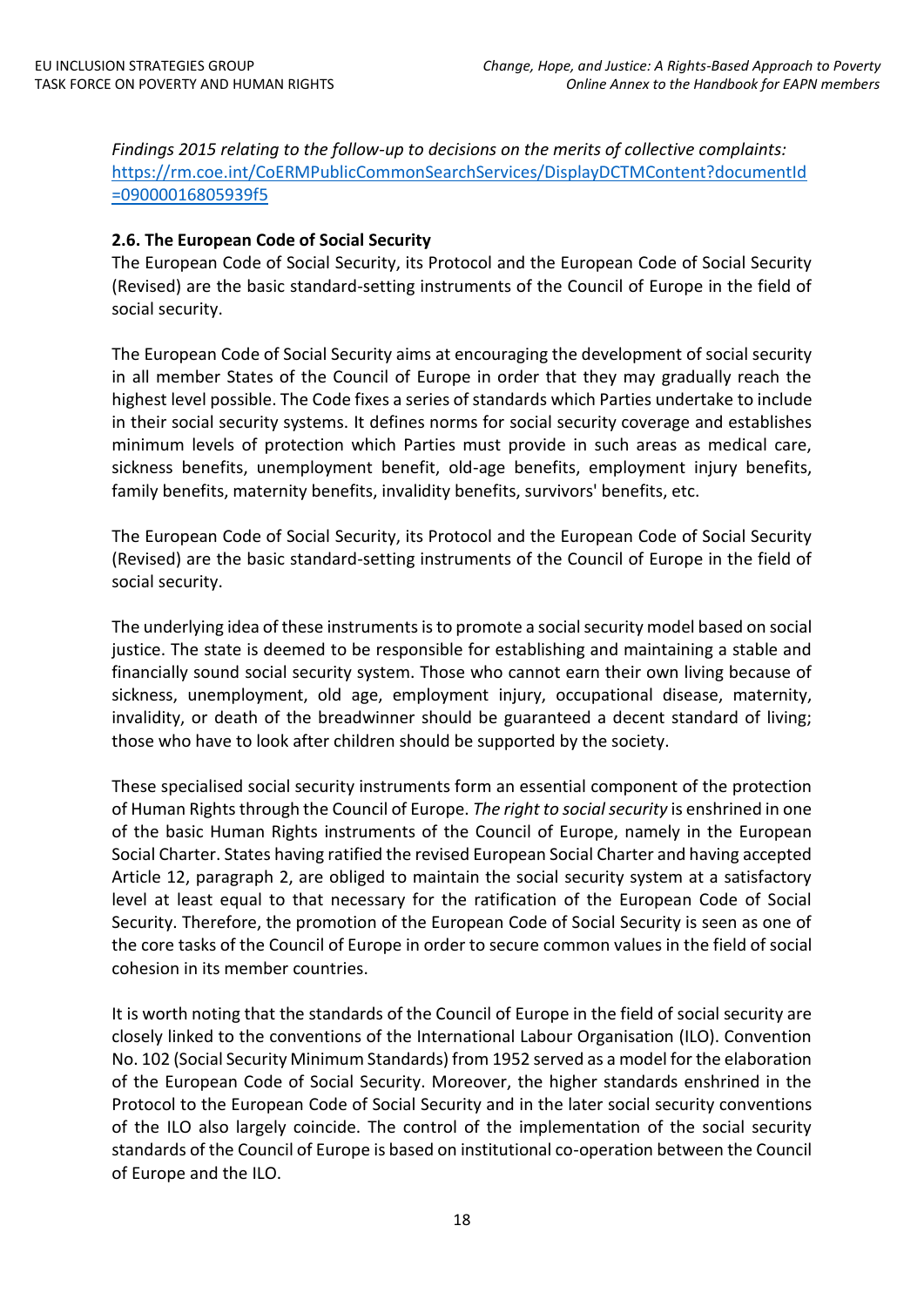*The European Code of Social Security:* [http://www.coe.int/t/dg3/socialpolicies/source/socialsecurity/shortguide\\_en.pdf](http://www.coe.int/t/dg3/socialpolicies/source/socialsecurity/shortguide_en.pdf)

#### <span id="page-18-0"></span>**2.7. Other treaties**

The Council of Europe also has other Human Rights treaties that deal with specific Human Rights issues or vulnerable groups, such as European Convention for the Prevention of Torture and Inhuman or Degrading Treatment or Punishment and Framework Convention for the Protection of National Minorities.

In addition to treaty based mechanisms, the Council of Europe's work in promotion and protection of Human Rights is supported by two independent institutions within the Council of Europe, namely: the independent monitoring mechanism of the European Commission against Racism and Intolerance and the non-judicial institution of the Commissioner for Human Rights.

## <span id="page-18-1"></span>*3. The European Union*

#### <span id="page-18-2"></span>**3.1. Fundamental Rights in EU**

Human dignity, freedom, democracy, equality, the rule of law and respect for Human Rights – these values are embedded in the EU treaties.

The commitment to Human Rights protection was reinforced by the adoption of the Charter of Fundamental Rights, which contains civil, political, economic and social rights of European citizens and all persons resident in the European Union.

Since the end of 2009, the EU has its own legally binding bill of rights: the Charter of Fundamental Rights of the European Union, which complements national Human Rights and the European Convention on Human Rights (ECHR). The EU Charter of Fundamental Rights became legally binding with the Lisbon Treaty. This means that the European Parliament, the Commission and the Council must respect the rights laid down in the Charter, like the Member States, when they implement EU law.

The European Union Agency for Fundamental Rights (FRA) identifies and analyses major trends in this field. The European Union Agency for Fundamental Rights was established in 2007 as an independent body and is effectively the EU's own Human Rights institution. FRA has the same tasks as the national Human Rights institutions in the individual EU Member States, but covering the whole of the EU. This means that FRA advises the EU and its Member States on fundamental Human Rights and their implementation in national legislation. FRA performs this task by collecting data in the EU and cooperating with EU institutions, Member States and organisations.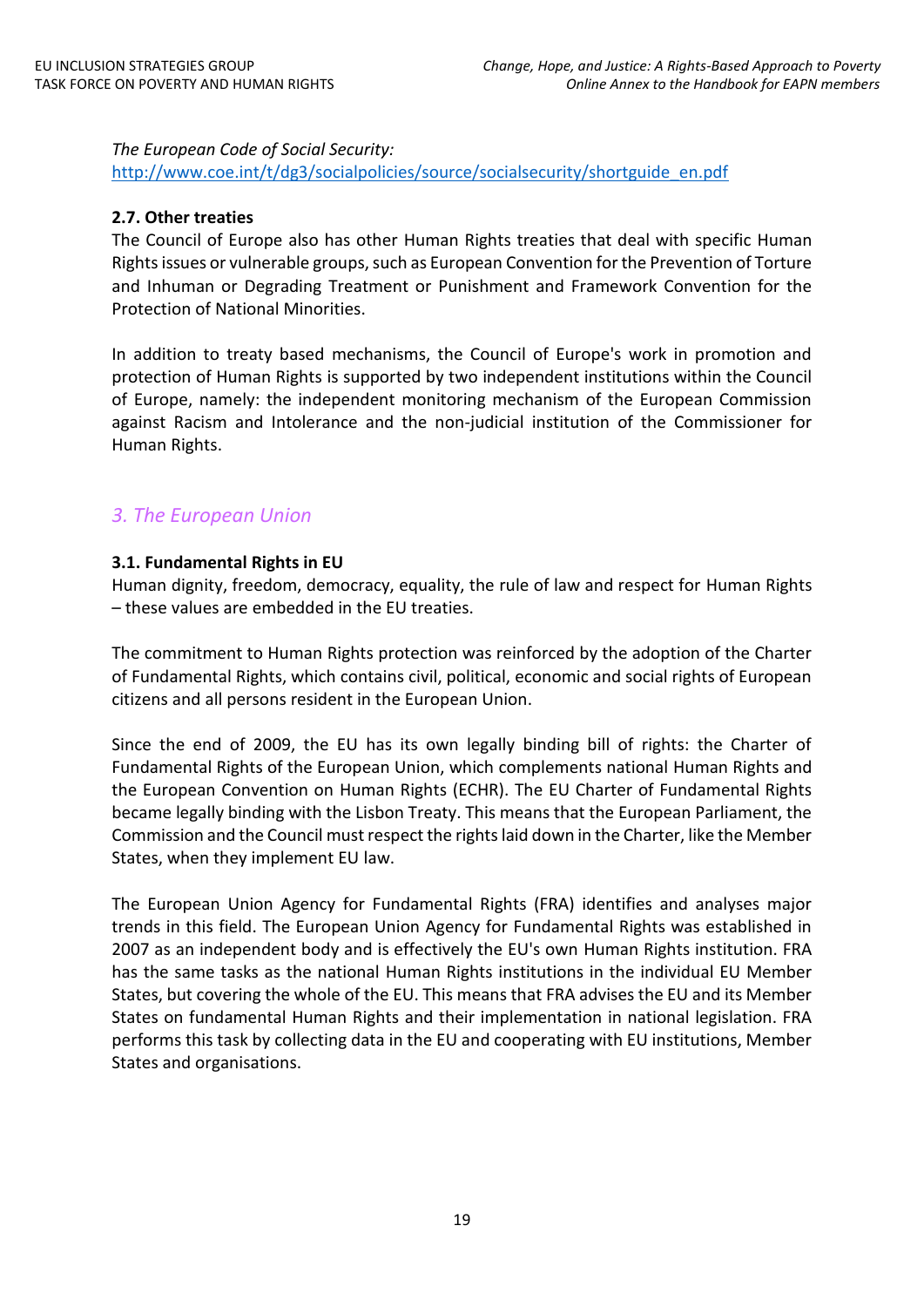#### <span id="page-19-0"></span>**3.2. The EU Charter of Fundamental Rights of the European Union**

The Charter reaffirms, with due regard for the powers and tasks of the Community and the Union and the principle of subsidiarity, the rights as they result, in particular, from the constitutional traditions and international obligations common to the Member States, the Treaty on European Union, the Community Treaties, the European Convention for the Protection of Human Rights and Fundamental Freedoms, the Social Charters adopted by the Community and by the Council of Europe and the case-law of the Court of Justice of the European Communities and of the European Court of Human Rights.

The Charter of Fundamental Rights of the European Union enshrines certain political, social, and economic rights for European Union citizens and residents into EU law. In the preamble, it states that the Union "is founded on the indivisible, universal values of human dignity, freedom, equality and solidarity; it is based on the principles of democracy and the rule of law."

The Charter contains 54 articles divided into seven titles. The first six titles deal with substantive rights under the headings: dignity, freedoms, equality, solidarity, citizens' rights and justice, while the last title deals with the interpretation and application of the Charter. Much of the Charter is based on the European Convention on Human Rights(ECHR), European Social Charter, the case-law of the European Court of Justice and pre-existing provisions of European Union law.

The first title (Dignity) guarantees the right to life and prohibits torture, slavery, the death penalty, eugenic practices and human cloning. Its provisions are mostly based on the ECHR. The second title (Freedoms) covers liberty, personal integrity, privacy, protection of personal data, marriage, thought, religion, expression, assembly, education, work, property and asylum.

The third title (Equality) covers equality before the law, prohibition of all discrimination including on basis of disability, age and sexual orientation, cultural, religious and linguistic diversity, the rights of children and the elderly.

The fourth title (Solidarity) covers social and workers' rights including the right to fair working conditions, protection against unjustified dismissal, and access to health care, social and housing assistance.

The fifth title (Citizen's Rights) covers the rights of the EU citizens such as the right to vote in election to the European Parliament and to move freely within the EU. It also includes several administrative rights such as a right to good administration, to access documents and to petition the European Parliament.

The sixth title (Justice) covers justice issues such as the right to an effective remedy, a fair trial, to the presumption of innocence, the principle of legality, non-retrospectivity and double jeopardy.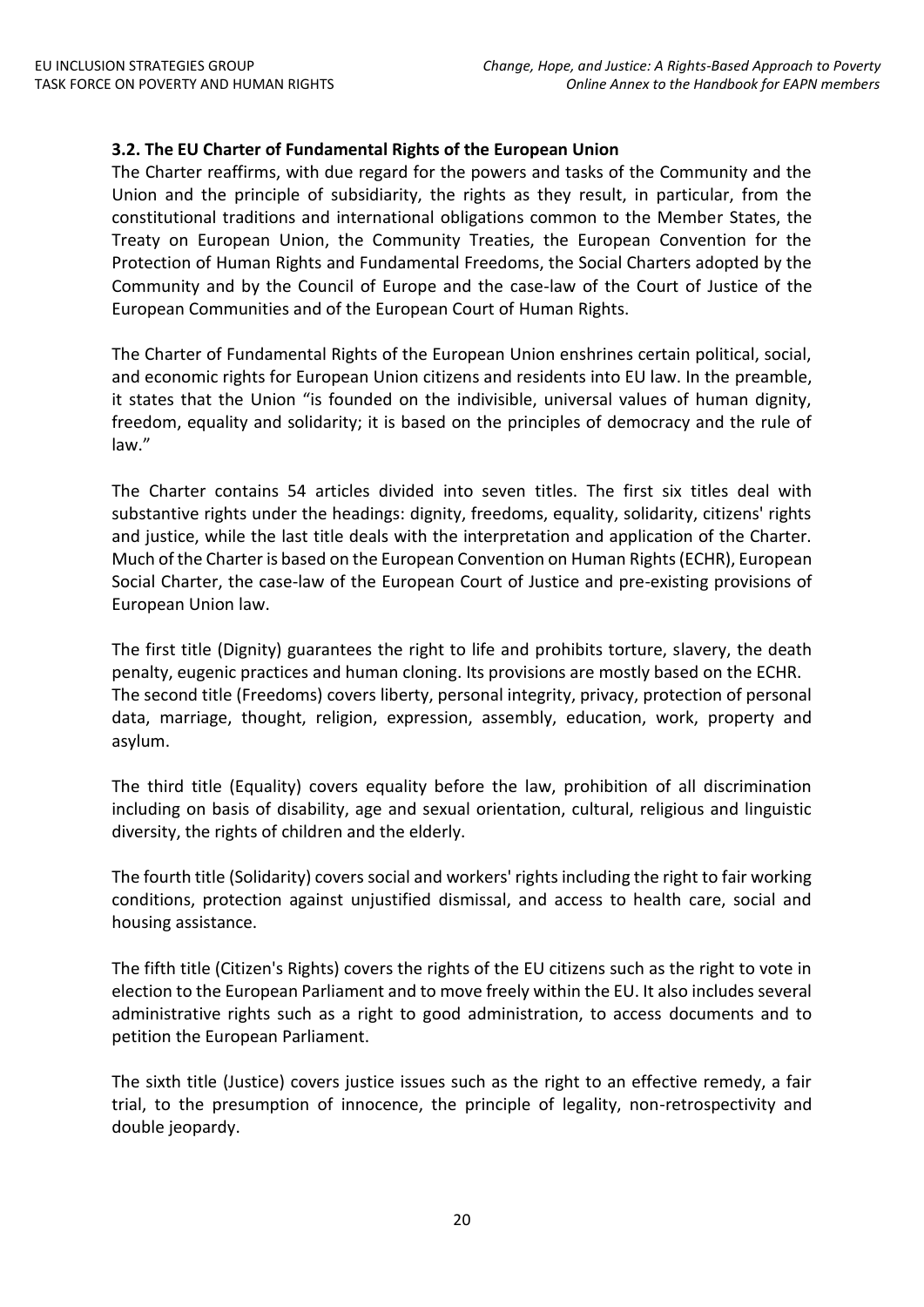The seventh title (General Provisions) concerns the interpretation and application of the Charter.

The EU Charter of Fundamental Rights is binding for EU institutions when enacting new measures and it is binding for Member States when they act within the scope of EU law. The Charter has steadily gained legal importance being quoted by the EU Court in more and more cases.

Under the control of the Court of Justice of the European Union, the Commission oversees respect of the Charter by Member States, when they implement EU law. The Commission can open infringement proceedings, if it becomes aware of a breach.

National judges are aware of the Charter as an instrument to ensure compliance with fundamental rights by Member States. Provisions of EU law and national law based on EU law must be interpreted in coherence with Charter obligations. Where a national court has doubts as to the applicability of the Charter or the correct interpretation of its provisions, it can – and must in the case of a national court of last instance – refer to the Court of Justice of the European Union for a preliminary ruling.

In Article 34 the Charter deals with social security and social assistance.

*"1. The Union recognises and respects the entitlement to social security benefits and social services providing protection in cases such as maternity, illness, industrial accidents, dependency or old age, and in the case of loss of employment, in accordance with the rules laid down by Community law and national laws and practices.*

*2. Everyone residing and moving legally within the European Union is entitled to social security benefits and social advantages in accordance with Community law and national laws and practices.*

*3. In order to combat social exclusion and poverty, the Union recognises and respects the right to social and housing assistance so as to ensure a decent existence for all those who lack sufficient resources, in accordance with the rules laid down by Community law and national laws and practices."*

*Article 35 deals with health care.*

*"Everyone has the right of access to preventive health care and the right to benefit from medical treatment under the conditions established by national laws and practices. A high level of human health protection shall be ensured in the definition and implementation of all Union policies and activities."*

*The EU Charter of Fundamental Rights of the European Union:* [http://www.europarl.europa.eu/charter/pdf/text\\_en.pdf](http://www.europarl.europa.eu/charter/pdf/text_en.pdf)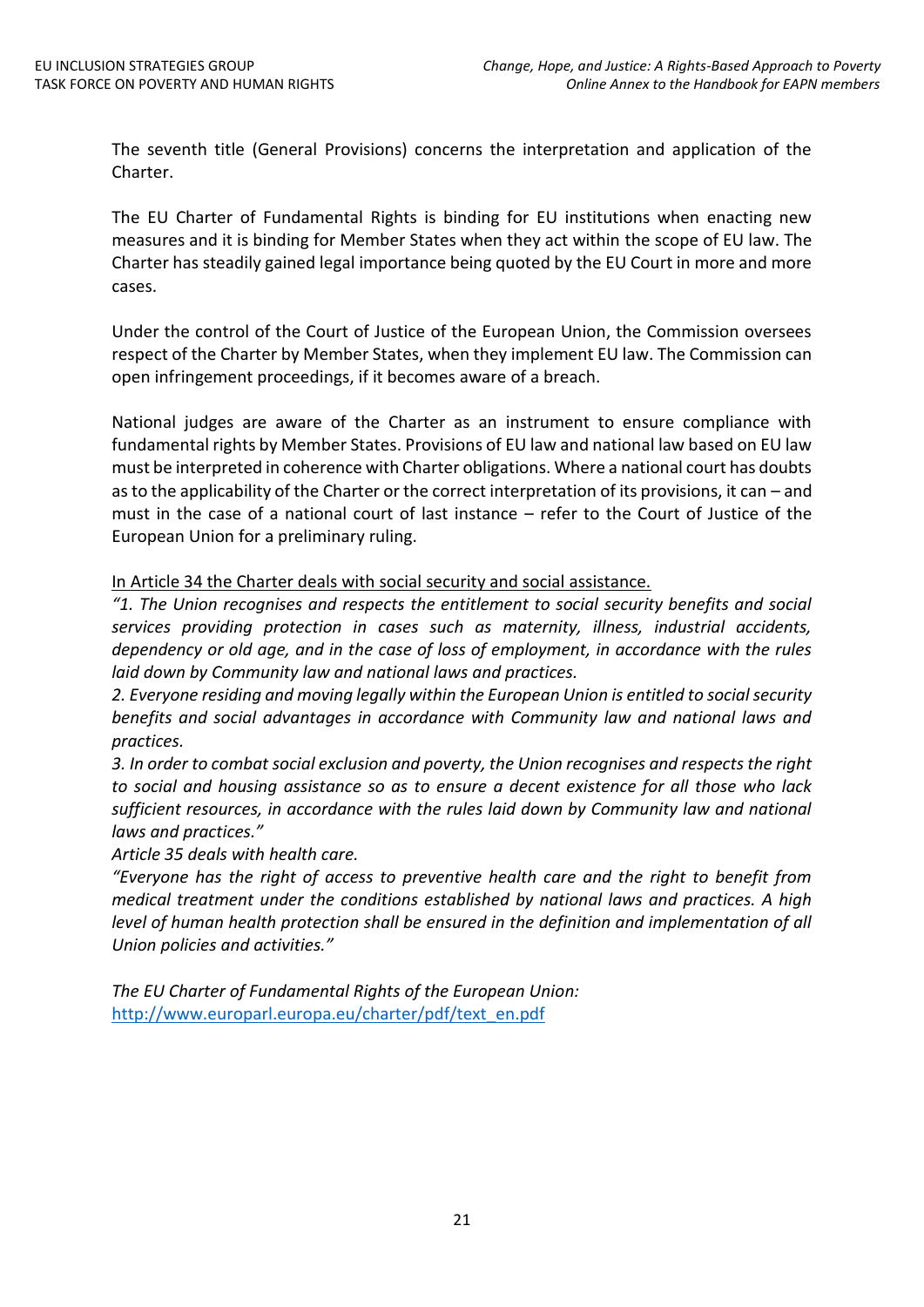#### <span id="page-21-0"></span>**3.3. The Europe 2020 Strategy and the Platform against Poverty and Social Exclusion**

The Europe 2020 strategy is the EU's agenda for growth and jobs for the current decade. It emphasises smart, sustainable and inclusive growth as a way to overcome the structural weaknesses in Europe's economy, improve its competitiveness and productivity and underpin a sustainable social market economy. With more than 120 million people in the EU at risk of poverty or social exclusion, EU leaders have pledged to bring at least 20 million people out of poverty and social exclusion by 2020. This is one of the 5 overarching, headline targets of the Europe 2020 Strategy.

The headline targets provide an overall view of where the EU should be on key parameters by 2020. They are translated into national targets, so that each Member State can check its own progress towards each goal. There is no burden-sharing – they are common goals for all EU countries, to be met through a mix of national and EU action. This action is coordinated through a process called the European Semester.

The European Platform against Poverty and Social Exclusion, launched in 2010, is one of seven flagship initiatives of the Europe 2020 Strategy. It is designed to help EU countries reach the headline target of lifting 20 million people out of poverty and social exclusion. While it was meant to run the entire course of the Strategy, till 2020, it was largely abandoned in 2014. Its previous key forum, the Annual Convention on Poverty and Social Exclusion, has been repurposed and renamed the Annual Convention for Inclusive Growth, as of 2015.

Together with the 31 National Networks and 18 European Organisations in membership of EAPN, we engage closely with the Europe 2020 Strategy, in the framework of the European Semester, by both lobbying national and EU policy members to achieve impact, as well as by actively monitoring the processes and policies put forward in this framework, from a poverty perspective. All information about EAPN's active involvement with these processes can be found here: [http://www.eapn.eu/what-we-do/policy-areas-we-focus-on/europe-2020](http://www.eapn.eu/what-we-do/policy-areas-we-focus-on/europe-2020-strategy/) [strategy/.](http://www.eapn.eu/what-we-do/policy-areas-we-focus-on/europe-2020-strategy/) You can also consult a detailed, practical Toolkit for EAPN members about engaging with this framework here: [http://www.eapn.eu/news-and-publications/publications/eapn](http://www.eapn.eu/news-and-publications/publications/eapn-policy-toolkits-and-briefings/)[policy-toolkits-and-briefings/](http://www.eapn.eu/news-and-publications/publications/eapn-policy-toolkits-and-briefings/)

*The Europe 2020 Strategy* [https://ec.europa.eu/info/strategy/european-semester/framework/europe-2020](https://ec.europa.eu/info/strategy/european-semester/framework/europe-2020-strategy_en) strategy en *The European Semester* [https://ec.europa.eu/info/strategy/european-semester\\_en](https://ec.europa.eu/info/strategy/european-semester_en) *The European Platform against Poverty and Social Exclusion* <http://ec.europa.eu/social/main.jsp?catId=961>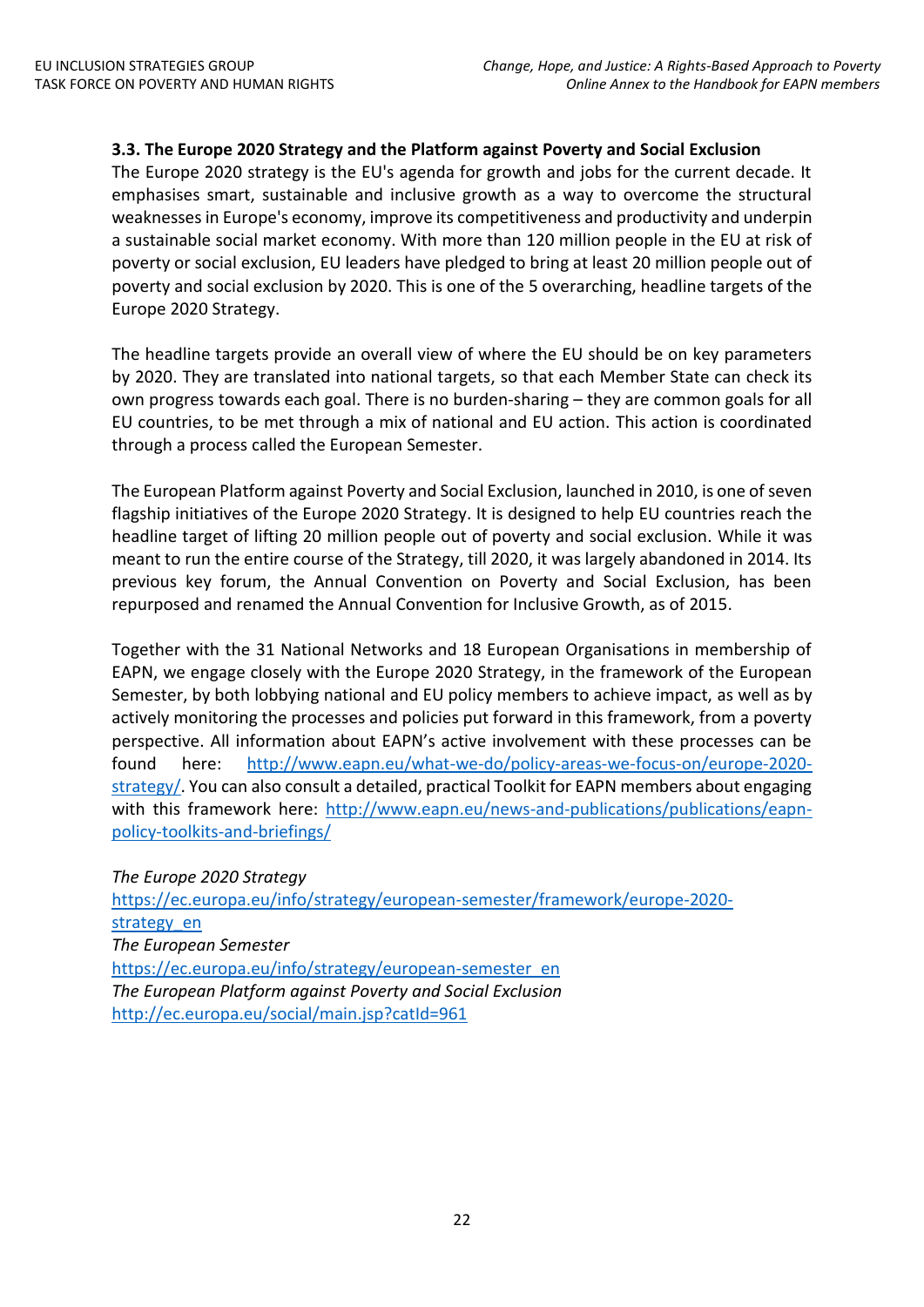#### <span id="page-22-0"></span>**3.4. The European Pillar of Social Rights**

The European Pillar of Social Rights (EPSR) is the flagship social initiative of the European Commission, first announced by President Jean-Claude Juncker in September 2015 in his State of the Union address, as part of a larger effort to guarantee a "Social Triple A" for Europe. It sets out key principles and rights to support fair and well-functioning labour markets and welfare systems, also essential for a resilient economy, and to build better convergence towards better working and living conditions. Primarily conceived for the Eurozone, the initiative is open to all EU Member States.

Following the public consultation in 2016 on a draft proposal, the European Commission on the 26th April 2017 adopted and launched its comprehensive package of initiatives on the European Pillar of Social Rights. The Pillar is a framework of rights and principles, aimed at getting fuller ownership from EU institutions and Member States, and detailed across 20 policy domains, in 3 categories: equal opportunities and access to the labour market, fair working conditions, and social protection and inclusion.

The 20 principles are laid out in a Communication which will make the object an interinstitutional Proclamation between European Parliament, European Council and European Commission, to be adopted by the end of the year. There are four legislative initiatives accompanying the Proclamation, on work-life balance, access to social protection, access to information on employment rights, and changes to the working-time directive. A Staff Working Document outlines detailed explanations on each of the principles put forward in the context of the Pillar, as well as a social Scoreboard to monitor progress on the ground and to inform policy guidance in the context of the European Semester.

Member States have primary or exclusive competence on labour law, minimum wage, education, healthcare, and social protection systems – so it is up to them to implement the principles in the Pillar, and also bear the bulk of financing the initiatives. However, the implementation of the Pillar will be supported by the European Social Fund, the European Structural and Investment Fund, the Youth Employment Initiative, Erasmus +, European Globalisation Adjustment Fund and the Fund for European Aid to the Most Deprived – basically, what this means is that no new sources of funding will be made available. However, it mentions that the Pillar will help shape the post-2020 financial perspectives.

The Pillar features an explicit rights-based approach, where the Pillar aims at delivering new and more effective rights for citizens, as well as reinforcing and improving take-up of existing rights. There is a strong message that 'every citizen has a right to access to adequate education and effective social protection, including a 'social protection floor. Civil society is clearly identified as an actor for implementation, alongside local, regional and local authorities, authorities, and trade unions. The European Semester (see above) is explicitly mentioned as the framework for assessing, monitoring, and comparing progress made towards the implementation of the Pillar, through the social Scoreboard proposed, with benchmarking and exchanges of best practices in a number of areas (employment protection, unemployment benefits, minimum wage, minimum income, skills).

At the same time, a Reflection Paper on the social dimension of Europe, proposing 3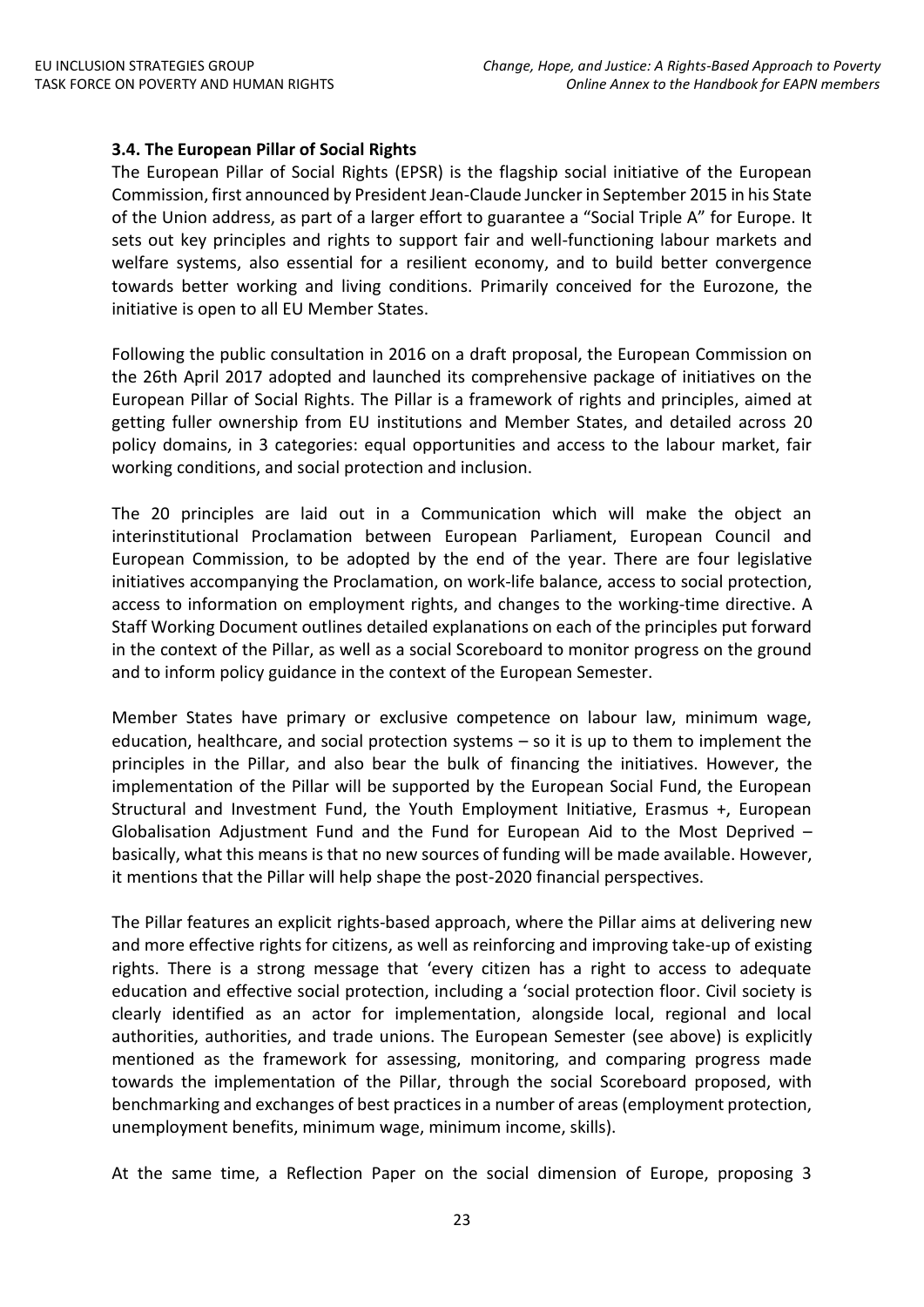scenarios, was launched, as part of the Future of Europe initiative. The Gothenburg Summit for Fair Jobs and Growth on the 17 November is a key moment to build consensus and progress agreement on the interinstitutional Proclamation, as well as to take stock of reactions to the Reflection Paper.

EAPN has been keenly engaging with these processes. See more details for: EAPN's pro-active position paper on what the European Pillar of Social Rights should include: <http://www.eapn.eu/15644-2/> ; EAPN's response to the public consultation on the shaping of the European Pillar of Social Rights: [http://www.eapn.eu/wp](http://www.eapn.eu/wp-content/uploads/2016/09/EAPN-Response-EPSR-Questionnaire-submitted-EAPN-596.pdf)[content/uploads/2016/09/EAPN-Response-EPSR-Questionnaire-submitted-EAPN-596.pdf](http://www.eapn.eu/wp-content/uploads/2016/09/EAPN-Response-EPSR-Questionnaire-submitted-EAPN-596.pdf) ; EAPN's position paper reaction to the publishing of the European Pillar of Social Rights: <http://www.eapn.eu/18092-2/>

<span id="page-23-0"></span>*European Pillar of Social Rights* [https://ec.europa.eu/commission/priorities/deeper-and-fairer-economic-and-monetary](https://ec.europa.eu/commission/priorities/deeper-and-fairer-economic-and-monetary-union/european-pillar-social-rights_en)[union/european-pillar-social-rights\\_en](https://ec.europa.eu/commission/priorities/deeper-and-fairer-economic-and-monetary-union/european-pillar-social-rights_en) <http://ec.europa.eu/social/main.jsp?catId=1226&langId=en> *Reflection Paper on the Social Dimension of Europe*  [https://ec.europa.eu/commission/publications/reflection-paper-social-dimension](https://ec.europa.eu/commission/publications/reflection-paper-social-dimension-europe_en)[europe\\_en](https://ec.europa.eu/commission/publications/reflection-paper-social-dimension-europe_en)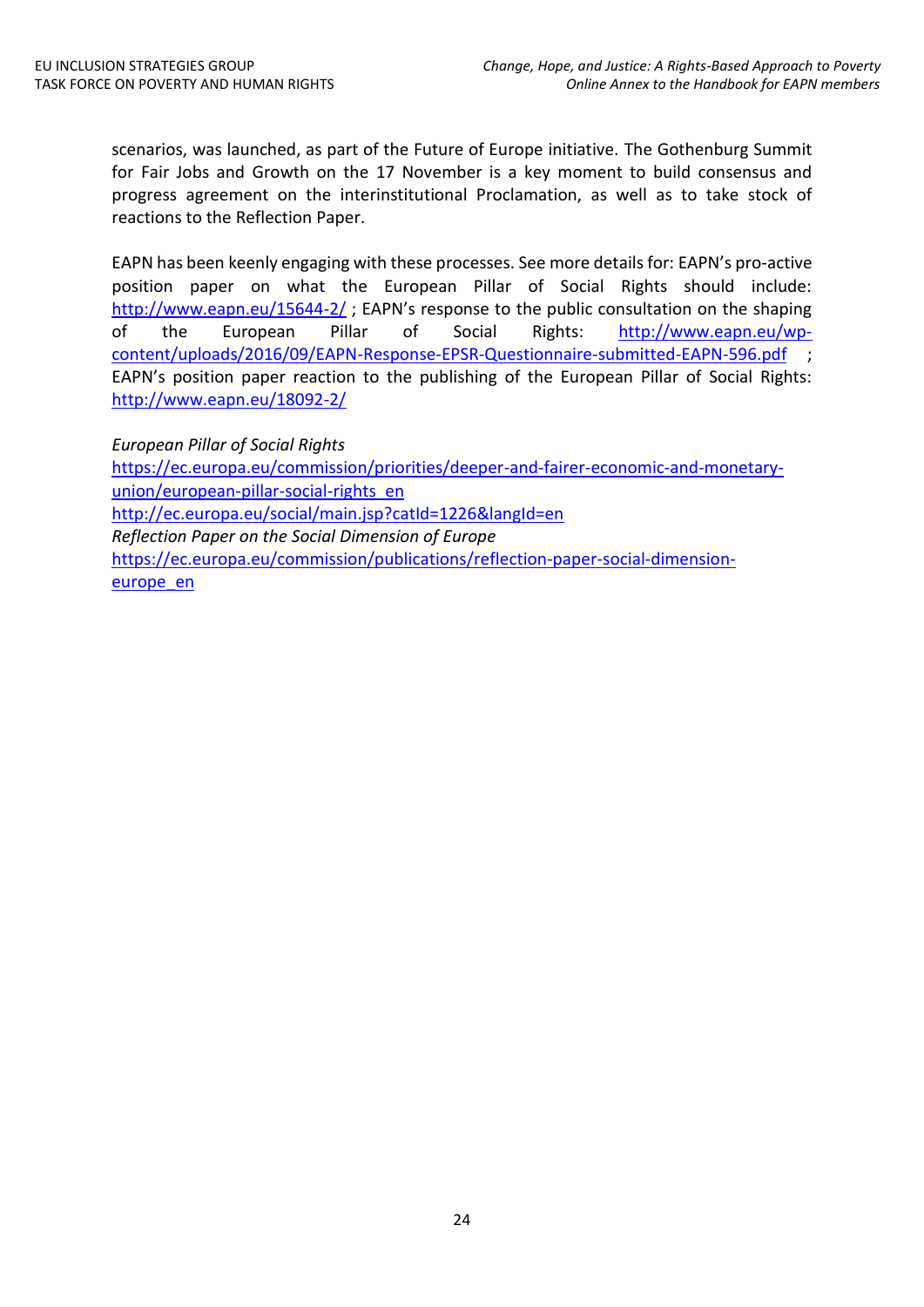## II. Magdalena Sepúlveda and Carly Nyst: The Human Rights Approach to Social Protection

The UN Human Right Council's Special Rapporteur on Extreme Poverty, Dr. Magdalena Sepúlveda, together with her assistant, Ms. Carly Nyst, have drawn the attention to the key role of social protection in reduction of extreme poverty and to the critical role of Human Rights in the implementation of social protection.

They have proposed the following 30 recommendations:

1. States must ensure, at the very least, minimum essential levels of non-contributory social protection – not as a policy option, but rather as a legal obligation under international Human Rights law.

2. The right to social security should be incorporated in domestic laws and, where possible, enshrined in the Constitution.

3. Social protection systems must be established and defined by law, supported by a long-term strategy, and reinforced by an appropriate and adequately-funded long-term institutional framework.

4. States must adopt legislation to ensure equity and access to services without discrimination of any kind. States must take positive actions to enable access by those who suffer from structural discrimination such as women, persons with disabilities, indigenous peoples, minorities and older persons.

5. Social protection programmes should be viewed as one essential part of a broader development strategy which adopts a comprehensive and holistic approach to poverty reduction aimed at the realisation of all economic, social, cultural, civil and political rights.

6. States must design an integrated and coordinated social protection strategy that reduces fragmentation and ensures capacity building of all stakeholders implementing social protection programmes.

7. States must ensure that social protection programmes are sustainably and reliably financed in annual budgets and receive progressively greater resource allocation.

8. States must acknowledge that the impacts of social protection programmes are not gender neutral, and accordingly should design and implement social protection strategies which recognise the multiple forms of discrimination that women experience, and ensure that programmes address women's specific needs throughout their life cycle (childhood, adolescence, adulthood and old age).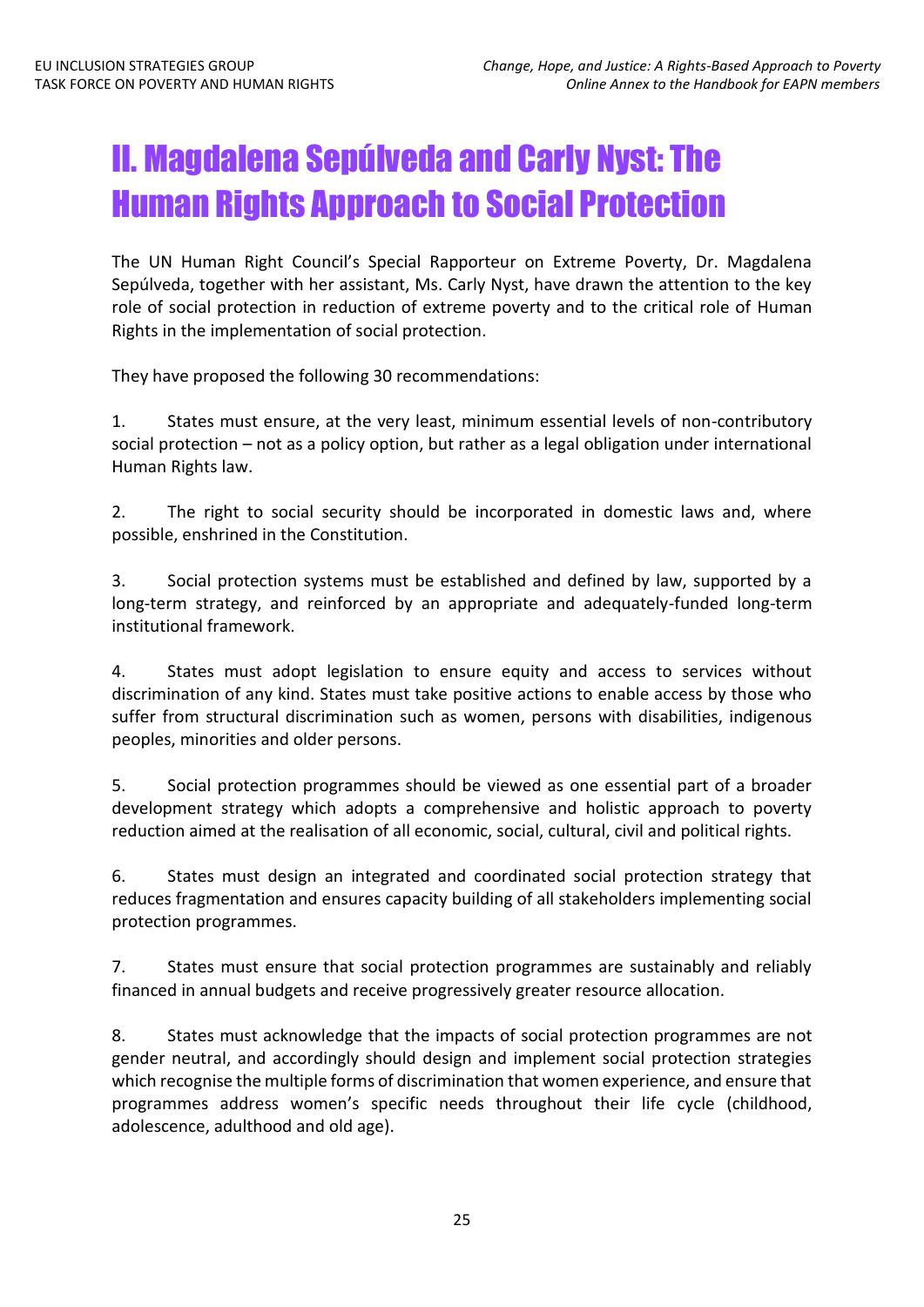9. Social protection programmes must respect and acknowledge the role of women as providers of care without reinforcing patterns of discrimination and negative stereotyping. Measures must be taken to promote the value of care, and to combine society and State responsibility for care work, encouraging men to participate more actively in the support and care of family members.

10. Policy makers should invest in capacity-building to ensure that those designing and implementing social programmes at both the national and local levels are aware of gender issues, and should adopt measures to ensure greater participation of women in the administration of social protection programmes.

11. Social protection mechanisms must be accompanied by culturally and gendersensitive good quality social services which take into account the obstacles faced by women in accessing such services.

12. States should ensure that all social protection programmes are subject to gendersensitive eligibility criteria which take into account intra-household dynamics to ensure that women are reached by and able to benefit from social protection.

13. Participatory and accountability mechanisms must be designed and implemented taking into account gendered power relations, in order to facilitate the meaningful participation of women in all stages of the programme.

14. States must develop and collect disaggregated data in regard to gender, age, ethnicity and disability to monitor and evaluate social protection programmes

15. Targeting methods should only be employed with the aim of progressively achieving universal coverage. Measures should be put in place to build the capacity of the State and to ensure sustainable resources for progressively increased coverage.

16. Targeting methods must be reasonable, objective, transparent, and gender-sensitive, and must, to the maximum extent possible, avoid exclusion errors.

17. Where poverty targeting methods are employed, policy makers must ensure that the poorest of the poor are not going to be excluded as a result of inaccurate targeting. In the case of proxy means testing, active measures must be taken to ensure a broad understanding of the methodology and the proxies used. In the case of community targeting, policy makers must provide adequate training to community members to ensure that eligibility criteria are applied equally, and without discrimination and/or stigmatisation. Where geographical targeting is employed, the criteria for selecting localities must be transparent and objective; the selection must be based on the local needs and not on the basis of political/electoral interests.

18. Targeting processes must be supported by appropriate outreach programmes and accessible mechanisms for redress in case of exclusion errors.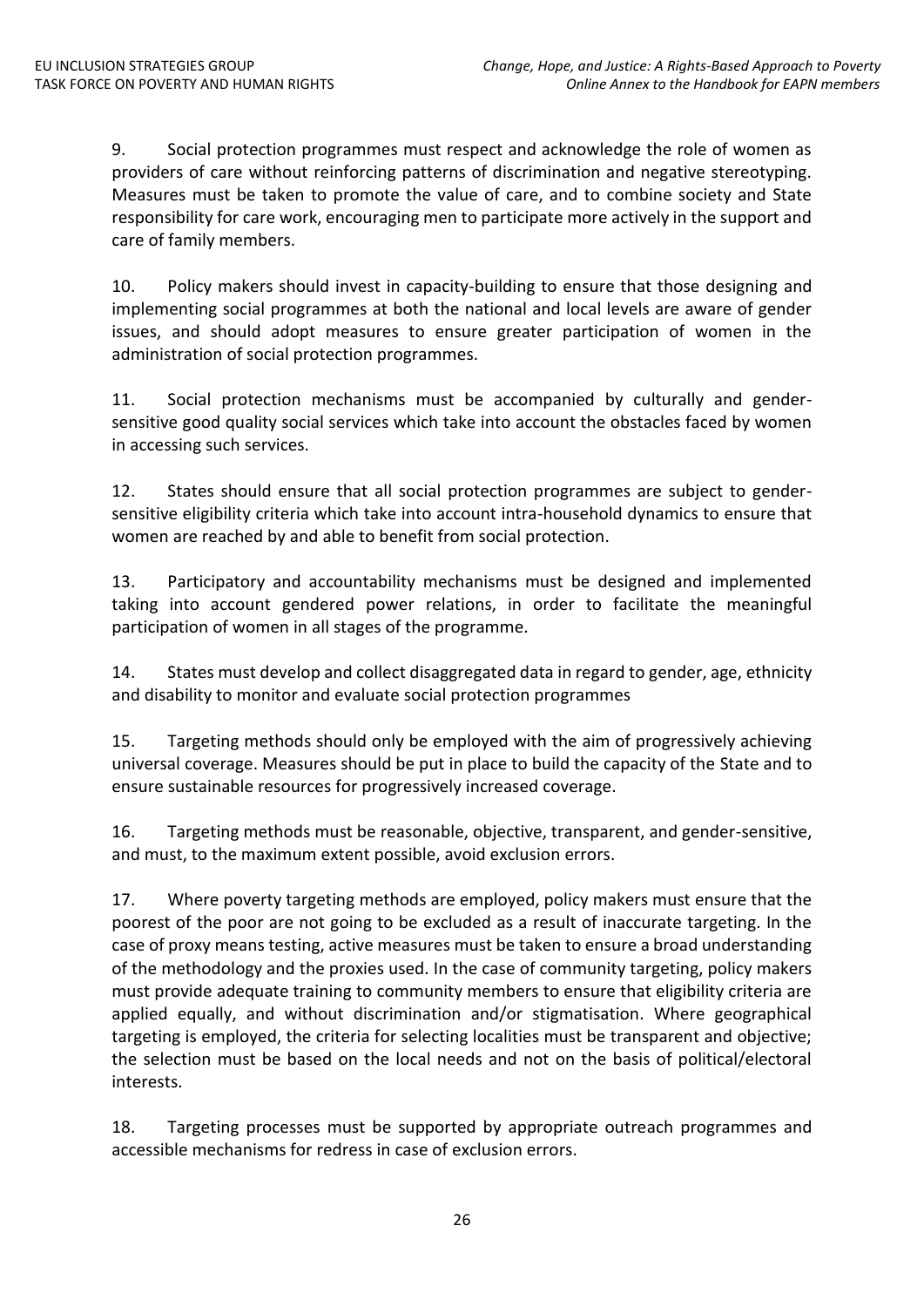19. The design and implementation of social protection programmes should take into account the economic, legal, administrative and physical obstacles that individuals face in accessing social protection, giving particular consideration to the needs of those groups which face added obstacles, including women, persons with disabilities, the elderly, indigenous peoples, minorities or people living with HIV/AIDS.

20. All stages of social protection programmes, from the delivery of benefits to outreach efforts, must be specifically designed to overcome cultural barriers and to reach groups that are particularly vulnerable or excluded.

21. Benefit levels must be adequate to improve the standard of living of the beneficiaries, and benefits must be complemented by free or affordable quality public services.

22. To the greatest extent possible, States should refrain from imposing co-responsibilities or conditionalities on receipt of social protection, and instead should channel financial and human resources into improving the level of benefits provided and the quality and accessibility of social services available. Where conditionalities are imposed, they must be accompanied by measures to protect against abuses by those monitoring compliance with conditionalities, and by measures to ensure the capacity of the health and education services to meet increased demand.

23. Failure to satisfy imposed conditions should never result in the automatic exclusion of an individual or household from social protection programmes, but rather should be used as a facilitative tool to assist the State in identifying the most vulnerable families, providing supportive social work and/or community development, and addressing failures in public services.

24. Protections must be put in place to ensure that conditionalities do not create an unnecessary burden on women, expose them to abuse, or perpetuate traditional gender stereotypes within recipient households.

25. Laws should be put in place to ensure that individuals and organisations have the right to seek, receive and impart information about social protection programmes in a simple, accessible and rapid manner.

26. When collecting and processing information belonging to beneficiaries, States must ensure that they observe internationally accepted standards of privacy and confidentiality, and do not disseminate such information to other authorities or use it for other purposes without the consent of the beneficiary.

27. States must put in place adequate mechanisms for beneficiaries to participate in the design, implementation, monitoring and evaluation of social protection programmes.

28. Participatory mechanisms must ensure that participation is authentic, takes into account the existing asymmetries of power within the community, and is tailored to ensure the broadest participation possible by vulnerable and disadvantage groups.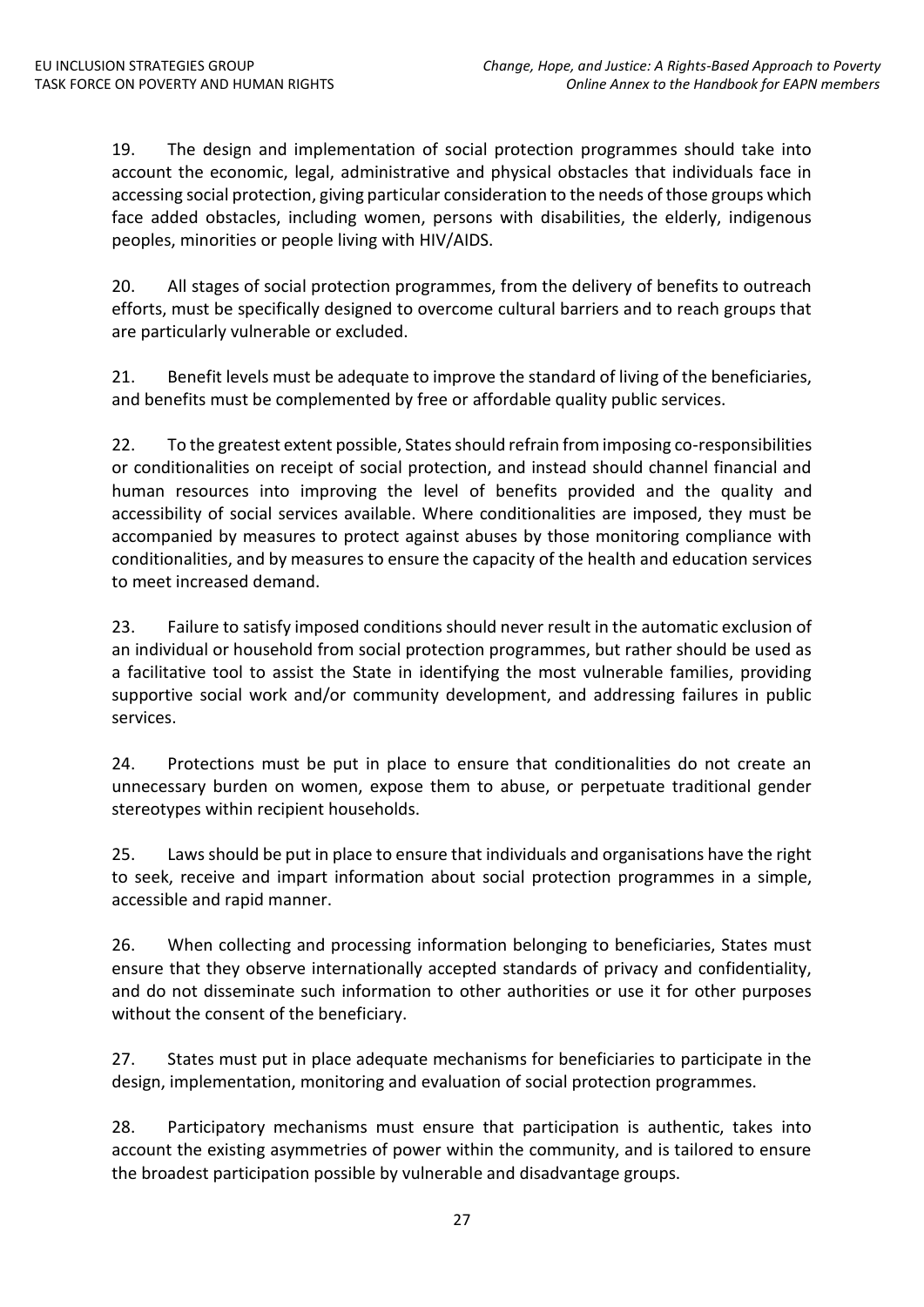29. Social protection programmes must incorporate accessible and effective complaints mechanisms which guarantee anonymity, allow for individual and collective complaints, and are sufficiently resourced and culturally appropriate. Complaints procedures should include an appeal process that is independent, accessible, simple, fair and effective.

30. Social protection programmes must periodically review decisions taken on at least three key elements: (a) the procedures utilised to register beneficiaries (in particular to identify the possible wrongful exclusion of beneficiaries), (b) the implementation of the programme (to monitor all sorts of possible abuses occurring when assistance is provided at the local level, e.g. sexual harassment) and (c) the overall payment procedures (to monitor misappropriation of financial resources throughout the different stages of implementation).

*Magdalena Sepúlveda and Carly Nyst. The Human Rights Approach to Social Protection:* [http://www.ohchr.org/Documents/Issues/EPoverty/HumanRightsApproachToSocialProtecti](http://www.ohchr.org/Documents/Issues/EPoverty/HumanRightsApproachToSocialProtection.pdf) [on.pdf](http://www.ohchr.org/Documents/Issues/EPoverty/HumanRightsApproachToSocialProtection.pdf)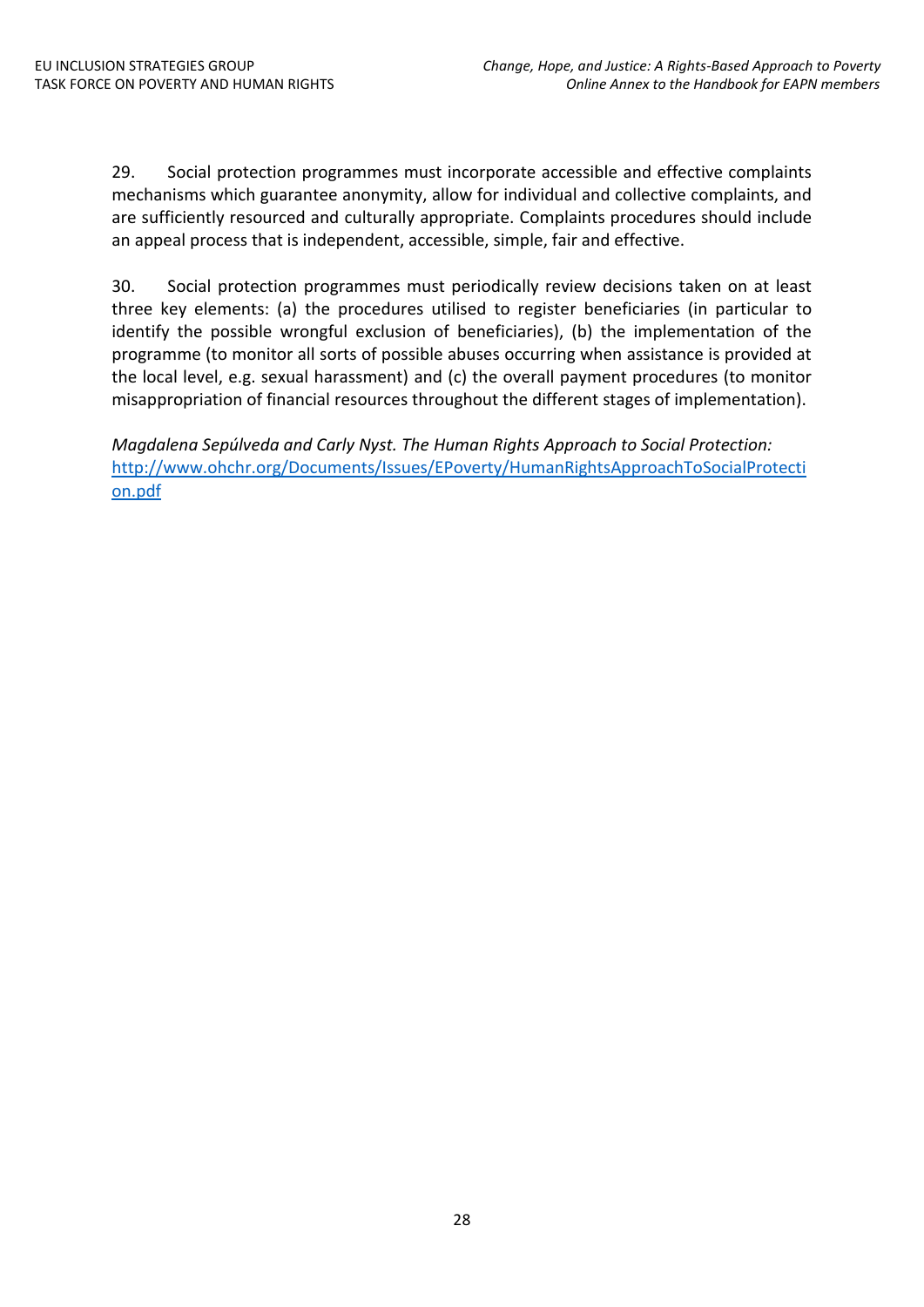## <span id="page-28-0"></span>III. United Nations – Committees on the nine core international Human Rights Treaties

- The Human Rights Committee (CCPR) on the rights set forth in the International Covenant on Civil and Political Rights by States parties to the First Optional Protocol to the International Covenant on Civil and Political Rights;
- The Committee on Elimination of Discrimination against Women (CEDAW) on the Convention on the Elimination of All Forms of Discrimination against Women by States parties to the Optional Protocol to the Convention on the Elimination of Discrimination against Women;
- The Committee against Torture (CAT) on the rights set out in the Convention against Torture and Other Cruel, Inhuman or Degrading Treatment or Punishment by States parties who have made the necessary declaration under article 22 of the Convention;
- The Committee on the Elimination of Racial Discrimination (CERD) on the International Convention on the Elimination of All Forms of Racial Discrimination by States parties who have made the necessary declaration under article 14 of the Convention;
- The Committee on the Rights of Persons with Disabilities (CRPD) on the Convention on the Rights of Persons with Disabilities by States parties to the Optional Protocol to the Convention;
- The Committee on Enforced Disappearances (CED) on the International Convention for the Protection of All Persons from Enforced Disappearance by States parties who have made the necessary declaration under article 31 of the Convention.
- The Committee on Economic, Social and Cultural Rights (CESCR)on the International Covenant on Economic, Social and Cultural Rights by States parties to the Optional Protocol to the International Covenant on Economic, Social and Cultural Rights.
- The Committee on the Rights of the Child (CRC) on the Convention on the Rights of the Child or its two first Optional Protocols on the sale of children, child prostitution and child pornography (OPSC), and on the involvement of children in armed conflict (OPAC) by State Parties to the Third Optional Protocol on a communications procedure (OPIC).

For the Committee on Migrant Workers (CMW), the individual complaint mechanism has not yet entered into force. Article 77 of the International Convention on the Protection of the Rights of All Migrant Workers and Members of Their Families gives the Committee on Migrant Workers (CMW) competence to receive and consider individual communications alleging violations of the Convention by States parties who made the necessary declaration under article 77. This individual complaint mechanism will become operative when 10 states parties have made the necessary declaration under article 77.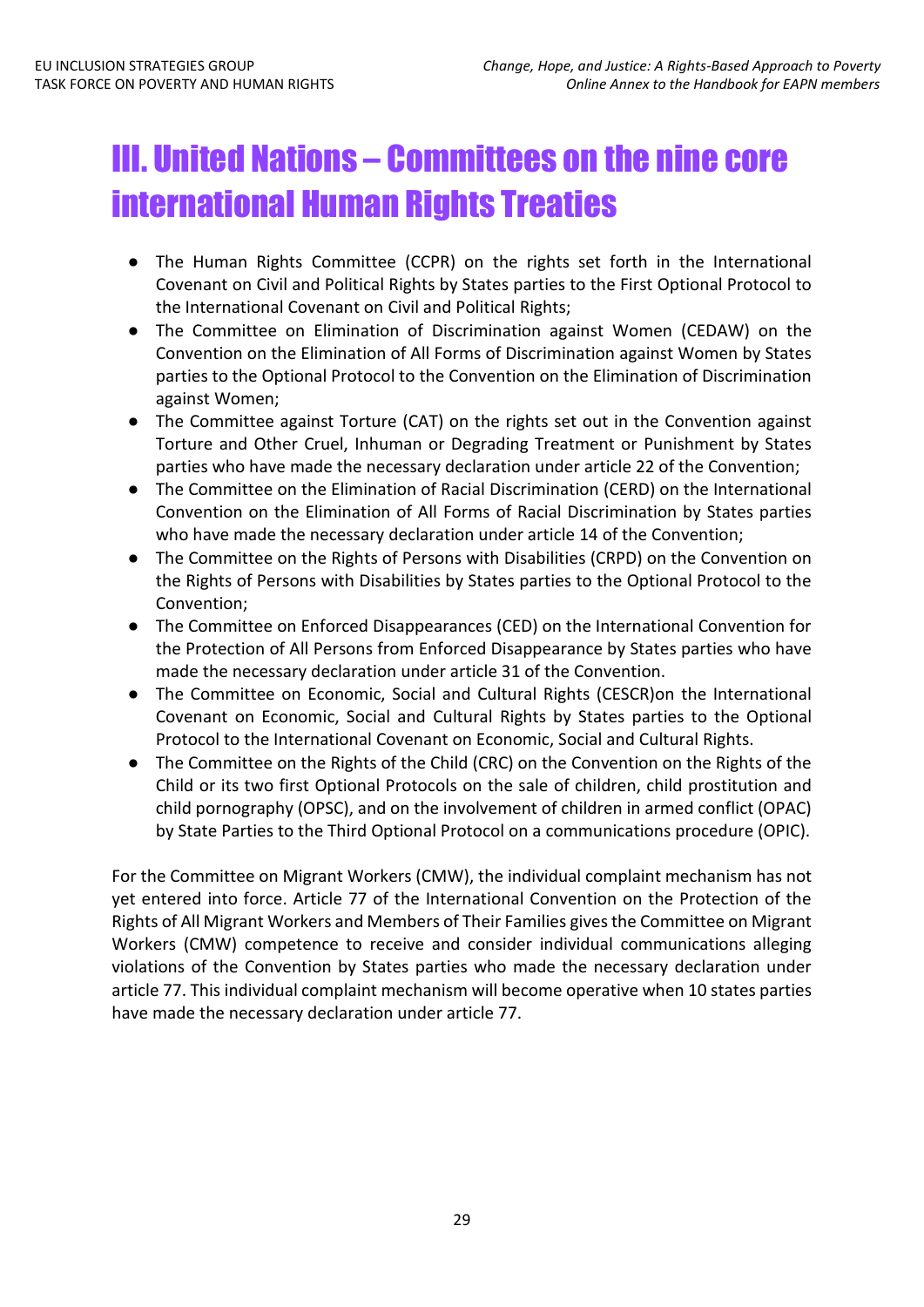## <span id="page-29-0"></span>VI. Participatory Status & Collective Complaints: EAPN in the Council of Europe

This section was written by Matteo Mandelli, EAPN Policy Intern, in April 2017, and it brings together the most relevant information from the Council of Europe website.

## <span id="page-29-1"></span>*1. What is the Council of Europe?*

Founded in 1949, the Council of Europe (CoE) is an international organization based in Strasbourg which comprises 47 European countries. It was set up to promote democracy and protect human rights and the rule of law in Europe. The Council of Europe is a separate organization from the 28-member EU. No country has joined the EU without first joining the Council of Europe. The Council of Europe has produced over [200 treaties and conventions](http://www.conventions.coe.int/Treaty/Commun/ListeTraites.asp?CL=ENG&CM=8) in many areas.

The Council's two statutory bodies are the [Committee of Ministers,](https://en.wikipedia.org/wiki/Committee_of_Ministers) comprising the foreign ministers of each member state, and the [Parliamentary Assembly,](https://en.wikipedia.org/wiki/Parliamentary_Assembly_of_the_Council_of_Europe) composed of members of the national parliaments of each member state. The [Commissioner for Human Rights](https://en.wikipedia.org/wiki/Commissioner_for_Human_Rights) is an independent institution within the Council of Europe, mandated to promote awareness of and respect for human rights in the member states. The [Secretary General](https://en.wikipedia.org/wiki/Secretary_General_of_the_Council_of_Europe) heads the secretariat of the organization.

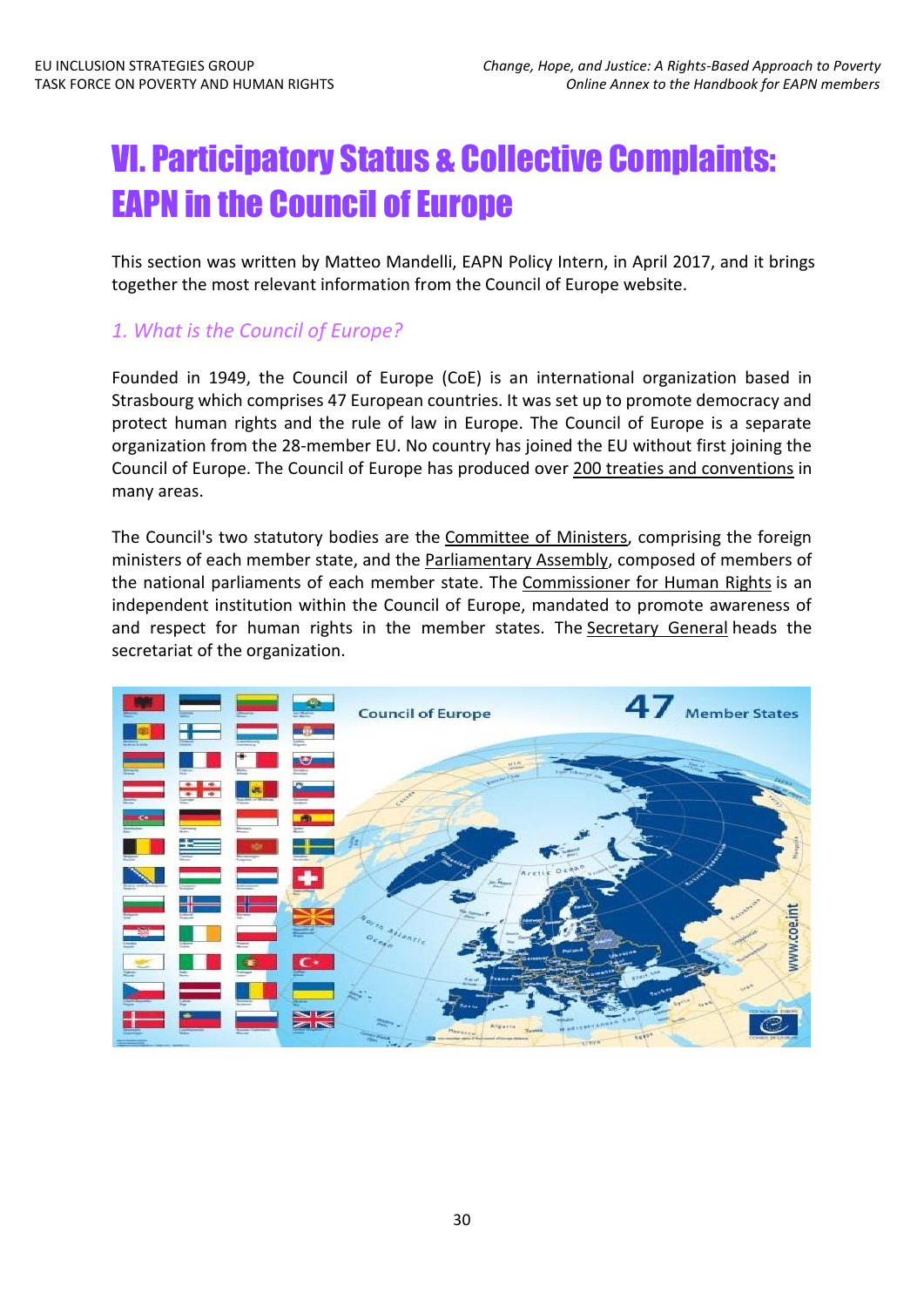## <span id="page-30-0"></span>*2. The protection of individuals' rights within the Council of Europe*

Unlike the EU, the Council of Europe cannot make binding laws, but it does have the power to enforce select international agreements reached by European states on various topics. As stated in the [United Nations' Vienna Declaration of 1993,](http://www.ohchr.org/EN/ProfessionalInterest/Pages/Vienna.aspx) "*All human rights are universal, indivisible and interdependent and interrelated*".

#### **When it came to giving binding legal force to the rights in the Universal Declaration, [the](http://www.coe.int/)  [Council of Europe](http://www.coe.int/) adopted two separate treaties, at an interval of about 10 years:**

- The [European Convention on Human Rights](http://www.echr.coe.int/Pages/home.aspx?p=home) ("the Convention"), guaranteeing civil and political rights, that was adopted in 1950;
- The [European Social Charter](http://www.coe.int/en/web/conventions/full-list/-/conventions/treaty/035) (designed in its [revised version](http://www.coe.int/en/web/conventions/full-list/-/conventions/treaty/163) as "the Charter"), guaranteeing social and economic rights, in 1961.

As a result, the development of the normative systems relating to these rights has followed a different tempo and brought to some substantial differences in the relevant monitoring mechanisms.

Despite these differences, the abovementioned systems are complementary and interdependent and many of the rights protected under the Convention and its Protocols are also regulated, sometimes with greater detail, under the [1961 Charter,](http://www.coe.int/en/web/conventions/full-list/-/conventions/treaty/035) its [Additional Protocol](http://www.coe.int/web/conventions/full-list/-/conventions/treaty/128)  [of 1988](http://www.coe.int/web/conventions/full-list/-/conventions/treaty/128) and the [Revised Charter,](http://www.coe.int/en/web/conventions/full-list/-/conventions/treaty/163) adopted in 1996.

The connections between the Convention and Charter normative systems are taken into account by the [European Court of Human Rights](http://www.echr.coe.int/Pages/home.aspx?p=home) and the [European Committee of Social](http://www.coe.int/web/turin-european-social-charter/european-committee-of-social-rights)  [Rights](http://www.coe.int/web/turin-european-social-charter/european-committee-of-social-rights) in their assessment of the cases submitted to them and the criteria applied are very similar: both the Court and the Committee assess the implementation in practice of the protected rights and check that the restrictions are provided by law and necessary in a democratic society.

Through their ever-developing case-law, the [European Court of Human Rights](http://www.echr.coe.int/Pages/home.aspx?p=home) and the [European Committee of Social Rights](http://www.coe.int/web/turin-european-social-charter/european-committee-of-social-rights) ensure that all human rights – be them civil and political rights or social and economic rights – are effectively protected in a complementary and progressive way.

### <span id="page-30-1"></span>*3. The European Convention on Human Rights and the European Court of Human Rights*

The Council of Europe's most famous achievement is the [European Convention on Human](https://en.wikipedia.org/wiki/European_Convention_on_Human_Rights)  [Rights,](https://en.wikipedia.org/wiki/European_Convention_on_Human_Rights) which was adopted in 1950 following on from the United Nations ['Universal](https://en.wikipedia.org/wiki/Universal_Declaration_of_Human_Rights)  [Declaration of Human Rights'](https://en.wikipedia.org/wiki/Universal_Declaration_of_Human_Rights) (UDHR). The Convention created the [European Court of Human](https://en.wikipedia.org/wiki/European_Court_of_Human_Rights)  [Rights](https://en.wikipedia.org/wiki/European_Court_of_Human_Rights) (ECHR) in Strasbourg.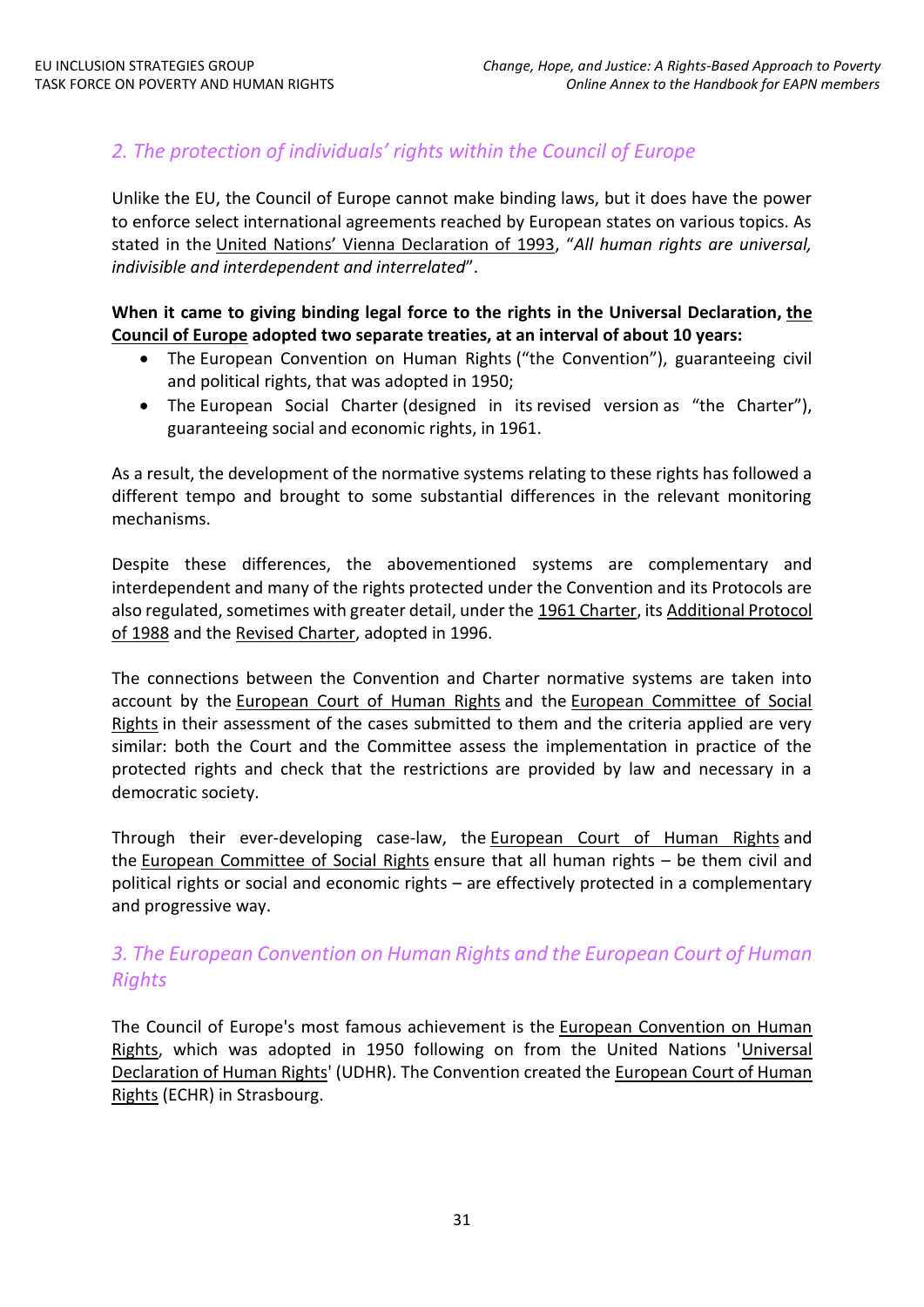The European Convention on Human Rights is an international treaty under which the member States of the Council of Europe promise to secure fundamental civil and political rights, not only to their own citizens but also to everyone within their jurisdiction. The Convention, which was signed on 4 November 1950 in Rome, entered into force in 1953.

The Convention secures in particular: the right to life, the right to a fair hearing, the right to respect for private and family life, freedom of expression, freedom of thought, conscience and religion and the protection of property. The Convention prohibits in particular: torture and inhuman or degrading treatment or punishment, slavery and forced labour, death penalty, arbitrary and unlawful detention, and discrimination in the enjoyment of the rights and freedoms set out in the Convention.

The European Court of Human Rights is an international court set up in 1959. It rules on individual or State applications alleging violations of the civil and political rights set out in the European Convention on Human Rights. Since 1998 it has sat as a full-time court and individuals can apply to it directly. In almost fifty years the Court has delivered more than 10,000 judgments. These are binding on the countries concerned and have led governments to alter their legislation and administrative practice in a wide range of areas. The Court's caselaw makes the Convention a powerful living instrument for meeting new challenges and consolidating the rule of law and democracy in Europe. The Court is based in Strasbourg and it monitors respect for the human rights of 800 million Europeans in the 47 Council of Europe member States that have ratified the Convention.

## <span id="page-31-0"></span>*4. The European Social Charter and the European Committee of Social Rights*

The **European Social Charter** is a Council of Europe treaty that guarantees fundamental social and economic rights as a counterpart to the European Convention on Human Rights, which refers to civil and political rights. It guarantees a broad range of everyday human rights related to employment, housing, health, education, social protection and welfare.

The Charter lays specific emphasis on the protection of vulnerable persons such as elderly people, children, people with disabilities and migrants. It requires that the enjoyment of the abovementioned rights be guaranteed without discrimination.

No other legal instrument at pan-European level can provide such an extensive and complete protection of social rights as that provided by the Charter, which also serves as a point of reference in European Union law: most of the social rights in the EU Charter of Fundamental Rights are based on the relevant articles of the Charter.

The Charter is therefore seen as the **Social Constitution of Europe** and represents an essential component of the continent's human rights architecture. The Charter was amended in 1996 and is now ratified by 43 of the 47 Council of Europe member States

The rights established by the Charter are guaranteed in a more or less explicit and detailed manner by EU law. The 98 paragraphs of the Revised Charter can be matched to binding provisions of primary or secondary EU law, albeit with some differences of both form and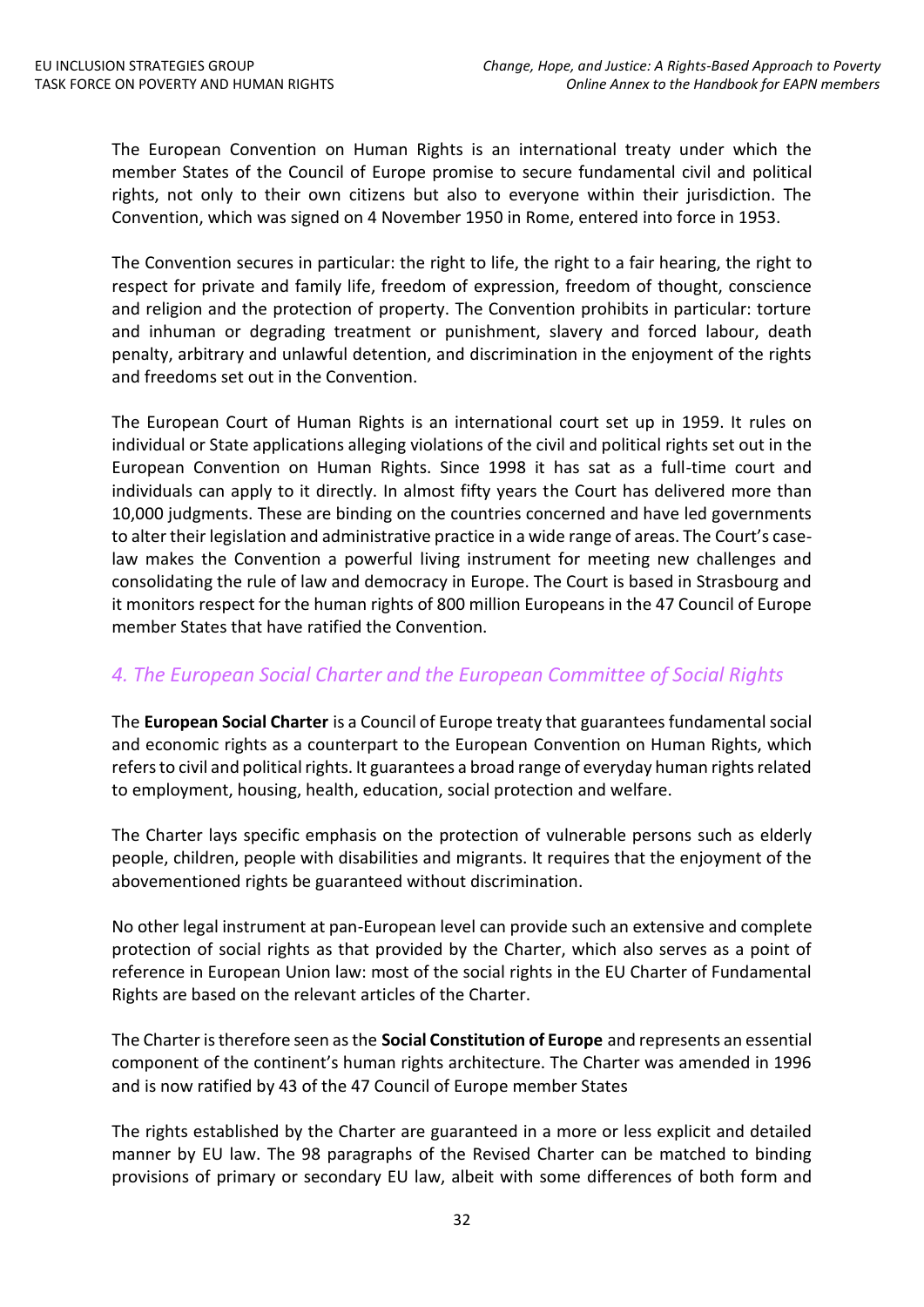substance. Without being exhaustive, it can be said that in the case of secondary legislation (directives and regulations), the EU lays down requirements in a significant number of fields of specific relevance to social rights.

There is a clear lack of uniformity in the acceptance of Charter provisions by the EU member states. This is the result of the choices made by each State Party when expressing its sovereign will on the basis of the Charter. In this context, it should be noted that while applying the EU's binding standards in an area covered by the Charter, some member States of the European Union have not accepted the Charter provisions establishing legally equivalent guarantees.

The honoring of commitments entered into under the Charter by the States Parties is subject to the supervision of the **European Committee of Social Rights (ECSR)**. The ECSR is composed of 15 independent and impartial members who are elected by the Council of Europe's Committee of Ministers for a period of six years, renewable once.

The European Committee of Social Rights monitors compliance with the Charter under two complementary mechanisms: through **collective complaints** lodged by the social partners and other non-governmental organizations, and through **national reports** drawn up by Contracting Parties. Insofar as they refer to binding legal provisions and are adopted by a monitoring body established by the Charter and the relevant protocols, *Decisions and Conclusions* **of the European Committee of Social Rights must be respected by the States concerned**; even if they are not directly enforceable in the domestic legal systems, they set out the law and can provide the basis for positive developments in social rights through legislation and case-law at national level.

## <span id="page-32-0"></span>*5. Overview – The Conference of INGOs*

The Council of Europe's work benefits extensively from contacts and co-operation with the dynamic elements of society, as represented by non -governmental organizations (NGOs).

The Council of Europe's relations with NGOs focus on the following:

**I. Relations with international NGOs (INGOs)**: this can be seen as the Council of Europe's statutory relations with NGOs. INGOs holding participatory status, known collectively as the **Conference of INGOs** of the Council of Europe, actively contribute to the decision-making process at the Council of Europe and to the implementation of its programmes, thus ensuring their relevance to the expectations of Europeans.

**II. Civil society programmes with partner NGOs**: civil society co-operation programmes aim at strengthening the role of civil society in a pluralist democracy, in particular promoting public participation in decision making.

The **INGO Conference** is the consultative body representing civil society in the Council of Europe. It unites more than 300 internationally operating non-governmental organizations from all areas of civil society. These organizations have *participatory status* at the Council of Europe. The INGO Conference meets for a plenary session in Strasburg twice a year. In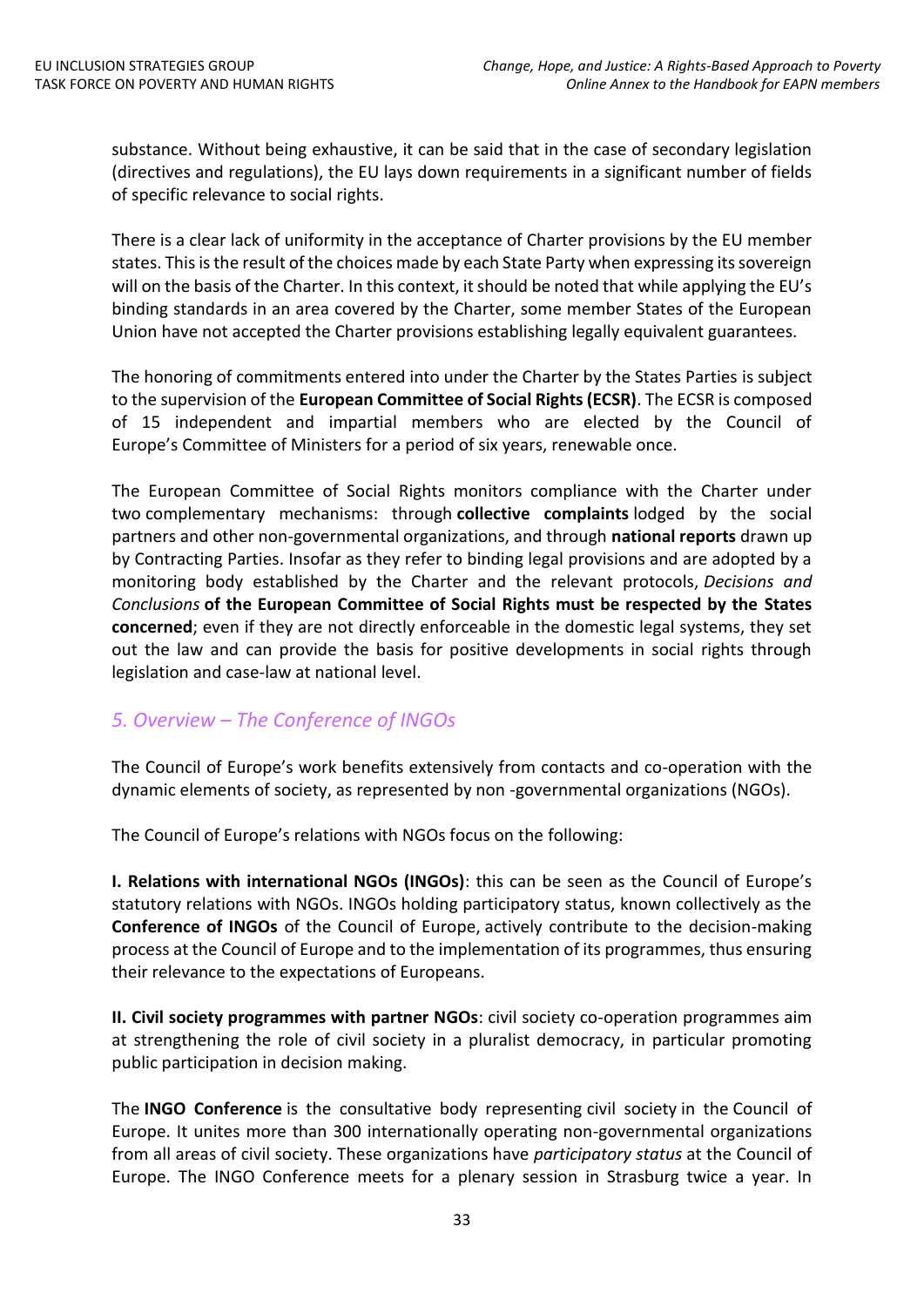between sessions, the Conference remains in constant contact with the political bodies of the Council of Europe and the *Secretariat* through its Standing Committee and organizes events connected to the priorities of the CoE. The INGO Conference of the Council of Europe is a space for free and innovative participation of committed citizens, offering the possibility to contribute directly to the construction of Europe. It is the only assembly of NGOs playing an institutional role in an international intergovernmental organization.

## <span id="page-33-0"></span>*6. The Participatory Status – Meaning*

Recognizing independent non-governmental organizations influence, the Council of Europe provides international NGOs (INGOs) with the opportunity to acquire participatory status.

The Council of Europe has had working relations with non-governmental organizations since 1952 when it introduced a consultative status for INGOs. In 2003, in recognition of the increasingly active role played by the INGOS, the Council of Europe decided to change the consultative status to one of participatory status.

In his 2015 report on the "State of Democracy, Human Rights and the Rule of Law in Europe" the Secretary General recommended to revise, in consultation with the Conference of INGOs, the guidelines on participatory status. The main objective of the revision of the resolution was to better define the criteria for granting or refusing participatory status and to increase the relevance and quality of INGOs enjoying participatory status.

In July 2016, the Committee of Ministers adopted a new resolution on participatory status. The INGOs enjoying participatory status form the Conference of INGOs. Currently some 320 INGOs hold participatory status. The Conference represents civil society at the Council of Europe and works to promote participatory democracy.

## <span id="page-33-1"></span>*7. The Participatory Status – Requirements to access*

Participatory status may be granted by the Council of Europe to INGOs:

- which respect and defend the values and principles of the Council of Europe;
- which are able, through their work, to support the achievement of that closer unity mentioned in Article 1 of the Council of Europe's Statute;
- which are created on the basis of a constitutive act adopted according to democratic principles;
- which have a democratic structure and governance;
- which are particularly representative in the field(s) of their competence, fields of action shared by the Council of Europe;
- which are represented at European level, that is to say which have members in at least five member States of the Council of Europe;
- which were created and have implemented activities at least two years before the moment of applying for participatory status;
- which already have working relations with the Council of Europe;
- which are capable of contributing to and participating actively in Council of Europe deliberations and activities;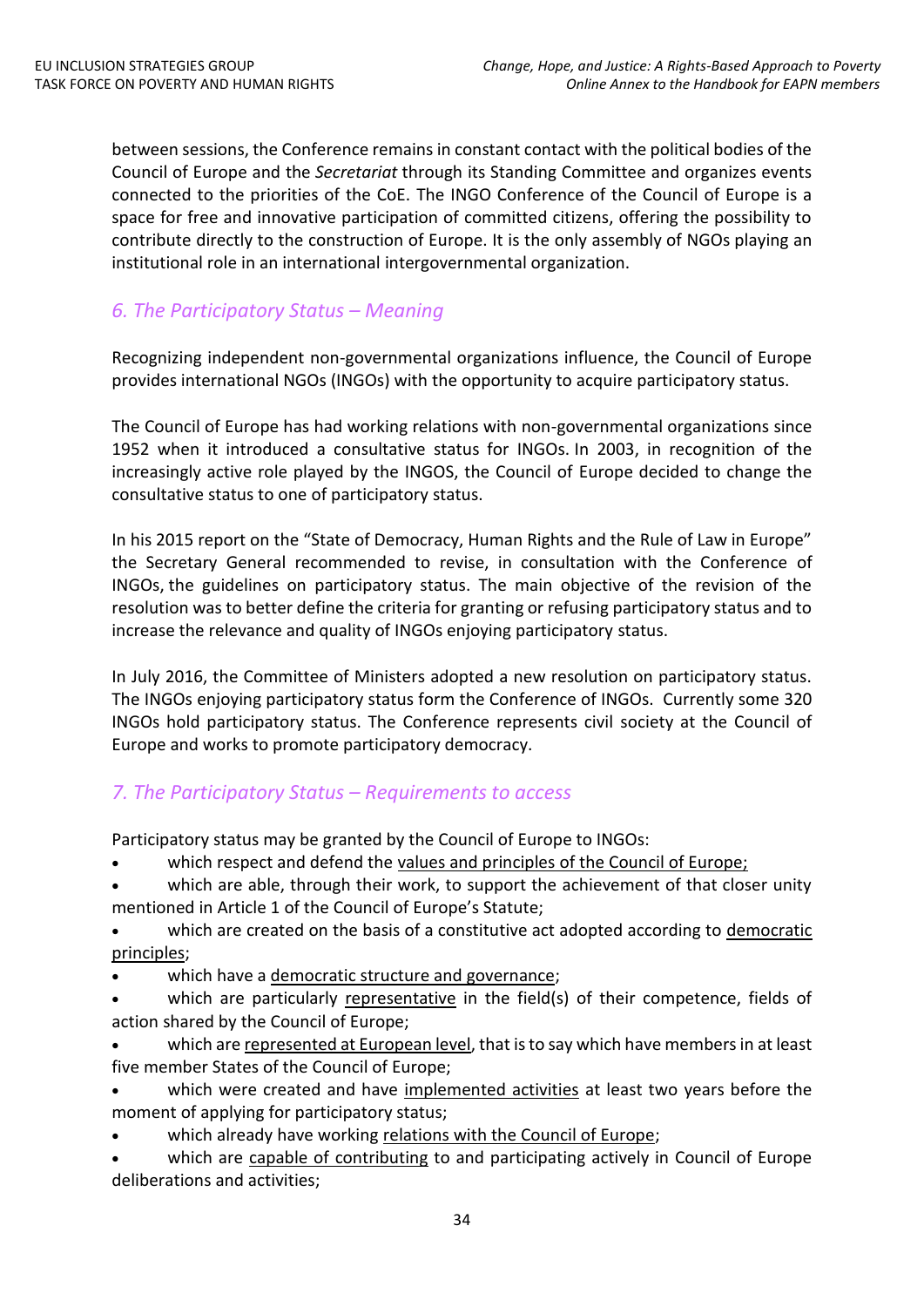• which are able to make known the work of the Council of Europe to society.

**Applications** for participatory status must be submitted on the official form and must be accompanied by the following documents in French or English, and preferably in both of these official languages of the Council of Europe: the INGO's statute, a list of its member organizations, an activity and financial report covering the previous two years, and a declaration to the effect that it accepts the principles set out in the preamble and in Article 1 of the Statute of the Council of Europe.

Participatory status is granted once a year. The decision to grant participatory status to an INGO shall be taken by the Secretary General of the Council of Europe after consulting the Standing Committee of the Conference of INGOs. Applications should be submitted by March in order to obtain the status in December of the same year.

## <span id="page-34-0"></span>*8. The Participatory Status – Modality of participation*

The INGOs enjoying participatory status:

- may address memoranda to the Secretary General;
- shall have access to the agenda and public documents of the Parliamentary Assembly in order to facilitate their attendance at public sittings of the Parliamentary Assembly;
- are invited to the public sittings of the Congress of Local and Regional Authorities and to contribute to its work according to its rules;
- are invited to attend seminars, conferences, colloquies of interest to their work according to the applicable Council of Europe rules;
- may be invited to contribute individually or through the Conference of INGOs to the work of intergovernmental committees;
- may be invited to provide, through their specific activity or experience, expert advice on Council of Europe policies, programmes and actions;

• **may request to be registered on the list of INGOs entitled to lodge collective complaints in the framework of the Additional Protocol to the European Social Charter which foresees a system of collective complaints (Article 1b);**

• are invited to co-operate closely with the Commissioner for Human Rights, notably by communicating to him any information that they deem to be useful for his mission of promoting respect for human rights;

may be consulted by the Secretary General, in writing or by means of a hearing, on questions of mutual interest.

The INGOs enjoying participatory status shall undertake to:

• promote the respect of the Council of Europe's conventions and legal instruments in the member States;

- contribute to the implementation of Council of Europe standards and policies in collaboration with local, regional and national NGOs;
- participate actively in the sessions and the work of the Conference of INGOs;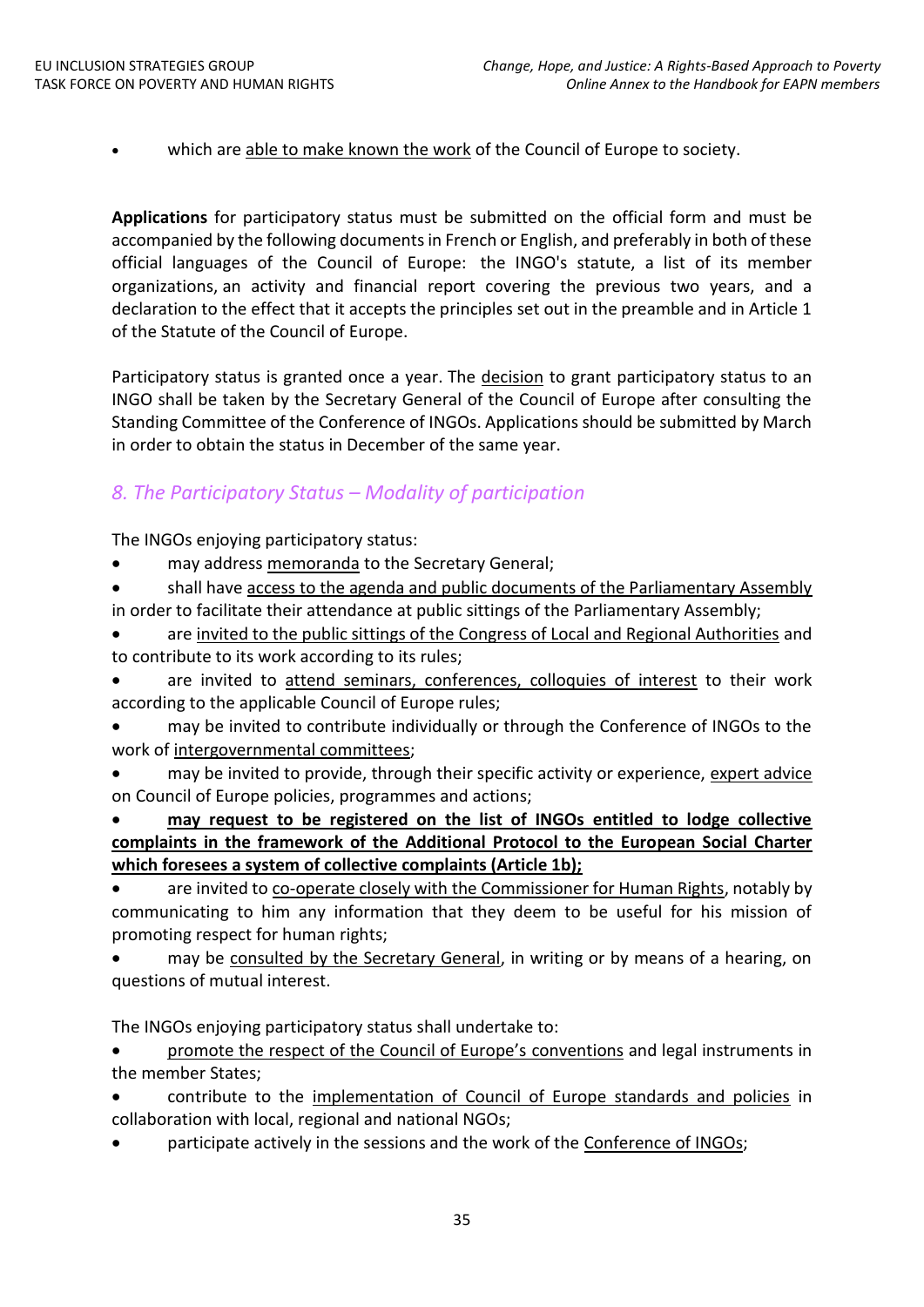• keep themselves regularly informed of Council of Europe activities and developments in standards;

furnish, either spontaneously or at the request of the Council of Europe's different bodies, information, documents or opinions relating to their own field(s) of competence on matters which are under consideration or which could be addressed by the Council of Europe;

• give maximum publicity to the initiatives and achievements of the Council of Europe in their own field(s) of competence;

• disseminate information on Council of Europe standards, instruments and activities, to their members, on a regular basis, and ensure that they too work actively to fulfil the requirements of the participatory status;

• submit every four years a **report** to the Secretary General which should specify:

their participation in the work of the various Council of Europe bodies, the capacity in which they attended and their contribution;

their attendance at events organised by the Council of Europe, the capacity in which they attended, the contribution they made and any follow-up action;

their participation at and contributions to the sessions and the work of the Conference of INGOs;

any events which they themselves have organised, in particular those dealing with the promotion of the Council of Europe's aims, values and legal instruments;

any action they have undertaken with a view to ensuring respect of Council of Europe standards and to publicising its work.

## <span id="page-35-0"></span>*9. EAPN Status in the INGOs Database*

The European Anti-Poverty Network is present in the Database of International NGOs that enjoy Participatory Status in the Council of Europe system. EAPN is part of a Thematic Committee in the Conference of INGOs, specifically the one called "democracy, social cohesion and global challenges". After fulfilling its obligations and having submitted the fouryearly report on cooperation between the INGO and the Council of Europe, EAPN participatory status has been renewed in 2017.

## <span id="page-35-1"></span>*10. Overview - Collective Complaints*

The [European Committee of Social Rights](http://www.coe.int/web/turin-european-social-charter/european-committee-of-social-rights) **monitors** compliance with the Charter under **two separate procedures**:

- through collective complaints lodged by the social partners and non-governmental organisations (Collective Complaints procedure)
- and through reports drawn up by States parties [\(Reporting system\)](http://www.coe.int/web/turin-european-social-charter/reporting-system).

The **Collective Complaints procedure** was introduced in 1995. The Collective Complaints procedure established under the Charter is a **parallel protection system which complements the judicial protection provided under the** [European Convention on Human Rights](http://www.coe.int/en/web/conventions/full-list/-/conventions/treaty/005)**.** Unlike the situation with applications lodged before the European Court of Human Rights, the European Committee of Social Rights cannot consider individual applications. Only certain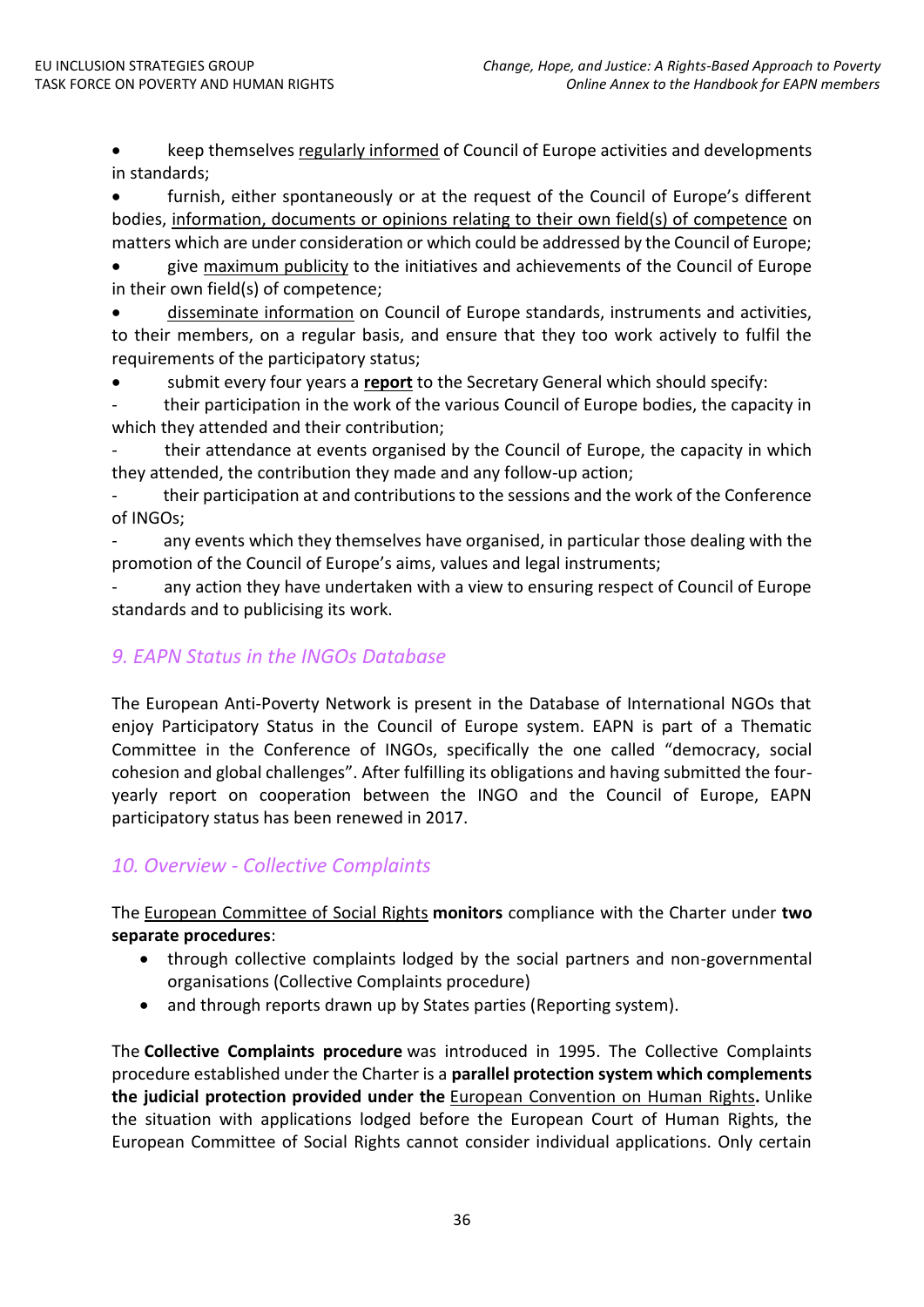non-governmental organizations are entitled to lodge collective complaints concerning the Charter; individuals are not entitled to do so.

Because of their **collective nature**, complaints may only raise **questions concerning noncompliance of a State's law or practice with one of the provisions of the Charter**. **Individual situations may not be submitted**. In the light of this, complaints may be lodged **without domestic remedies having been exhausted and without the claimant organization necessarily being a victim of the relevant violation**.

The **organizations entitled to lodge collective complaints are** as follows:

• the European social partners:

o [European Trade Union Confederation \(ETUC\),](http://www.etuc.org/) for employees;

o [Business](http://www.businesseurope.eu/) Europe and [International Organisation of Employers \(OIE\),](http://www.ioe-emp.org/) for employers;

- [certain international non-governmental organisations \(INGOs\)](http://www.coe.int/web/turin-european-social-charter/non-governmental-organisations-entitled-to-lodge-collective-complaints) holding participatory status with the Council of Europe; social partners at national level;
- Employers' organisations and trade unions in the country concerned.

Furthermore, any State may grant representative national non-governmental organizations (NGOs) within its jurisdiction the right to lodge complaints against it. So far only Finland has done so.

**If a complaint is considered admissible by the European Committee of Social Rights, it adopts a decision on the merit of complaint**. This decision establishes whether a State's law and/or practice is or is not in compliance with one or more provisions of the Charter. The decision is forwarded by the Committee to the parties and, in view of its follow-up, to the Committee of Ministers of the Council of Europe. The [decisions](http://www.coe.int/web/turin-european-social-charter/collective-complaints-procedure) adopted by the European Committee of Social Rights in the framework of this monitoring mechanism are published and can be consulted in the [HUDOC Charter database.](http://hudoc.esc.coe.int/eng#{%22ESCDcType%22:[%22DEC%22]})

Insofar as they refer to binding legal provisions and are adopted by a monitoring body established by the Charter and the Protocol providing for the system of complaints, **the decisions of the European Committee of Social Rights must be respected by the States concerned; however, they are not enforceable in the domestic legal system**. In practice, this means that when the European Committee of Social Rights rules that the situation in a country is not in compliance with the Charter, **the complainant organization cannot require the Committee's decision to be enforced in domestic law as would be the case with a ruling by a court in the State concerned**. **The decisions are declaratory; in other words, they set out the law. On this basis, national authorities are required to take measures to give them effect under domestic law**. In this connection, domestic courts can declare invalid or set aside domestic legislation if the Committee has ruled that it is not in compliance with the Charter.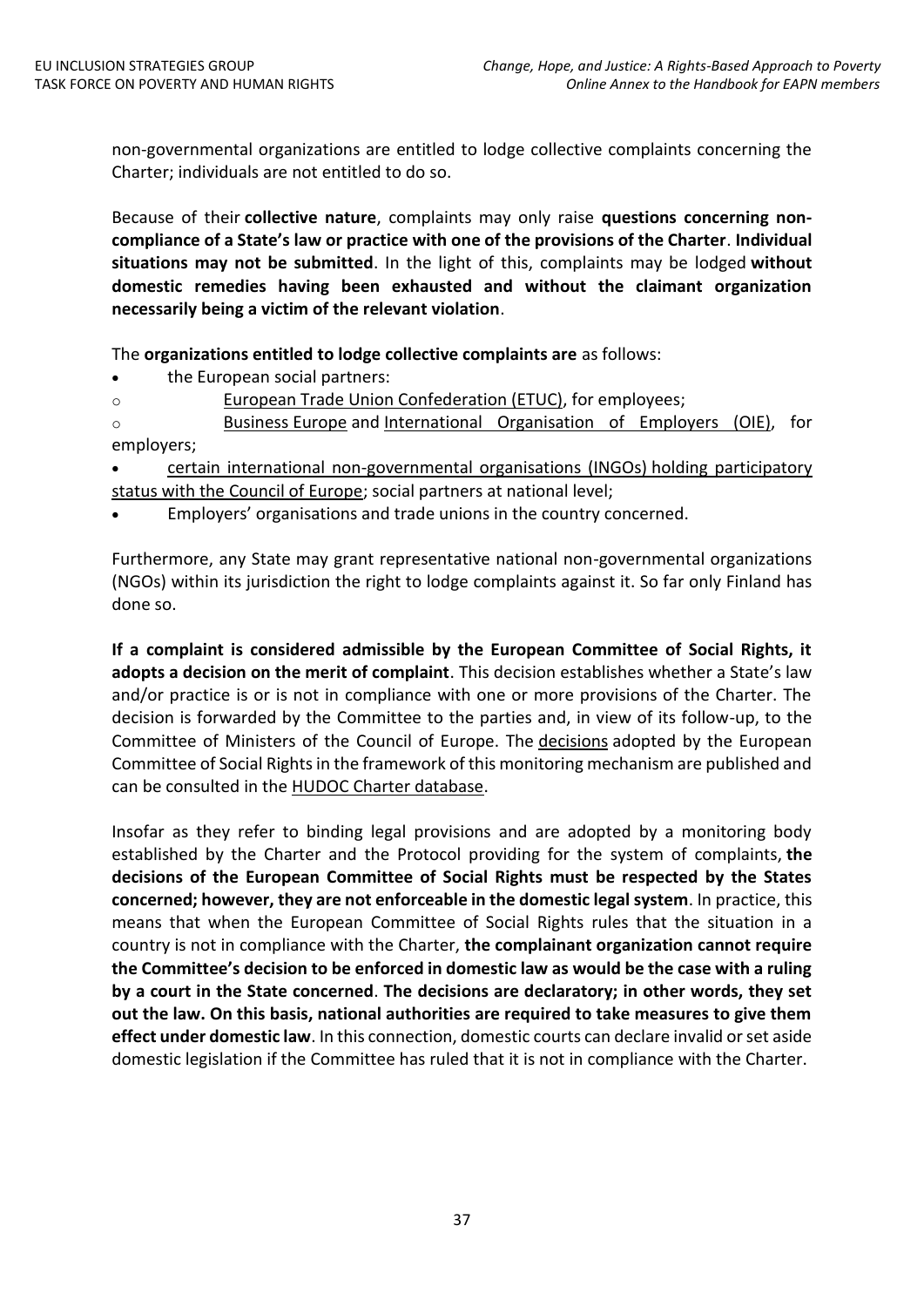## <span id="page-37-0"></span>*11. NGOs entitled to lodge Collective Complaints*

INGOs holding participatory status with the Council of Europe must **submit an application letter** duly signed by the person entitled to represent the INGO, stating his or her title and functions, by post to the following address:

Department of the European Social Charter Directorate General Human Rights and Rule of Law Council of Europe F-67075 Strasbourg Cedex E-mail: [social.charter@coe.int](mailto:social.charter@coe.int)

including the following **information**: headquarters of the INGO; telephone; fax; e-mail; web site; the date the INGO was granted participatory status with the Council of Europe, and indicating that the INGO fulfils the conditions stated in paragraph 20 of the Explanatory Report to the Additional Protocol providing for a system of collective complaints.

#### **To this end, the INGO may refer to the following documents:**

- Constitution/Statute of the INGO;
- rules of procedure;
- composition of its Administrative Council;
- composition of its Executive Board, if any;
- latest activity report;
- its participation in meetings of INGO bodies of the Council of Europe (meetings and dates);
- any other relevant document.

Upon receipt, applications by INGOs are submitted for **approval** to **the Governmental Committee of the European Social Charter and the European Code of Social Security** at its twice-yearly meetings, which draws up the **[list of INGOs entitled to lodge collective](http://rm.coe.int/CoERMPublicCommonSearchServices/DisplayDCTMContent?documentId=09000016806d4ba0)  [complaints](http://rm.coe.int/CoERMPublicCommonSearchServices/DisplayDCTMContent?documentId=09000016806d4ba0)** for a four-year period. Each INGO is duly informed of the Governmental Committee's decision.

INGOs wishing to **renew** their entitlement should forward their request duly signed by the person entitled to represent the INGO, stating his or her title and functions, to the abovementioned postal and e-mail addresses.

The Governmental Committee draws up the above-mentioned list, on the basis of the following principles:

• INGOs which hold participatory status with the Council of Europe and consider themselves particularly competent in any of the matters governed by the Charter are invited to express their wish to be included on a special list of INGOs entitled to submit complaints;

• each application must be supported by detailed and accurate documentation aiming to show in particular that the INGO has access to authoritative sources of information and is able to carry out the necessary verifications, to obtain appropriate legal opinions, etc., in order to draw up reliable and complete complaint files;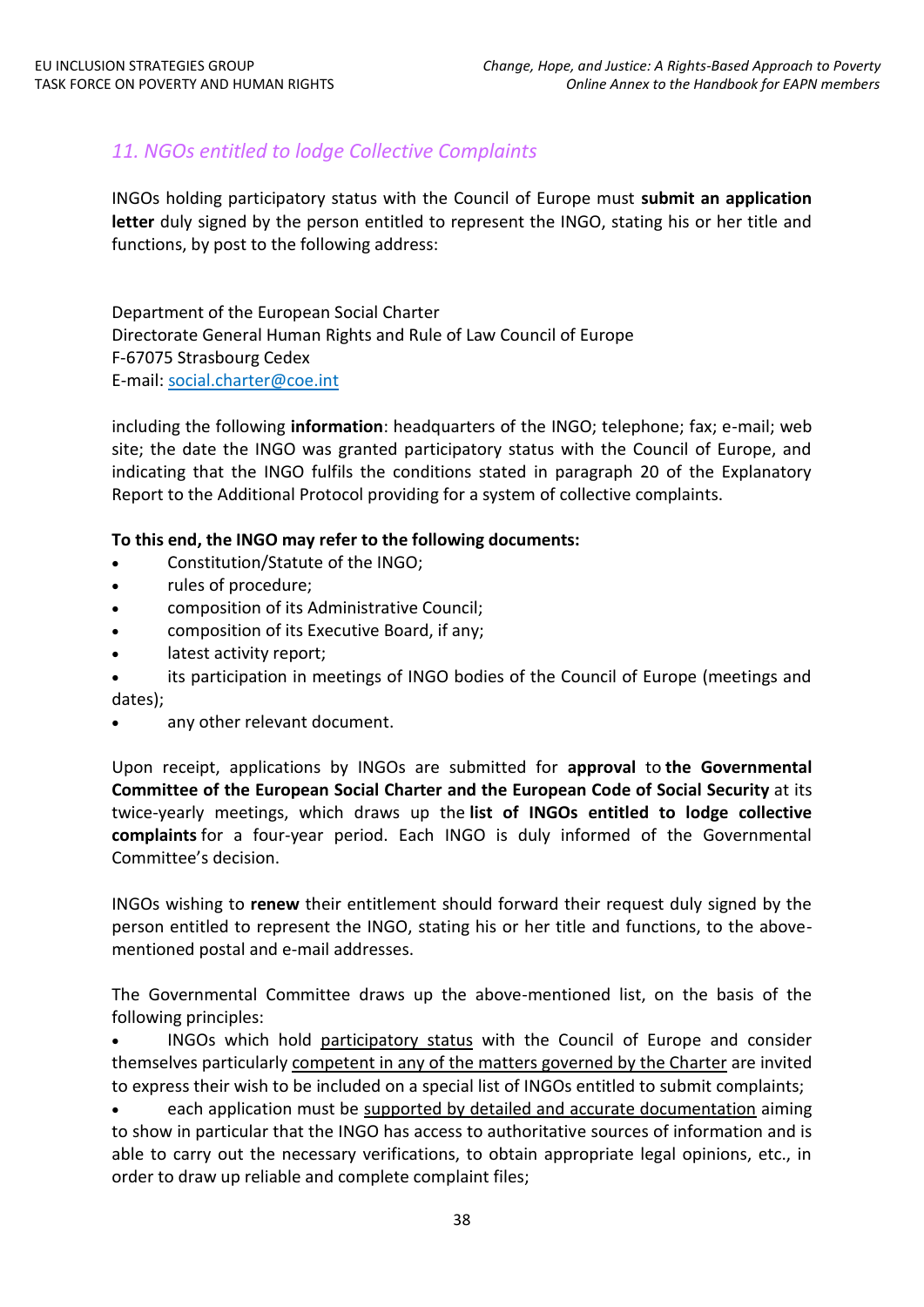• all applications are transmitted to the Governmental Committee, accompanied by an opinion of the Secretary General which reflects the degree of interest and participation shown by the INGO in its normal dealings with the Council of Europe;

• an application is considered accepted by the Governmental Committee unless it is rejected in a ballot by a simple majority of votes cast;

inclusion on the special list is valid for a period of four years, after which it lapses unless the organisation applies for renewal in the six-month period preceding the expiry date. The procedure described above applies to renewal applications.

## <span id="page-38-0"></span>*12. Admissibility conditions - Collective Complaints*

In order to be declared admissible, a collective complaint must necessarily:

• be lodged in writing and clearly indicate the name and contact details of the complainant organisation;

be signed by a person entitled to represent the complainant organisation and provide proof that the person submitting and signing the complaint is entitled to represent the organisation;

• if the complainant is a national trade union or a national employers' organisation, provide proof that these bodies are representative within the meaning of the collective complaints procedure

• **if the complainant is an international or national NGO, provide proof that the complainant organisation has particular competence in the field relating to the provision (or provisions) of the Charter covered by the complaint**;

be lodged against a State in which the Charter is in force and which has accepted the system of collective complaints; as of 1 March 2013, the States having accepted the Additional Protocol providing for a system of collective complaints were as follows: Belgium, Bulgaria, Croatia, Cyprus, the Czech Republic, Finland, France, Greece, Ireland, Italy, the Netherlands, Norway, Portugal, Slovenia and Sweden;

• concern one or more provisions of the Charter, possibly in combi-nation, accepted by the State concerned; in principle, the Charter provisions in respect of which complaints may be lodged are:

• a. Articles 1-19 of Part II of the 1961 European Social Charter, Articles 1-4 of Part II of the 1988 Additional Protocol to the 1961 European Social Charter;

• b. Articles 1 to 31 of Part II and Article E of Part V of the Revised European Social Charter.

indicate the extent to which the State has failed to implement the Charter. In particular, the complaint must indicate the point(s) in respect of which the State in question has allegedly failed to comply with the Charter or implemented it inadequately, along with evidence and the relevant arguments, with supporting documents. In this connection, the complaint could, for instance, allege that the State in question has failed to establish a legal framework for the implementation of the Charter or that the existing framework and/or its application do not comply with the Charter.

When lodged by international bodies, complaints must be drafted in one of the Council of Europe's official languages (English or French). Complaints lodged by national organizations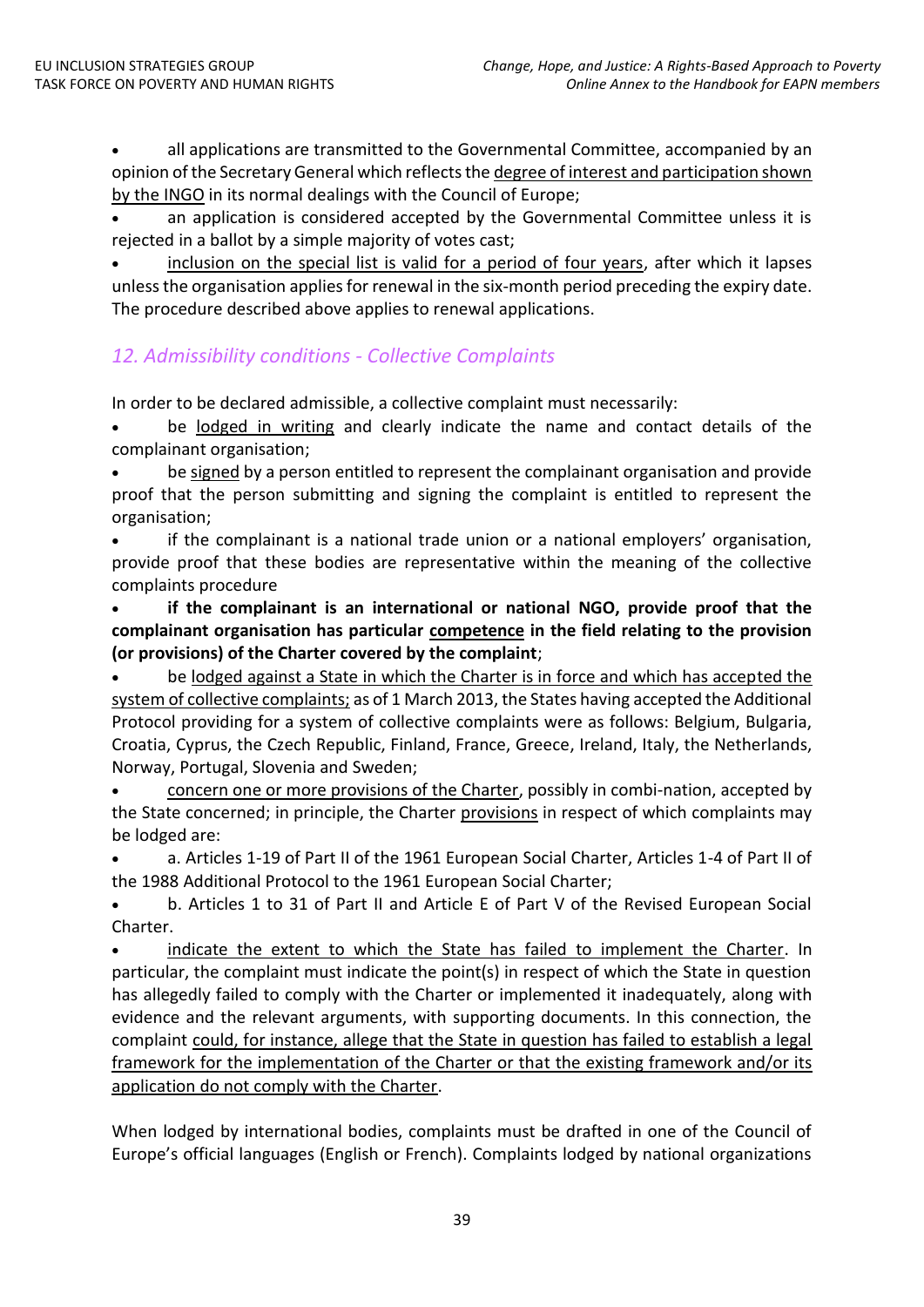may be drafted in the official language, or one of the official languages, of the State concerned.

**Complaints must be addressed to the Executive Secretary of the European Committee of Social Rights acting on behalf of the Secretary General of the Council of Europe**.

#### **Postal address:**

Department of the European Social Charter Directorate General Human Rights and Rule of Law Council of Europe F-67075 Strasbourg Cedex E-mail address: [social.charter@coe.int](mailto:social.charter@coe.int) 

#### <span id="page-39-0"></span>*13. Following procedure - Collective Complaints*

**The European Committee of Social Rights** examines the complaint and, if the formal requirements have been met, declares it admissible. For each complaint, a member of the Committee is appointed by the President to act as Rapporteur. The Rapporteur has the task of drafting, for adoption by the Committee a draft decision on admissibility of the complaint, followed, as the case may be, by a draft decision on the merits.

The **State Party may then respond** in writing. The timing for parties` interventions are all set by the parties themselves or by the President of the Committee when she wishes this way. The President may also ask the organization that lodged the complaint to respond, on the same conditions, to the observations made by the respondent State. The European Committee of Social Rights' **decision on the admissibility** of the complaint is made public through its written notification to the parties as well as the States party to the Protocol; in addition, the decision is published on the Council of Europe website.

If a complaint has been declared admissible, the European Committee of Social Rights, if it has not already done so, asks the respondent State (provided that it has already accepted the collective complaints procedure) to make written **submissions on the merits of the complaint** within a time limit which it sets. The President then invites the organization that lodged the complaint to submit, on the same conditions, a response to these submissions. The President may then invite the respondent State to submit a further response. International organizations of employers and trade unions are invited to make observations as well. When he considers this appropriate and after consultation with the Rapporteur, the President of the European Committee of Social Rights decides that the written procedure is closed. After this decision, the parties may only submit further documents with good reason.

In the course of the examination of the complaint, the European Committee of Social Rights may organize a **hearing**. The hearing may be held at the request of one of the parties or on the Committee's initiative. The European Committee of Social Rights decides whether or not to act upon a request made by one of the parties. The hearing is public unless the President decides otherwise.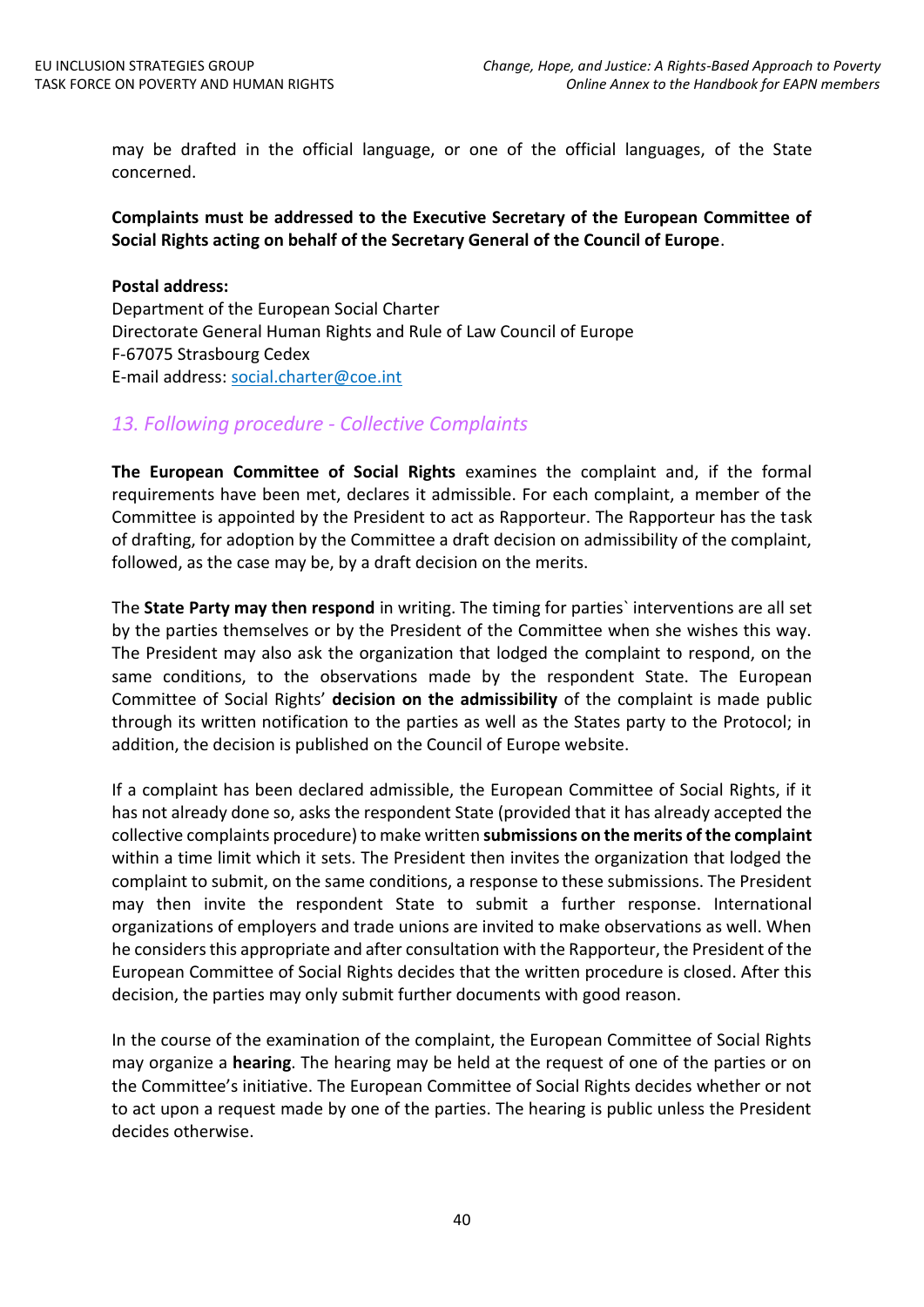Following deliberation, the European Committee of Social Rights adopts a **decision on the merits of the complaint**. It decides whether or not the Charter has been violated. The European Committee of Social Rights transmits a report containing its decision to the parties and the Committee of Ministers of the Council of Europe.

The Committee may, at the request of a party, or on its own initiative, indicate to the parties any **immediate measure** the adoption of which seems necessary with a view to avoiding the risk of serious damage and to ensuring effective respect for the rights recognized in the Charter. In the case of a request for immediate measures made by a complainant organization, the request must specify why it is being made, the possible consequences if it is not granted and the measures requested. The President of the European Committee of Social Rights sets a date for the respondent State to make written submissions on the request for immediate measures.

The Committee's decision on immediate measures gives reasons and is signed by the President, the Rapporteur and the Executive Secretary. It is notified to the parties. The European Committee of Social Rights may request information from the parties on the implementation of the indicated measures.

In the event of violation of the Charter, the State is asked to notify the Committee of Ministers of the Council of Europe of the measures taken or planned to bring the situation into conformity. The Committee of Ministers may adopt a resolution that takes account of the respondent State's declared intention to take appropriate measures to bring the situation into conformity. The **Committee of Ministers' decision** is based on social and economic policy considerations. If the State in question does not indicate its intention to bring the situation into conformity, the Committee of Ministers may also adopt a **recommendation** to the State.

The European Committee of Social Rights' decision on the merits of the complaint is made public at the latest four months after the report is transmitted to the Committee of Ministers. The Committee of Ministers' role is very important because, in the chain formed by the complaints procedure, it can contribute to making the European Committee of Social Rights' decisions operational, and thereby giving concrete effect to the rights guaranteed under the Charter.

The **respondent State** must provide information on the measures it has taken to **give effect** to the European Committee of Social Rights' decision, taking account of the recommendation or resolution adopted by the Committee of Ministers. Ultimately, it falls to the European Committee of Social Rights to determine whether the situation has been brought into compliance with the Charter. This is done by the Committee in the framework of the Collective Complaints procedure or the Reporting system.